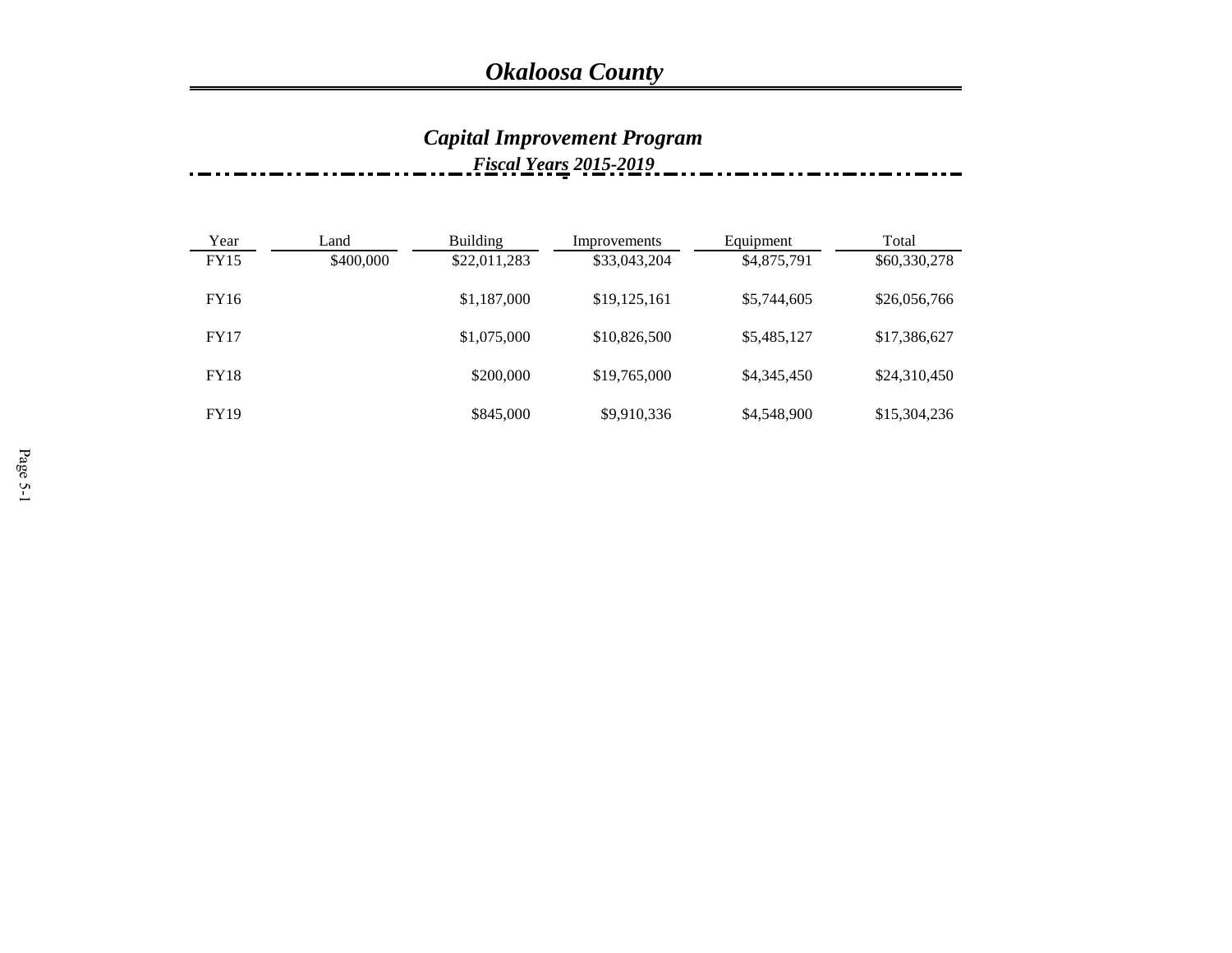### *Capital Improvement Program*

#### *Fiscal Years 2015-2019*

| Fund | Title<br>Land                           |           | <b>Building</b> | Improvements | Equipment   | Total        |
|------|-----------------------------------------|-----------|-----------------|--------------|-------------|--------------|
| 001  | General Fund                            |           |                 |              | \$719,675   | \$719,675    |
| 101  | <b>County Transportation Trust Fund</b> |           |                 | \$931,681    | \$96,500    | \$1,028,181  |
| 104  | Tourist Development Fund                |           | \$670,283       | \$4,235,725  | \$394,600   | \$5,300,608  |
| 108  | E-911 Operations Fund                   |           |                 |              | \$30,000    | \$30,000     |
| 109  | Radio Communications Fund               |           |                 |              | \$20,000    | \$20,000     |
| 115  | Unincorporated County Parks Fund        |           | \$28,000        | \$995,584    | \$138,125   | \$1,161,709  |
| 301  | <b>Capital Outlay Construction Fund</b> | \$400,000 | \$21,238,000    | \$94,053     |             | \$21,732,053 |
| 302  | Road/Bridge Construction Fund           |           |                 | \$13,391,161 | \$928,250   | \$14,319,411 |
| 411  | Water & Sewer Enterprise Fund           |           |                 | \$10,225,000 | \$1,058,000 | \$11,283,000 |
| 421  | Airport Enterprise Fund                 |           | \$75,000        | \$3,170,000  | \$51,441    | \$3,296,441  |
| 430  | Solid Waste Enterprise Fund             |           |                 |              | \$587,800   | \$587,800    |
| 441  | Inspections & Code Enforcement Fund     |           |                 |              | \$26,000    | \$26,000     |
| 450  | <b>Emergency Medical Services Fund</b>  |           |                 |              | \$712,400   | \$712,400    |
| 502  | Self Insurance Fund                     |           |                 |              | \$113,000   | \$113,000    |
|      | Total                                   | \$400,000 | \$22,011,283    | \$33,043,204 | \$4,875,791 | \$60,330,278 |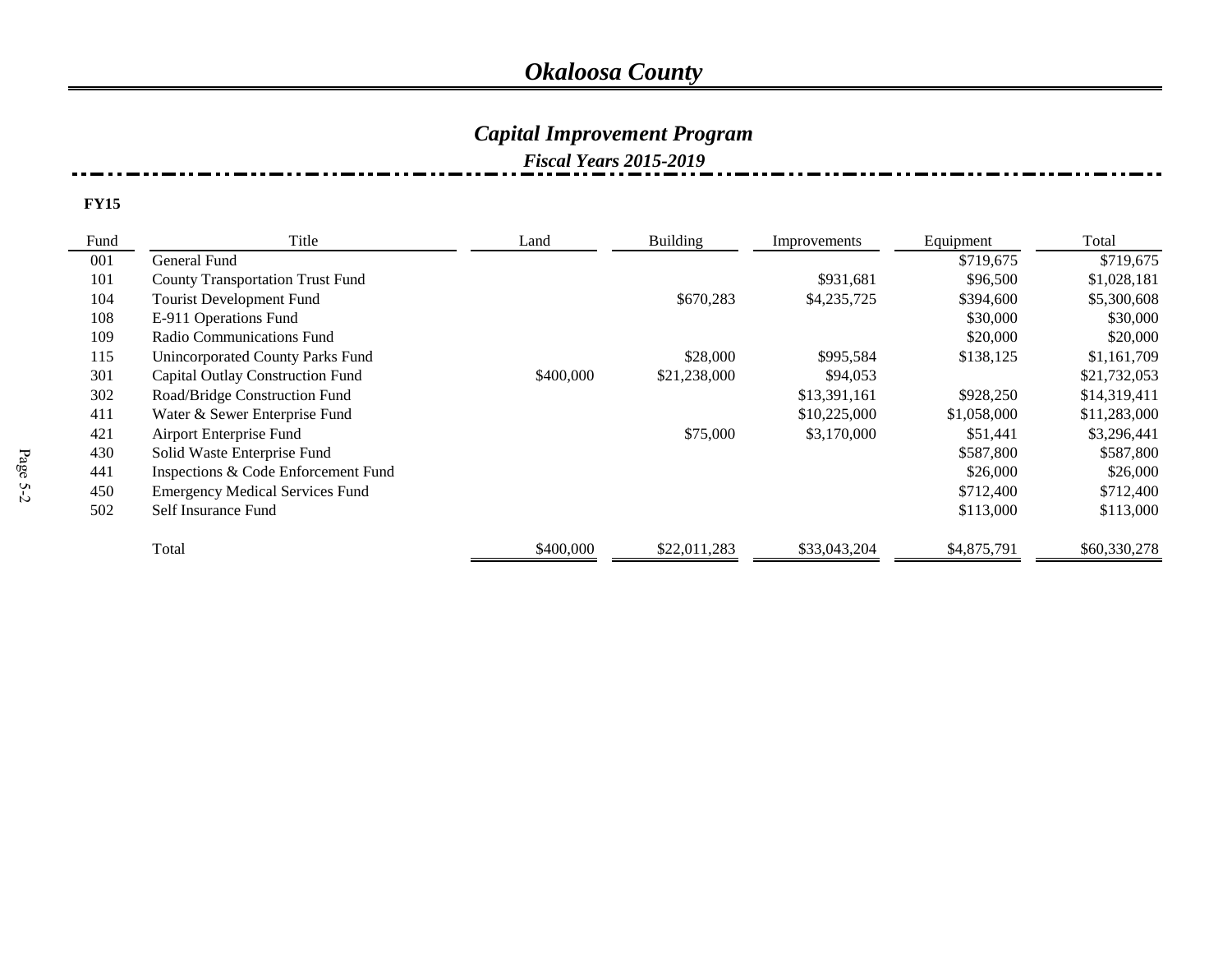### *Capital Improvement Program*

#### *Fiscal Years 2015-2019*

| Fund | Title                                   | Building<br>Land |             | Improvements | Equipment   | Total        |
|------|-----------------------------------------|------------------|-------------|--------------|-------------|--------------|
| 001  | General Fund                            |                  |             |              | \$961,705   | \$961,705    |
| 101  | <b>County Transportation Trust Fund</b> |                  |             | \$300,000    | \$107,100   | \$407,100    |
| 104  | Tourist Development Fund                |                  |             | \$4,300,000  | \$176,000   | \$4,476,000  |
| 108  | E-911 Operations Fund                   |                  |             |              | \$27,000    | \$27,000     |
| 109  | Radio Communications Fund               |                  |             |              | \$20,000    | \$20,000     |
| 115  | Unincorporated County Parks Fund        |                  |             | \$260,000    | \$12,350    | \$272,350    |
| 301  | Capital Outlay Construction Fund        |                  | \$1,172,000 | \$595,000    | \$141,500   | \$1,908,500  |
| 302  | Road/Bridge Construction Fund           |                  |             | \$5,199,161  | \$1,458,750 | \$6,657,911  |
| 411  | Water & Sewer Enterprise Fund           |                  |             | \$7,728,500  | \$1,228,000 | \$8,956,500  |
| 421  | Airport Enterprise Fund                 |                  | \$15,000    | \$742,500    | \$311,200   | \$1,068,700  |
| 430  | Solid Waste Enterprise Fund             |                  |             |              | \$372,000   | \$372,000    |
| 441  | Inspections & Code Enforcement Fund     |                  |             |              | \$47,000    | \$47,000     |
| 450  | <b>Emergency Medical Services Fund</b>  |                  |             |              | \$752,000   | \$752,000    |
| 502  | Garage Services Internal Service Fund   |                  |             |              | \$130,000   | \$130,000    |
|      | Total                                   | \$0              | \$1,187,000 | \$19,125,161 | \$5,744,605 | \$26,056,766 |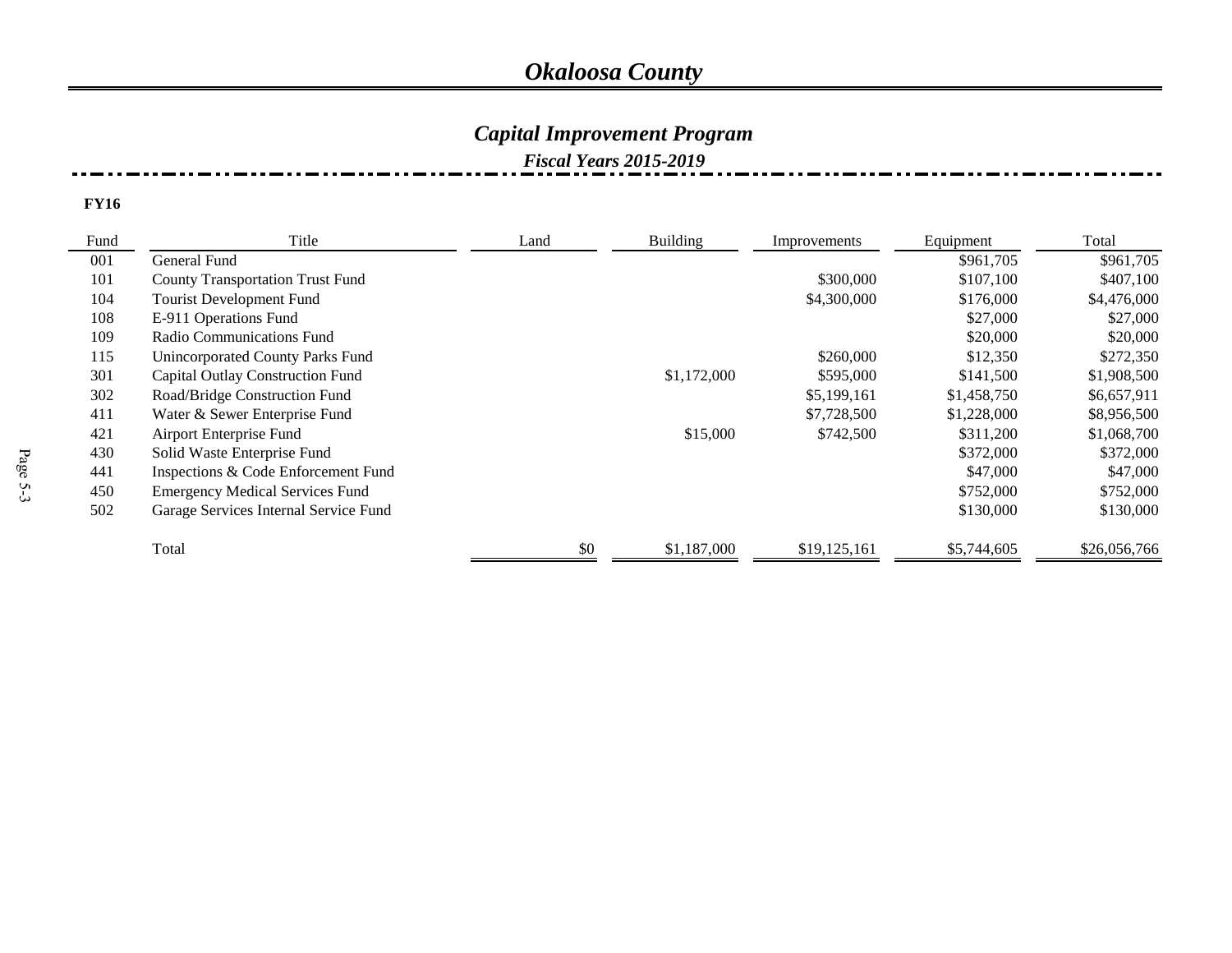## *Capital Improvement Program*

#### *Fiscal Years 2015-2019*

| Fund | Title                                   | <b>Building</b><br>Land |             | Improvements | Equipment   | Total        |
|------|-----------------------------------------|-------------------------|-------------|--------------|-------------|--------------|
| 001  | General Fund                            |                         |             |              | \$834,977   | \$834,977    |
| 101  | <b>County Transportation Trust Fund</b> |                         |             | \$300,000    | \$139,500   | \$439,500    |
| 104  | Tourist Development Fund                |                         | \$350,000   | \$800,000    | \$95,000    | \$1,245,000  |
| 115  | Unincorporated County Parks Fund        |                         |             | \$260,000    | \$12,350    | \$272,350    |
| 301  | Capital Outlay Construction Fund        |                         | \$225,000   | \$445,000    | \$193,000   | \$863,000    |
| 302  | Road/Bridge Construction Fund           |                         |             | \$4,539,000  | \$850,000   | \$5,389,000  |
| 411  | Water & Sewer Enterprise Fund           |                         |             | \$4,250,000  | \$2,162,000 | \$6,412,000  |
| 421  | Airport Enterprise Fund                 |                         | \$500,000   | \$232,500    |             | \$732,500    |
| 430  | Solid Waste Enterprise Fund             |                         |             |              | \$128,800   | \$128,800    |
| 441  | Inspections & Code Enforcement Fund     |                         |             |              | \$70,500    | \$70,500     |
| 450  | <b>Emergency Medical Services Fund</b>  |                         |             |              | \$849,000   | \$849,000    |
| 502  | Garage Services Internal Service Fund   |                         |             |              | \$150,000   | \$150,000    |
|      | Total                                   | \$0                     | \$1,075,000 | \$10,826,500 | \$5,485,127 | \$17,386,627 |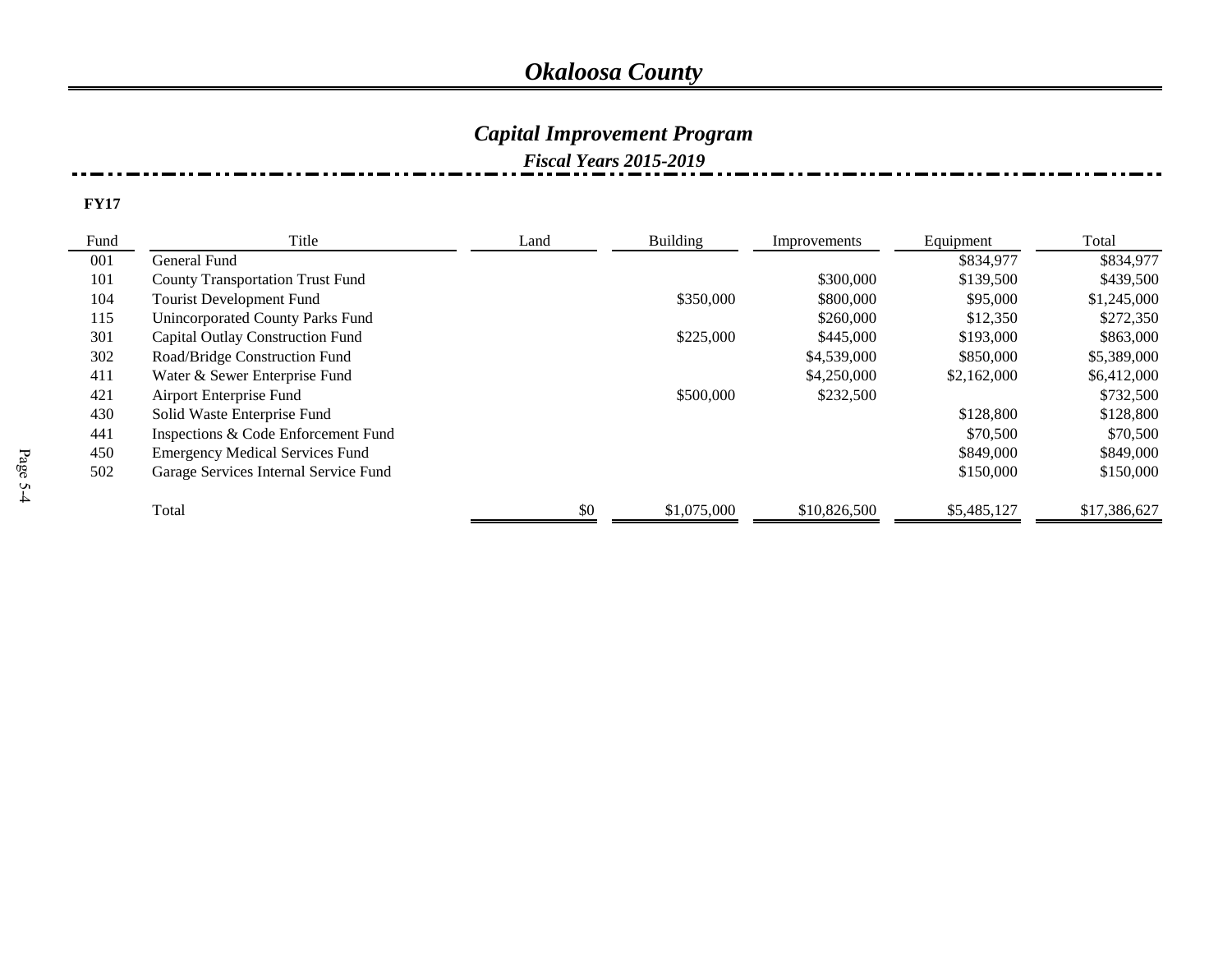### *Capital Improvement Program*

#### *Fiscal Years 2015-2019*

| Fund | Title                                   | <b>Building</b><br>Land |           | Improvements | Equipment   | Total        |
|------|-----------------------------------------|-------------------------|-----------|--------------|-------------|--------------|
| 001  | General Fund                            |                         |           |              | \$698,600   | \$698,600    |
| 101  | <b>County Transportation Trust Fund</b> |                         |           | \$400,000    | \$34,500    | \$434,500    |
| 104  | <b>Tourist Development Fund</b>         |                         |           | \$5,550,000  |             | \$5,550,000  |
| 109  | Radio Communications Fund               |                         |           |              | \$20,000    | \$20,000     |
| 115  | Unincorporated County Parks Fund        |                         |           | \$260,000    | \$12,350    | \$272,350    |
| 301  | <b>Capital Outlay Construction Fund</b> |                         | \$200,000 |              | \$100,000   | \$300,000    |
| 302  | Road/Bridge Construction Fund           |                         |           | \$6,524,000  | \$741,000   | \$7,265,000  |
| 411  | Water & Sewer Enterprise Fund           |                         |           | \$4,331,000  | \$1,476,500 | \$5,807,500  |
| 421  | Airport Enterprise Fund                 |                         |           | \$2,700,000  |             | \$2,700,000  |
| 430  | Solid Waste Enterprise Fund             |                         |           |              | \$250,000   | \$250,000    |
| 441  | Inspections & Code Enforcement Fund     |                         |           |              | \$23,500    | \$23,500     |
| 450  | <b>Emergency Medical Services Fund</b>  |                         |           |              | \$824,000   | \$824,000    |
| 502  | Garage Services Internal Service Fund   |                         |           |              | \$165,000   | \$165,000    |
|      | Total                                   | \$0                     | \$200,000 | \$19,765,000 | \$4,345,450 | \$24,310,450 |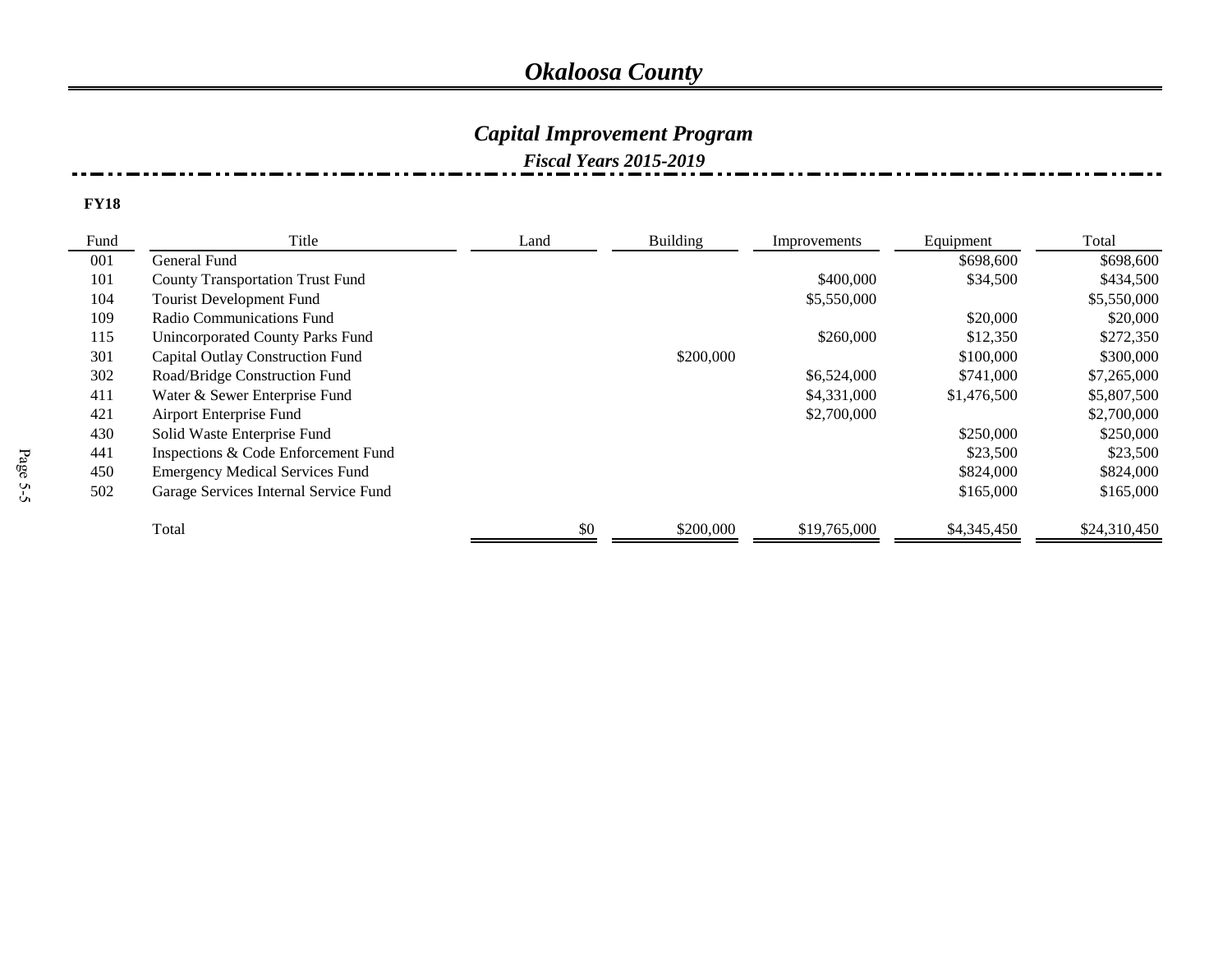## *Capital Improvement Program*

### *Fiscal Years 2015-2019*

| Fund | Title<br>Building<br>Land               |     | Improvements | Equipment   | Total       |              |
|------|-----------------------------------------|-----|--------------|-------------|-------------|--------------|
| 001  | General Fund                            |     |              |             | \$478,000   | \$478,000    |
| 101  | <b>County Transportation Trust Fund</b> |     |              | \$500,000   | \$302,000   | \$802,000    |
| 104  | <b>Tourist Development Fund</b>         |     |              | \$400,000   |             | \$400,000    |
| 115  | Unincorporated County Parks Fund        |     |              | \$260,000   | \$12,350    | \$272,350    |
| 301  | <b>Capital Outlay Construction Fund</b> |     | \$200,000    |             | \$40,000    | \$240,000    |
| 302  | Road/Bridge Construction Fund           |     |              | \$2,624,000 | \$1,226,800 | \$3,850,800  |
| 411  | Water & Sewer Enterprise Fund           |     |              | \$4,325,000 | \$1,318,000 | \$5,643,000  |
| 421  | Airport Enterprise Fund                 |     | \$645,000    | \$1,801,336 |             | \$2,446,336  |
| 430  | Solid Waste Enterprise Fund             |     |              |             | \$278,000   | \$278,000    |
| 441  | Inspections & Code Enforcement Fund     |     |              |             | \$49,750    | \$49,750     |
| 450  | <b>Emergency Medical Services Fund</b>  |     |              |             | \$670,000   | \$670,000    |
| 502  | Garage Services Internal Service Fund   |     |              |             | \$174,000   | \$174,000    |
|      | Total                                   | \$0 | \$845,000    | \$9,910,336 | \$4,548,900 | \$15,304,236 |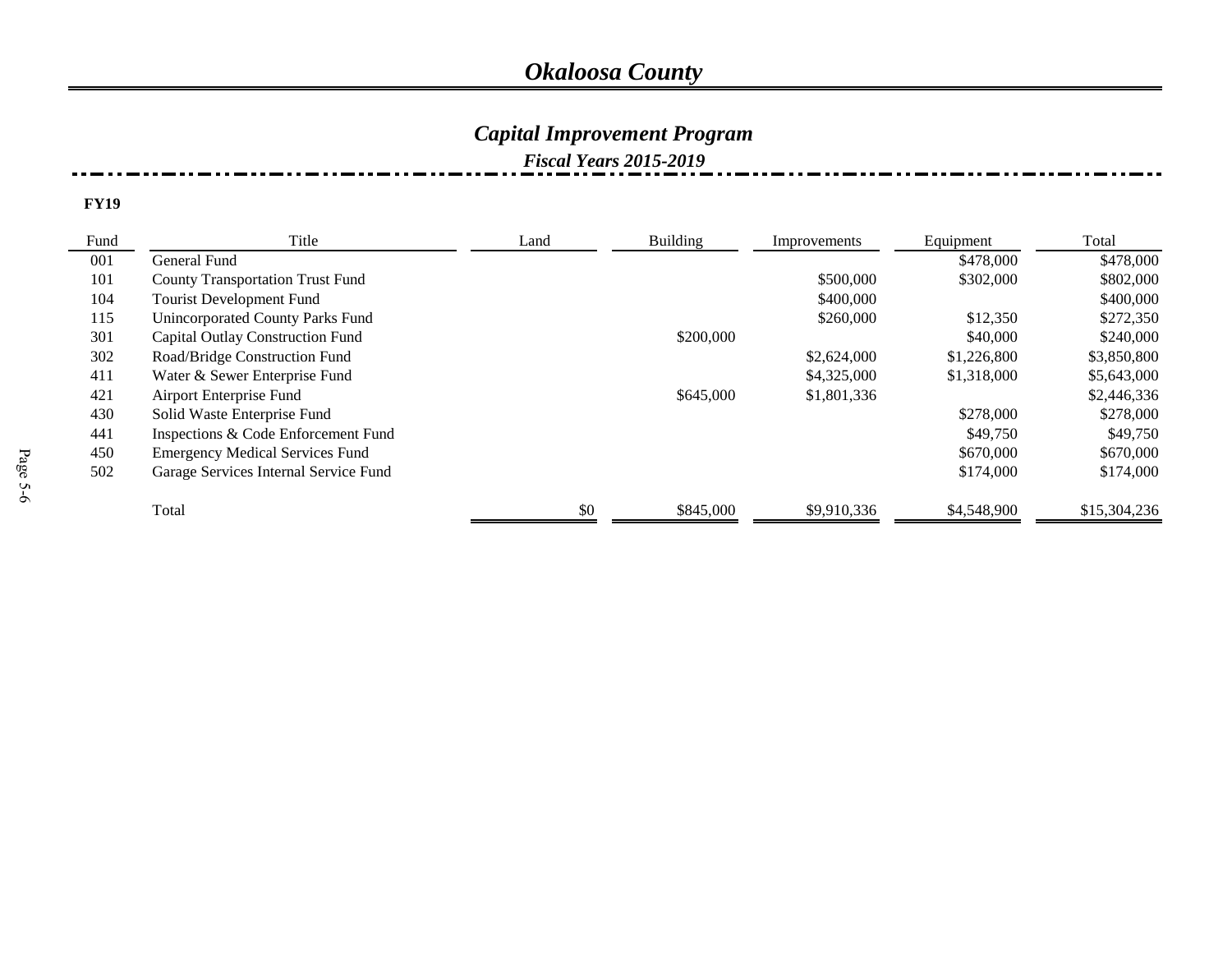# *Capital Improvement Program*

| Fund | Department                           | <b>FY15</b>  | <b>FY16</b>  | <b>FY17</b>  | <b>FY18</b>  | FY19         |
|------|--------------------------------------|--------------|--------------|--------------|--------------|--------------|
| 001  | <b>Board of County Commissioners</b> |              | \$35,000     |              |              |              |
| 001  | County Administrator                 |              | \$8,000      |              |              |              |
| 001  | Purchasing                           |              |              | \$20,000     |              | \$8,000      |
| 001  | Human Resources                      |              | \$19,500     |              | \$18,000     |              |
| 001  | <b>Planning Department</b>           | \$2,500      | \$5,000      | \$23,000     | \$23,000     | \$8,750      |
| 001  | <b>Information Systems</b>           | \$135,000    | \$497,500    | \$466,992    | \$481,850    | \$275,000    |
| 001  | <b>Facilities Maintenance</b>        | \$43,300     | \$160,500    | \$81,000     | \$79,000     | \$15,000     |
| 001  | <b>Emergency Management</b>          |              |              | \$25,000     |              | \$25,000     |
| 001  | County Warning Point                 | \$30,000     |              |              |              |              |
| 001  | Code Enforcement                     | \$21,000     | \$26,000     | \$23,000     | \$23,000     |              |
| 001  | <b>Beach Safety</b>                  |              | \$18,500     | \$46,500     | \$6,500      | \$46,500     |
| 001  | Corrections                          | \$98,200     | \$128,000    | \$104,000    | \$25,000     | \$57,500     |
| 001  | <b>Agriculture Extentions</b>        |              | \$20,000     |              |              |              |
| 001  | <b>Veterans Services</b>             | \$5,500      |              |              |              |              |
| 001  | Mosquito Control                     |              | \$37,055     | \$38,835     | \$35,600     | \$35,600     |
| 001  | <b>County Parks</b>                  | \$43,125     | \$1,710      | \$1,710      | \$1,710      | \$1,710      |
| 001  | <b>Tourist District Parks</b>        | \$304,250    | \$4,940      | \$4,940      | \$4,940      | \$4,940      |
| 001  | <b>Pretrial Services</b>             | \$36,800     |              |              |              |              |
| 101  | Engineering                          | \$86,500     | \$10,000     | \$25,000     | \$10,000     | \$22,000     |
| 101  | <b>Traffic Signal Maintenance</b>    | \$10,000     | \$97,100     | \$114,500    | \$24,500     | \$280,000    |
| 101  | <b>Stormwater Management</b>         | \$931,681    | \$300,000    | \$300,000    | \$400,000    | \$500,000    |
| 104  | <b>Tourist Development</b>           | \$5,300,608  | \$4,476,000  | \$1,245,000  | \$5,550,000  | \$400,000    |
| 108  | 9-1-1 Coordinator                    | \$30,000     | \$27,000     |              |              |              |
| 109  | Radio Communication Program          | \$20,000     | \$20,000     |              | \$20,000     |              |
| 115  | <b>Unincorporated County Parks</b>   | \$1,161,709  | \$272,350    | \$272,350    | \$272,350    | \$272,350    |
| 301  | <b>Capital Outlay Construction</b>   | \$21,732,053 | \$1,908,500  | \$863,000    | \$300,000    | \$240,000    |
| 302  | Road Department                      | \$400,250    | \$1,080,750  | \$572,000    | \$463,000    | \$948,800    |
| 302  | Road/Bridge Construction             | \$13,919,161 | \$5,577,161  | \$4,817,000  | \$6,802,000  | \$2,902,000  |
| 411  | Water & Sewer                        | \$11,283,000 | \$8,956,500  | \$6,412,000  | \$5,807,500  | \$5,643,000  |
| 421  | Airports                             | \$3,296,441  | \$1,068,700  | \$732,500    | \$2,700,000  | \$2,446,336  |
| 430  | Solid Waste                          | \$325,800    | \$220,000    | \$28,800     | \$25,000     | \$225,000    |
| 430  | Recycling                            | \$262,000    | \$152,000    | \$100,000    | \$225,000    | \$53,000     |
| 441  | <b>Inspections Department</b>        | \$26,000     | \$47,000     | \$70,500     | \$23,500     | \$49,750     |
| 450  | <b>Emergency Medical Services</b>    | \$712,400    | \$752,000    | \$849,000    | \$824,000    | \$670,000    |
| 502  | Fleet                                | \$113,000    | \$130,000    | \$150,000    | \$165,000    | \$174,000    |
|      | Total                                | \$60,330,278 | \$26,056,766 | \$17,386,627 | \$24,310,450 | \$15,304,236 |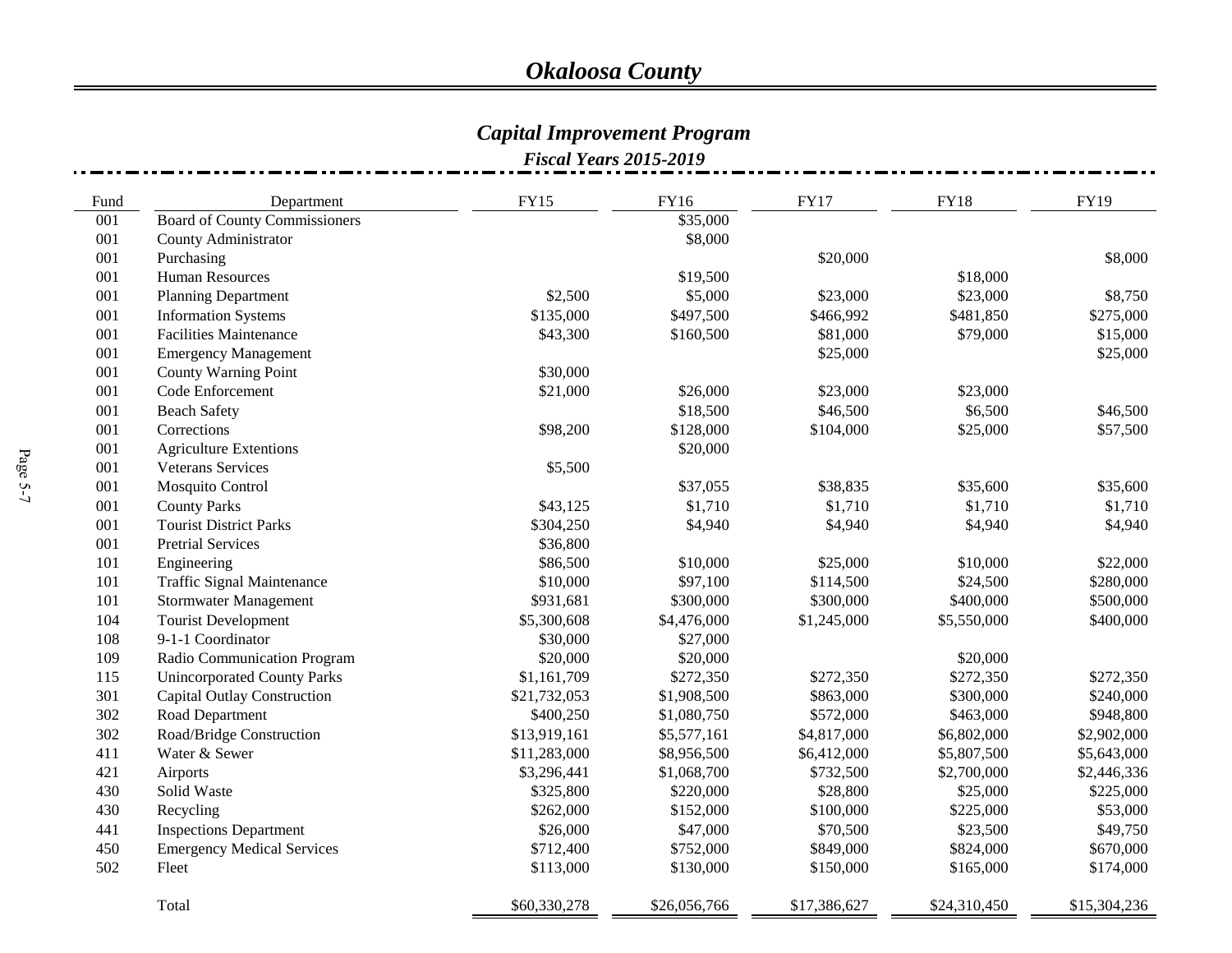### *Capital Improvement Program*

*Fiscal Years 2015-2019*

#### **BOARD OF COUNTY COMMISSIONERS**

| $-1$ | $\overline{\phantom{0}}$ |         | Project                         | ∼   |                                              |
|------|--------------------------|---------|---------------------------------|-----|----------------------------------------------|
|      | ∙und                     | Amount  | Name                            | Cai | Narrative                                    |
| EVI  | 00 <sub>1</sub>          | 000, 5د | $\cdot$ Van 05B15966<br>Courier | -   | $\cap$ $\subset$ $\cap$<br>53 miles<br>eplac |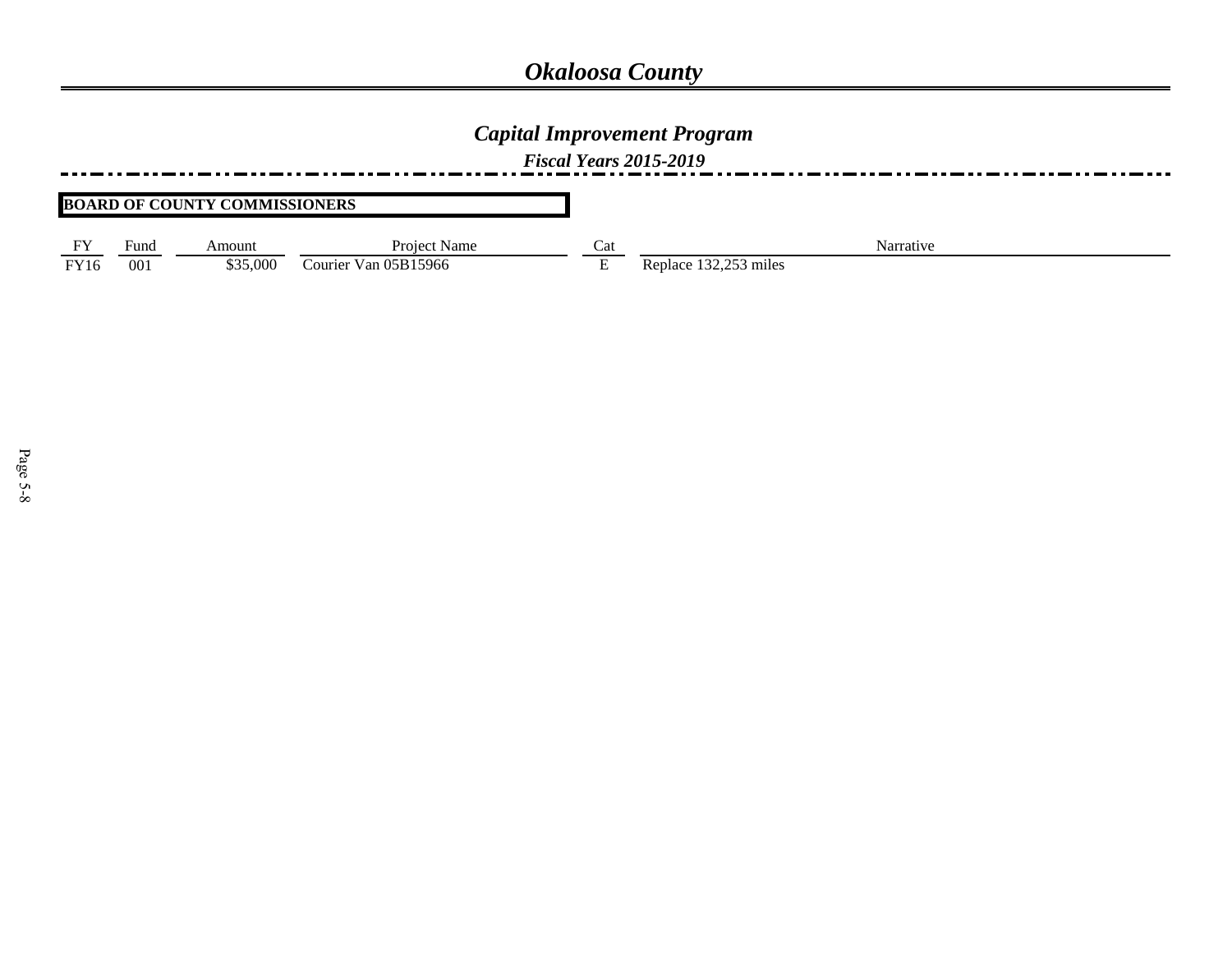### *Capital Improvement Program*

*Fiscal Years 2015-2019*

#### **COUNTY ADMINISTRATOR**

|                    | Fund            | Amoun   | Project<br>Name | $\sim$<br>Cai | Narrative |
|--------------------|-----------------|---------|-----------------|---------------|-----------|
| FY1<br><b>FY10</b> | 00 <sub>1</sub> | \$8.000 | Copiei          |               | ⊕place    |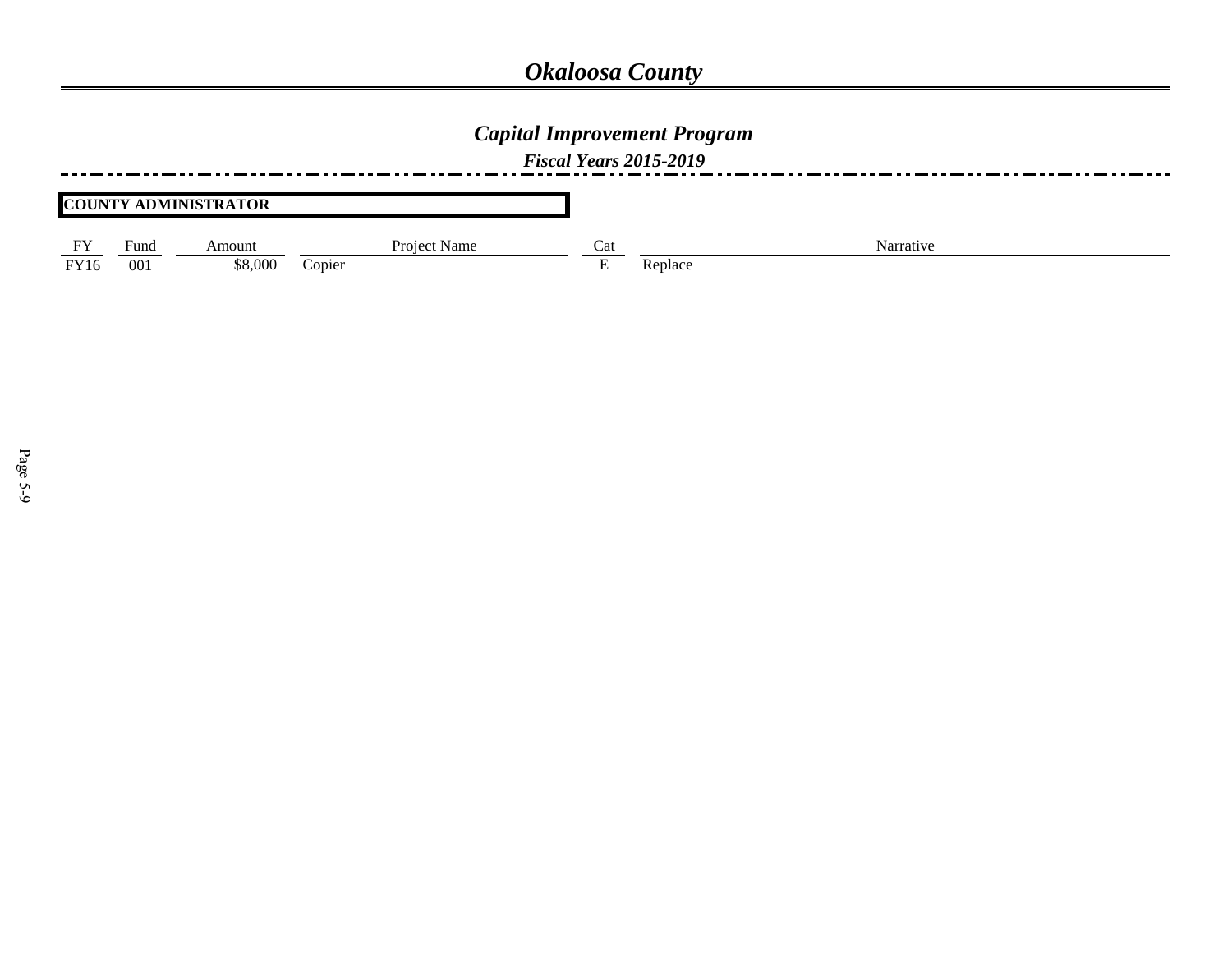## *Capital Improvement Program*

|             | <b>PURCHASING</b> |          |               |     |                        |
|-------------|-------------------|----------|---------------|-----|------------------------|
| FY          | Fund              | Amount   | Project Name  | Cat | Narrative              |
| <b>FY17</b> | 001               | \$20,000 | Replace Truck |     | Replace truck 05C15953 |
| <b>FY19</b> | 001               | \$8,000  | Office Copier |     | Replace office copier  |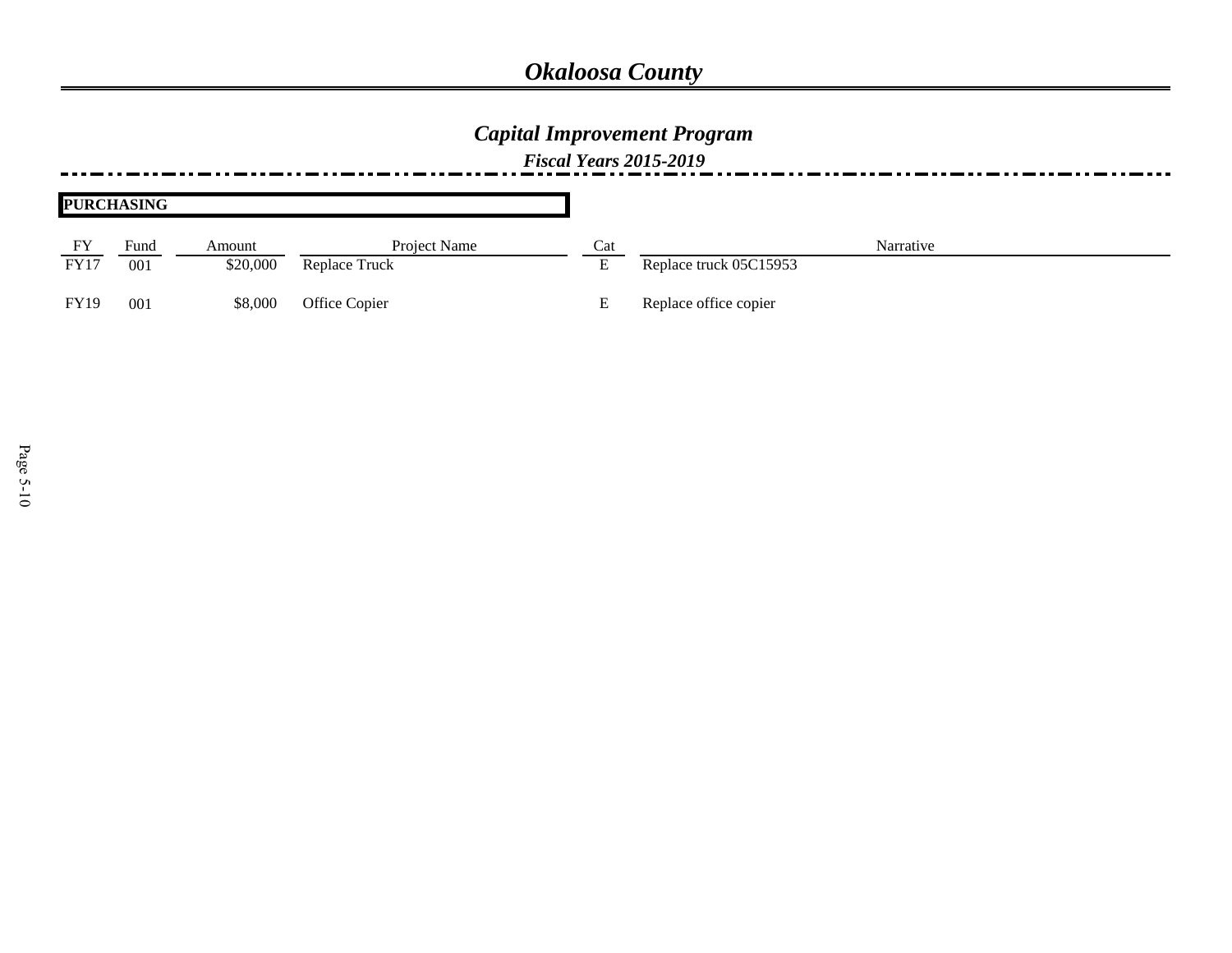## *Capital Improvement Program*

|             | <b>HUMAN RESOURCES</b> |          |                                    |     |                                                    |
|-------------|------------------------|----------|------------------------------------|-----|----------------------------------------------------|
|             | Fund                   | Amount   | Project Name                       | Cat | Narrative                                          |
| <b>FY16</b> | 001                    | \$19,500 | Copy Machine & Color Printer Combo | E   | Replacement                                        |
| <b>FY18</b> | 001                    | \$18,000 | Vehicle                            |     | Replace TA6083 (Chevy Malibu LS V6) Mileage 55,047 |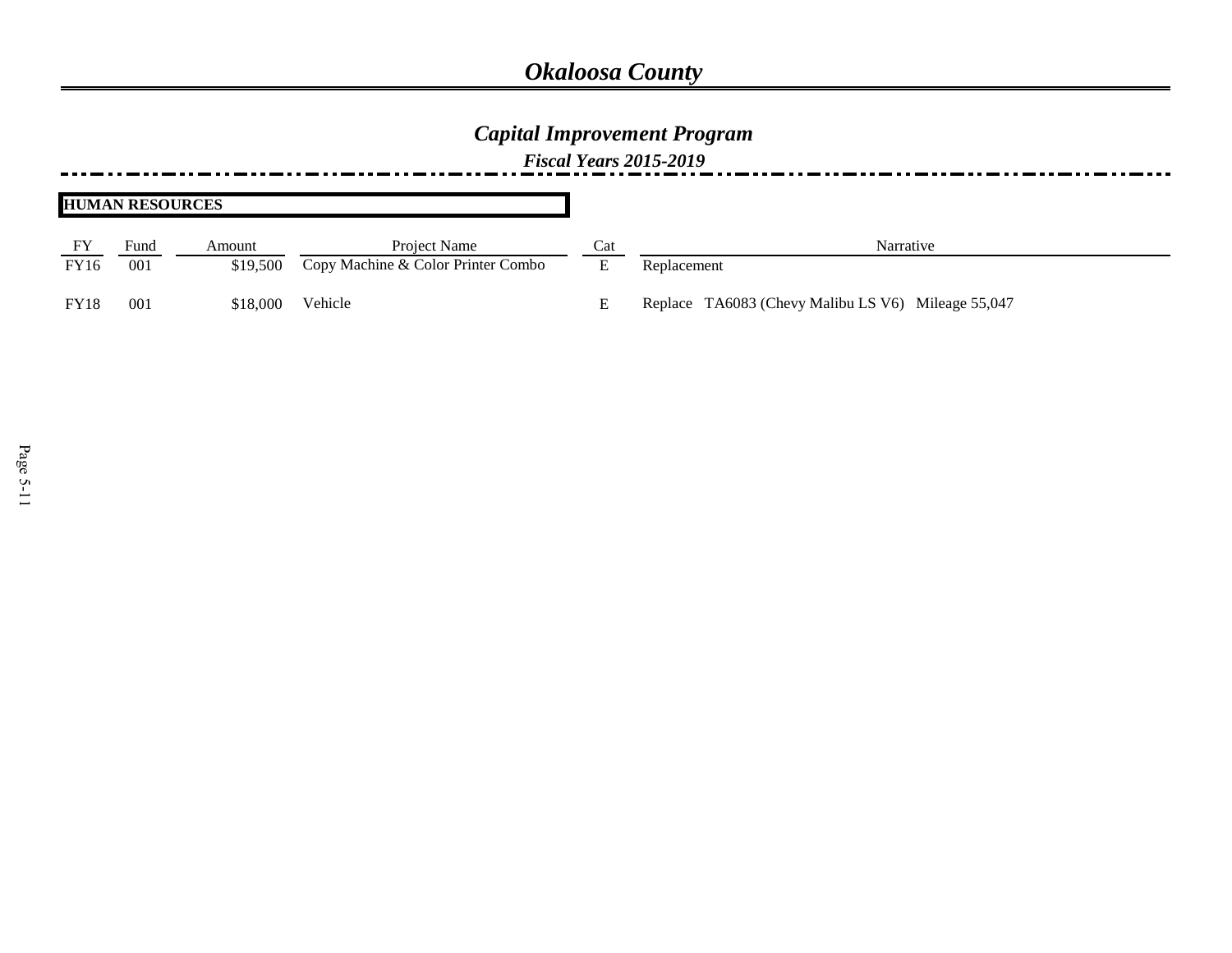## *Capital Improvement Program*

| <b>PLANNING</b>   |             |                   |                             |          |                                                                                |
|-------------------|-------------|-------------------|-----------------------------|----------|--------------------------------------------------------------------------------|
| FY<br><b>FY15</b> | Fund<br>001 | Amount<br>\$2,500 | Project Name<br>Photocopier | Cat<br>E | Narrative<br>Replace 2005 Toshiba Studio 350 (50/50 split w/4400) (BCC #16492) |
| <b>FY16</b>       | 001         | \$5,000           | Photocopier                 | E        | Replace 2005 Sharp AR-BC320 copier (BCC #16485)                                |
| <b>FY17</b>       | 001         | \$23,000          | Vehicle                     | E        | Replace 2002 Chevy Tahoe - Vehicle #02B14700                                   |
| <b>FY18</b>       | 001         | \$23,000          | Vehicle                     | E        | Replace 2006 Ford Taurus - Vehicle #06A16702                                   |
| <b>FY19</b>       | 001         | \$8,750           | KIP Printer/Plotter/Scanner | E        | Replace North office Scanning System; 75% paid by Inspection.                  |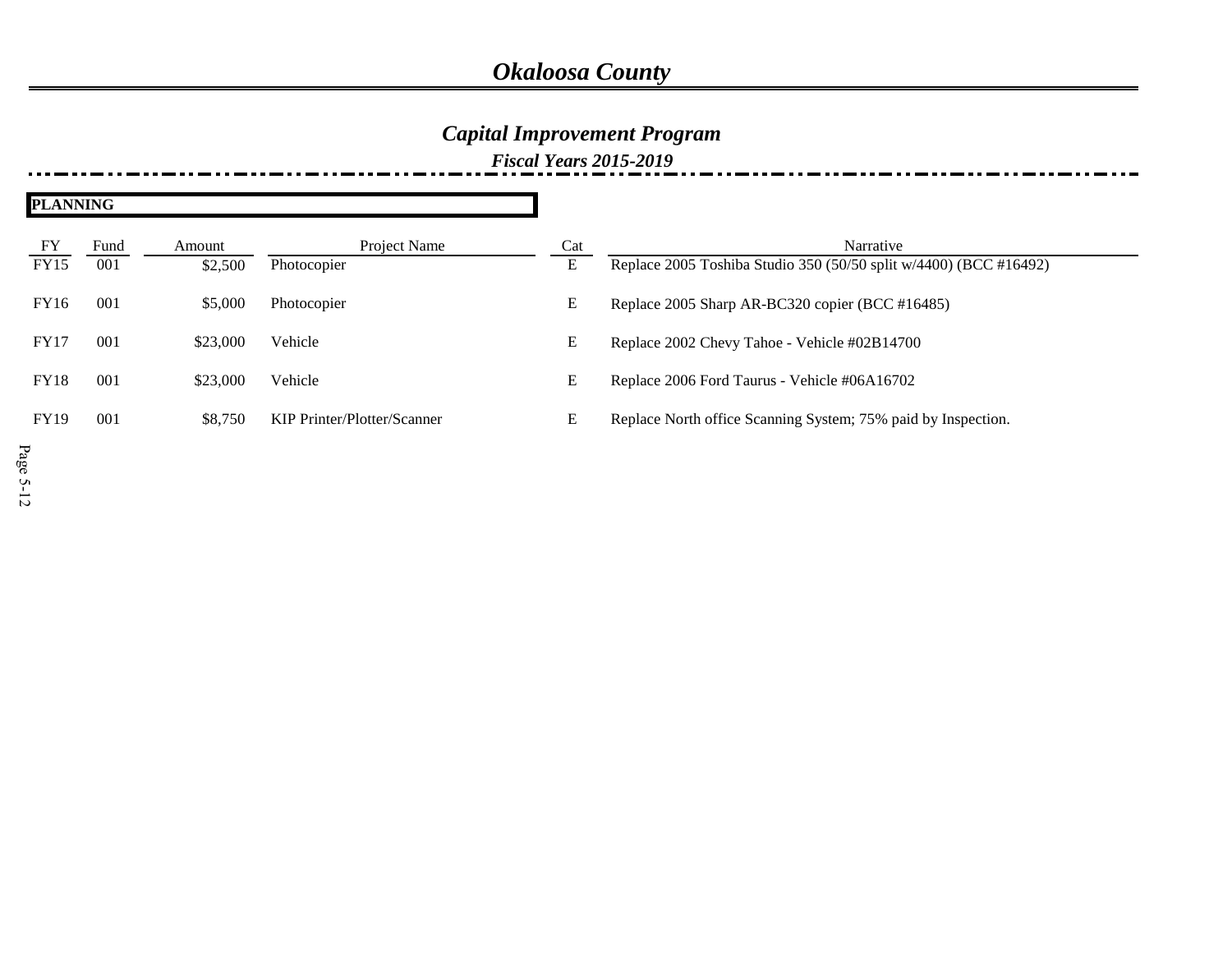### *Capital Improvement Program*

*Fiscal Years 2015-2019*

#### **INFORMATION SYSTEMS**

| <b>FY</b>   | Fund | Amount    | Project Name            | Cat       | Narrative                                                               |
|-------------|------|-----------|-------------------------|-----------|-------------------------------------------------------------------------|
| <b>FY15</b> | 001  | \$25,000  | <b>GIS DAE</b>          | ${\bf E}$ | GIS SAN Disk Space Increase to meet demand for data                     |
| <b>FY15</b> | 001  | \$25,000  | <b>GIS VMWare Nodes</b> | ${\bf E}$ | GIS additional server nodes to meet increase demand                     |
| <b>FY15</b> | 001  | \$10,000  | Hardware                | ${\bf E}$ | <b>SAN Network Hardware</b>                                             |
| <b>FY15</b> | 001  | \$75,000  | Server 2003 replacement | E         | <b>SAN Server Hardware</b>                                              |
| FY16        | 001  | \$30,000  | Vehicle                 | E         | New Telecom & GEO Field Ops Coordinator                                 |
| FY16        | 001  | \$87,500  | Workstations            | ${\bf E}$ | SAN Computer Upgrades, replace approx. 125 PCs @ est. \$700/PC          |
| <b>FY16</b> | 001  | \$160,000 | Software                | ${\bf E}$ | SAN Microsoft Enterprise Agreement Software, Microsoft Office, Exchange |
| FY16        | 001  | \$150,000 | Network                 | ${\bf E}$ | SAN Network Hardware Upgrade Cisco 6513 in Head Ends                    |
| <b>FY16</b> | 001  | \$20,000  | <b>GIS DAE</b>          | ${\bf E}$ | GIS SAN Disk Space Increase to meet demand for data                     |
| FY16        | 001  | \$50,000  | <b>GIS Ent Database</b> | ${\bf E}$ | GIS CX3-20 Relacement                                                   |
| <b>FY17</b> | 001  | \$75,000  | <b>GPS</b>              | ${\bf E}$ | GIS Survey Grade GPS Replacement                                        |
| <b>FY17</b> | 001  | \$30,000  | Mitel 3300              | ${\bf E}$ | Mitel 3300 replacement                                                  |
| <b>FY17</b> | 001  | \$99,492  | Server                  | ${\bf E}$ | <b>SAN Server Upgrades</b>                                              |
| <b>FY17</b> | 001  | \$102,500 | Hardware                | ${\bf E}$ | SAN Network Switches and Computer Hardware, replace approx. 125 PCs     |
| <b>FY17</b> | 001  | \$160,000 | Software                | ${\bf E}$ | SAN Microsoft Enterprise Agreement Software, Microsoft Office, Exchange |
| <b>FY18</b> | 001  | \$74,750  | Server                  | ${\bf E}$ | <b>SAN Server Upgrades</b>                                              |
| <b>FY18</b> | 001  | \$87,100  | Network                 | ${\bf E}$ | <b>SAN Network Hardware</b>                                             |
| <b>FY18</b> | 001  | \$90,000  | Hardware                | ${\bf E}$ | SAN PC Hardware upgrades                                                |
| <b>FY18</b> | 001  | \$30,000  | Mitel 3300              | ${\bf E}$ | Mitel 3300 replacement                                                  |
| <b>FY18</b> | 001  | \$15,000  | <b>GIS</b> Mapping      | ${\bf E}$ | <b>GIS Plotter</b>                                                      |
| <b>FY18</b> | 001  | \$160,000 | Software                | ${\bf E}$ | SAN Microsoft Enterprise Agreement Software, Microsoft Office Exchange  |
| <b>FY18</b> | 001  | \$25,000  | <b>GIS DAE</b>          | ${\bf E}$ | GIS SAN Disk Space Increase to meet demand for data                     |
| FY19        | 001  | \$160,000 | Software                | ${\bf E}$ | SAN Microsoft Enterprise Agreement Software, Microsoft Office, Exchange |
| <b>FY19</b> | 001  | \$90,000  | Workstations            | E         | SAN Computer Upgrades, Replace approx. 125 PCs                          |
| FY19        | 001  | \$25,000  | <b>GIS VMWare Nodes</b> | E         | GIS additional server nodes to meet increase demand                     |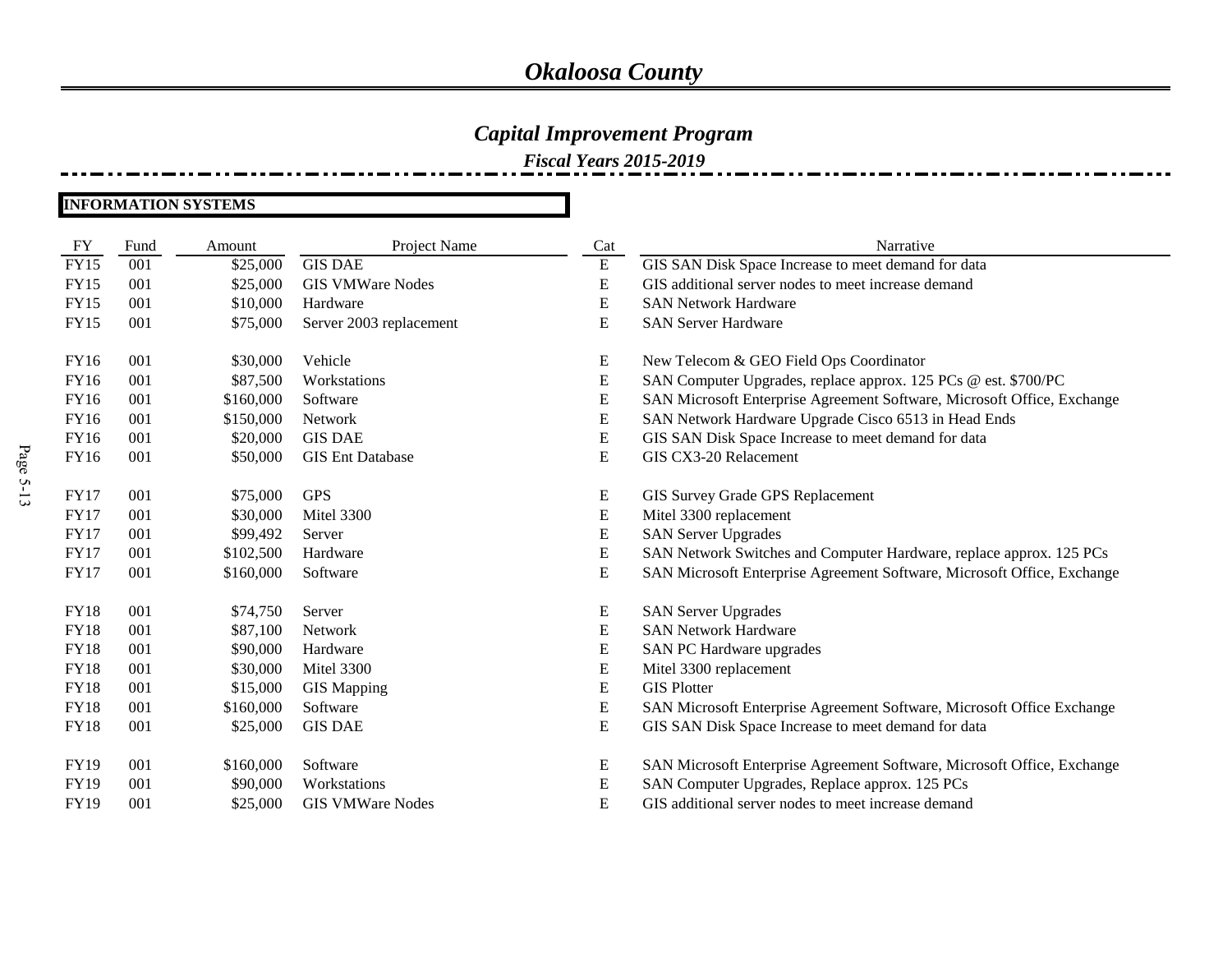### *Capital Improvement Program*

*Fiscal Years 2015-2019*

#### **FACILITIES MAINTENANCE**

| FY          | Fund | Amount   | Project Name                    | Cat                     | Narrative                                        |
|-------------|------|----------|---------------------------------|-------------------------|--------------------------------------------------|
| FY15        | 001  | \$8,500  | Lawn Mower - north              | $\overline{\mathrm{E}}$ | Replace                                          |
| <b>FY15</b> | 001  | \$6,800  | Sewer Camera                    | E                       | <b>New</b>                                       |
| <b>FY15</b> | 001  | \$28,000 | 3/4 ton Utility Vehicle 99G7566 | E                       | Replace 164,405 miles                            |
|             |      |          |                                 |                         |                                                  |
| <b>FY16</b> | 001  | \$6,000  | Ice Machine                     | E                       | Replace                                          |
| <b>FY16</b> | 001  | \$28,000 | 3/4 ton Utility Vehicle 99G6452 | E                       | Replace 152,581 miles                            |
| <b>FY16</b> | 001  | \$8,500  | Lawn Mower - south              | E                       | Replace existing mower                           |
| <b>FY16</b> | 001  | \$28,000 | Vehicle                         | E                       | 1Ton Service Truck - Replace 01G13571            |
| <b>FY16</b> | 001  | \$22,000 | Vehicle                         | E                       | 3/4 Ton X-Cab P/U - Replace 97C5742              |
| <b>FY16</b> | 001  | \$22,000 | Vehicle                         | E                       | Sedan - Replace 01A16685                         |
| <b>FY16</b> | 001  | \$22,000 | Vehicle                         | E                       | SUV - Replace 97B14908                           |
| <b>FY16</b> | 001  | \$24,000 | Vehicle                         | E                       | 3/4 Ton Crew-Cab P/U - Replace 01C9294           |
|             |      |          |                                 |                         |                                                  |
| <b>FY17</b> | 001  | \$9,000  | Lawn Mower - north              | E                       | Replace existing mower                           |
| FY17        | 001  | \$22,000 | Vehicle                         | E                       | 3/4 Ton X-Cab P/U - Replace 98C6474              |
| FY17        | 001  | \$22,000 | Vehicle                         | E                       | 1/2 Ton LWB P/U - Replace 98C6464                |
| <b>FY17</b> | 001  | \$22,000 | Vehicle                         | E                       | 1/2 Ton P/U - Replace 97C5763                    |
| <b>FY17</b> | 001  | \$6,000  | FM - Ice Machine                | E                       | Replace Ice Machine                              |
| <b>FY18</b> | 001  | \$9,000  | Lawn Mower - south              | E                       | Replace existing mower                           |
| <b>FY18</b> | 001  | \$24,000 |                                 |                         | 1 Ton Service-Body P/U - Replace 00G8826         |
| <b>FY18</b> | 001  | \$22,000 | Vehicle                         | E<br>${\bf E}$          | 3/4 Ton Service Truck - Replace 97G5744          |
|             |      |          | Vehicle                         |                         |                                                  |
| <b>FY18</b> | 001  | \$24,000 | Vehicle                         | ${\bf E}$               | 3/4 Ton Standard Cab P/U Truck - Replace 01C9289 |
| <b>FY19</b> | 001  | \$8,500  | Lawn Mower - north              | E                       | Replace existing mower                           |
| <b>FY19</b> | 001  | \$6,500  | FM - Ice Machine                | E                       | Replace Ice Machine                              |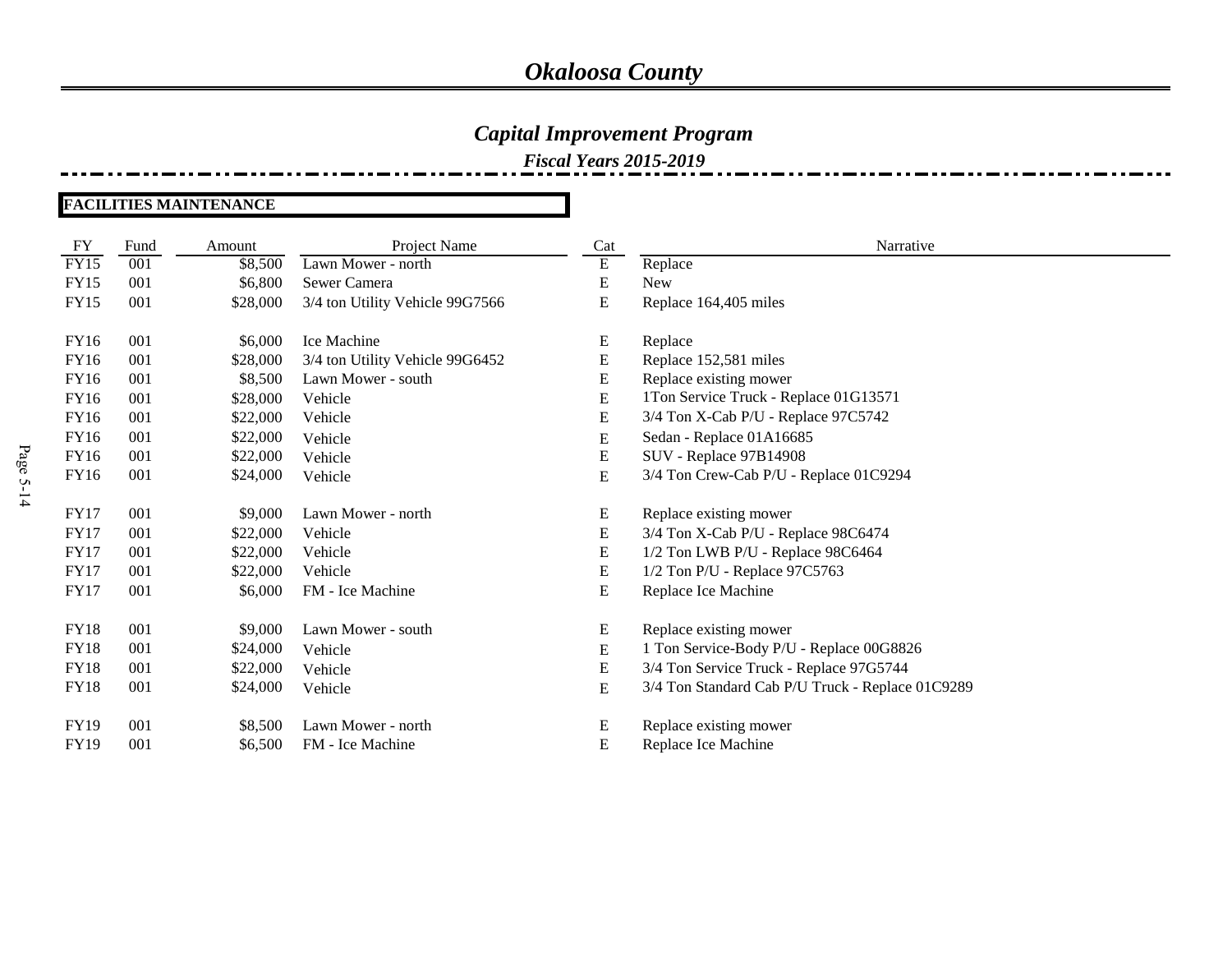### *Capital Improvement Program*

*Fiscal Years 2015-2019*

#### **EMERGENCY MANAGEMENT**

|             | Fund | Amount   | Project Name               | Cat | Narrative                                                    |
|-------------|------|----------|----------------------------|-----|--------------------------------------------------------------|
| <b>FY17</b> |      | \$25,000 | 4-Wheel Drive Pickup Truck |     | Replace Emergency Management Division Chief's vehicle (4249) |
| <b>FY19</b> |      | \$25,000 | 4-Wheel Drive Pickup Truck |     | Replace Emergency Management Coordinator's vehicle (6044)    |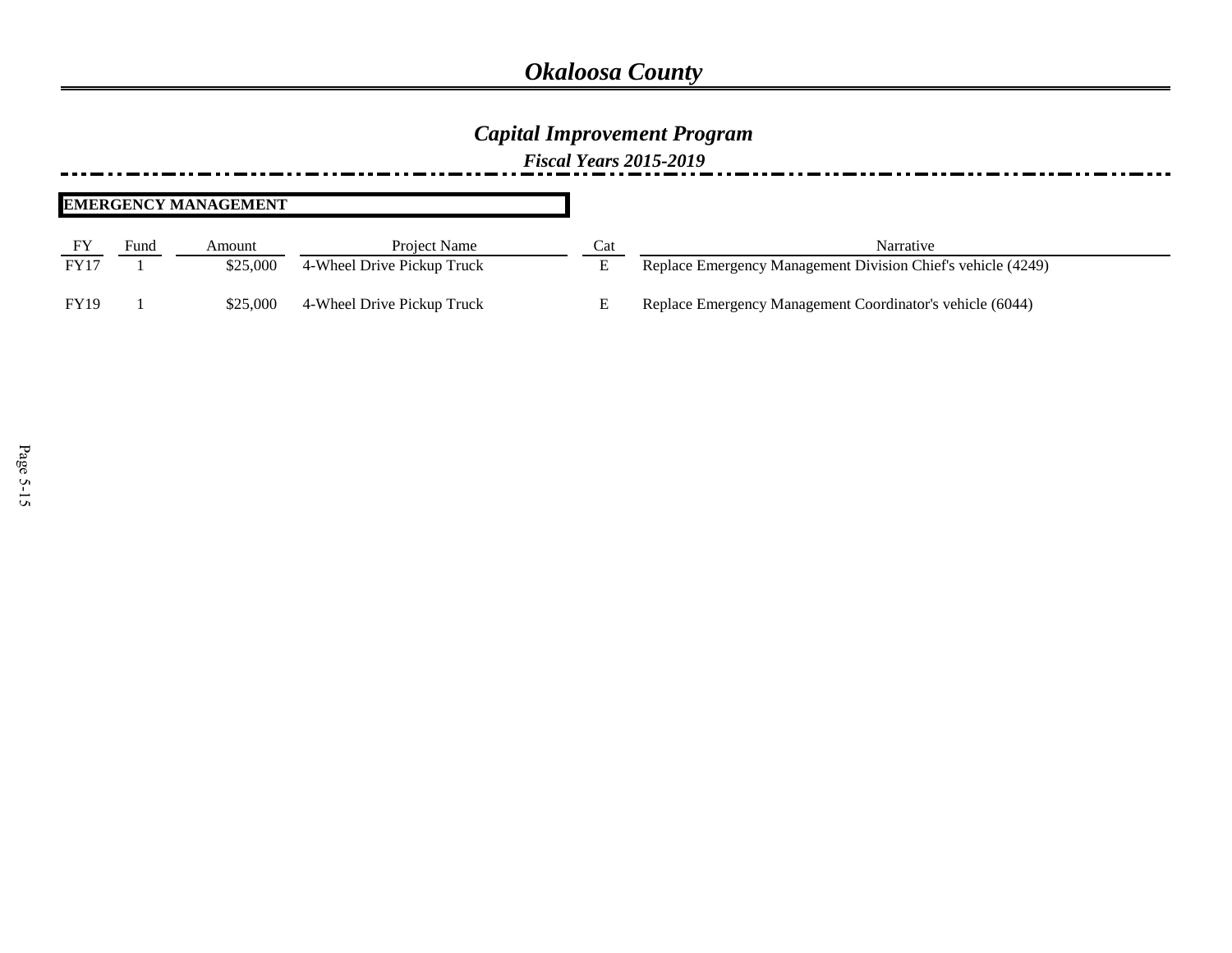### *Capital Improvement Program*

*Fiscal Years 2015-2019*

#### **COUNTY WARNING POINT**

| $E$ V       | Fund | Amount   | Project Name      | Ca | Narrative                                                   |
|-------------|------|----------|-------------------|----|-------------------------------------------------------------|
| <b>FY15</b> | 001  | \$30,000 | <b>CAD</b> Server |    | Replace existing servers (4) purchased in FY10 1/2 from 911 |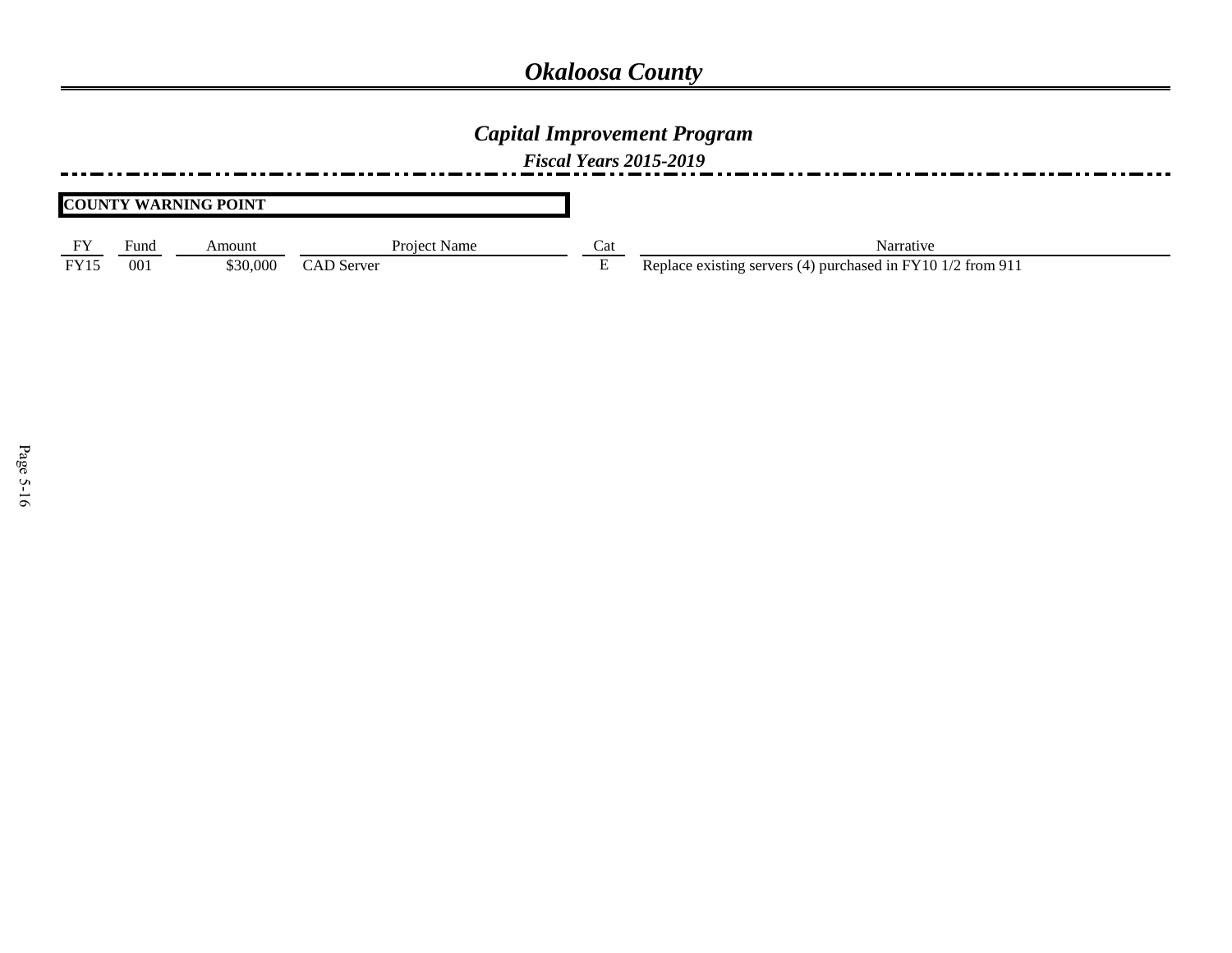## *Capital Improvement Program*

| <b>CODE ENFORCEMENT</b> |      |          |              |     |                                                       |
|-------------------------|------|----------|--------------|-----|-------------------------------------------------------|
| FY                      | Fund | Amount   | Project Name | Cat | Narrative                                             |
| <b>FY15</b>             | 001  | \$21,000 | Vehicle      | Е   | New Vehicle for additional Code Enforcement Officer   |
| FY16                    | 001  | \$5,000  | Photocopier  | E   | Replace 2004 Toshiba Studio 350 Photocopier BCC#16032 |
| FY16                    | 001  | \$21,000 | Vehicle      | E   | Replace 2004 Chevrolet - Vehicle #04C15605            |
| FY17                    | 001  | \$23,000 | Vehicle      | E   | Replace 2005 Chevrolet Vehicle #05C15957              |
| <b>FY18</b>             | 001  | \$23,000 | Vehicle      | E   | Replace 2005 Ford Explorer #05B15963                  |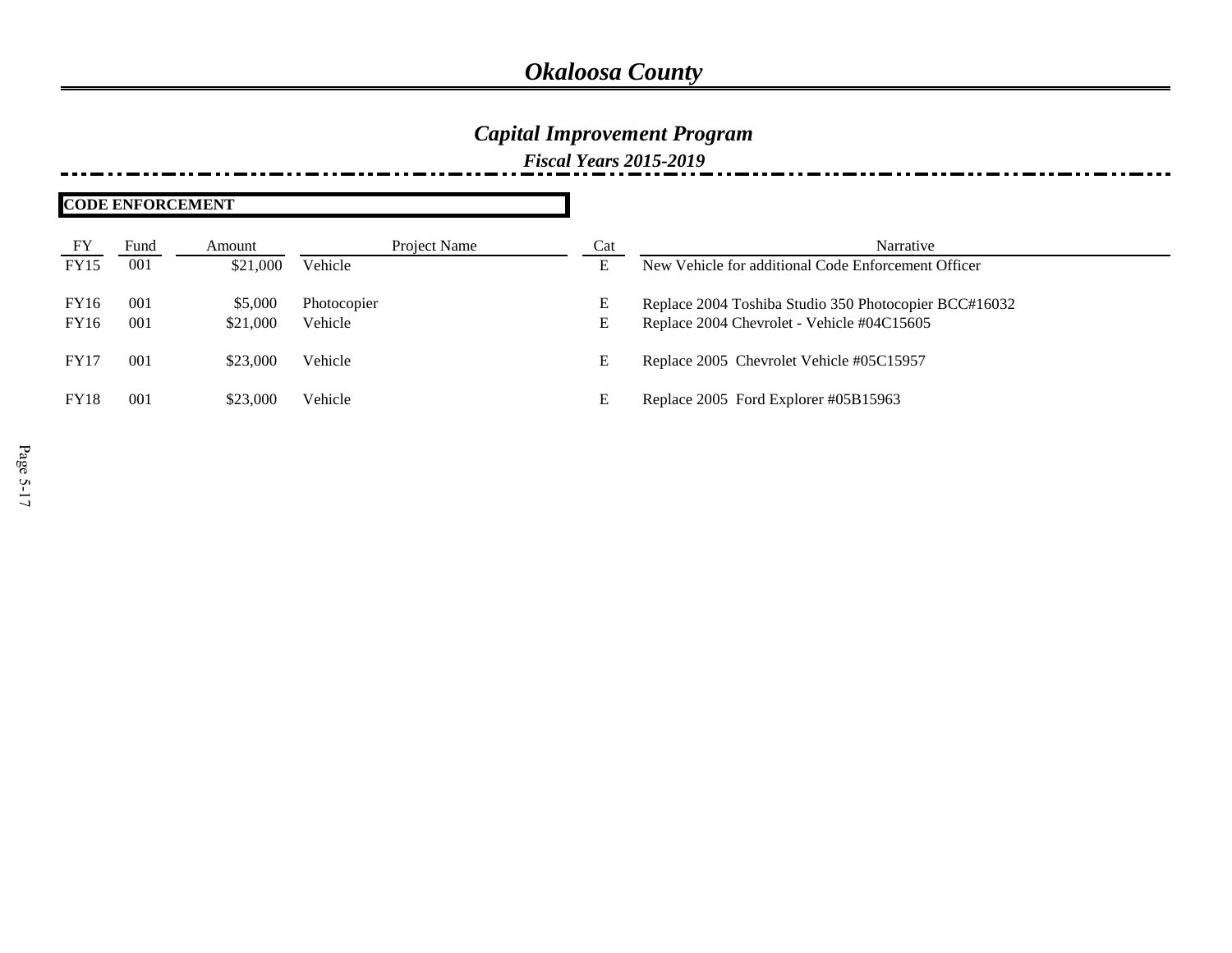## *Capital Improvement Program*

| FY                         | Fund       | Amount              | Project Name                          | Cat    | Narrative                                                                                     |
|----------------------------|------------|---------------------|---------------------------------------|--------|-----------------------------------------------------------------------------------------------|
| <b>FY16</b>                | 001        | \$12,000            | Rescue Jetski                         | E      | Replace 2008 Yamaha VX 110 Deluxe (08Z18266 - purchased in 2008)                              |
| <b>FY16</b>                | 001        | \$6,500             | Honda ATV                             | E      | Replace 2011 Honda ATV (11Z19508 - purchased 2011)                                            |
| <b>FY17</b>                | -001       | \$6.500             | Honda ATV                             | E      | Replace 2011 Honda ATV (11Z18509 - purchased 2011)                                            |
| <b>FY17</b>                | 001        | \$40,000            | Surveyor Lifeguard Tower              | E      | Replace Tower 1 (Accessway 1)                                                                 |
| <b>FY18</b>                | 001        | \$6,500             | Honda ATV                             | E      | Replace 2011 Honda ATV (11Z19508 - purchased 2011)                                            |
| <b>FY19</b><br><b>FY19</b> | 001<br>001 | \$6,500<br>\$40,000 | Honda ATV<br>Surveyor Lifeguard Tower | E<br>E | Replace 2013 Honda ATV (13Z20078 - purchased 2013)<br>Replace Boardwalk Tower (Boarwalk Park) |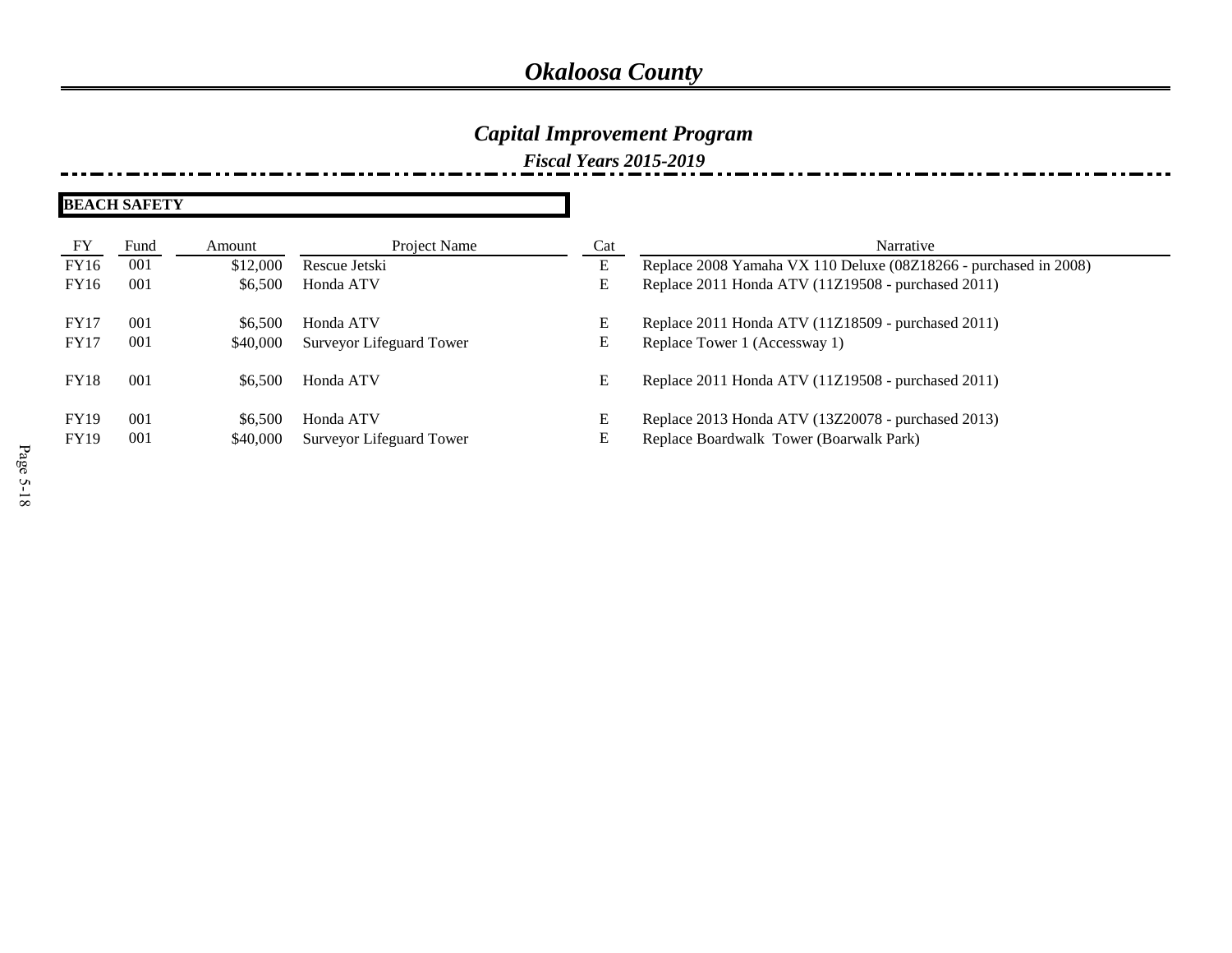### *Capital Improvement Program*

*Fiscal Years 2015-2019*

#### **CORRECTIONS DEPARTMENT**

| <b>FY</b>   | Fund | Amount   | Project Name            | Cat       | Narrative                                                |
|-------------|------|----------|-------------------------|-----------|----------------------------------------------------------|
| <b>FY15</b> | 001  | \$7,500  | Copier                  | ${\bf E}$ | Replacement (Admin)                                      |
| <b>FY15</b> | 001  | \$35,000 | Lock replacement        | E         | Replace antiquated key locks in E Pod section doors      |
| FY15        | 001  | \$15,000 | Replace fire exit doors | E         | Replace rusted fire exit doors in C Pod and E Pod        |
| <b>FY15</b> | 001  | \$3,700  | Pressure Washer         | ${\bf E}$ | Steam & Hot water to clean interior/exterior of facility |
| FY15        | 001  | \$4,000  | Card Printer            | Е         | Replacement for ACR                                      |
| <b>FY15</b> | 001  | \$33,000 | Van Prisoner 06B16472   | E         | Replacement 140,364 miles                                |
|             |      |          |                         |           |                                                          |
| FY16        | 001  | \$5,000  | Dryer(1)                | E         | Replacement                                              |
| <b>FY16</b> | 001  | \$5,000  | Copier                  | ${\bf E}$ | Replacement (ACR)                                        |
| <b>FY16</b> | 001  | \$12,000 | Convection Ovens (2)    | E         | Replacement                                              |
| FY16        | 001  | \$50,000 | Dish Washer             | E         | Replacement (consider leasing)                           |
| <b>FY16</b> | 001  | \$25,000 | Vehicle-sedan           | Е         | Replacement for 02A-14510                                |
| FY16        | 001  | \$31,000 | Front Entrance gate     | Е         | Replacement                                              |
|             |      |          |                         |           |                                                          |
| <b>FY17</b> | 001  | \$5,000  | Dryer $(1)$             | E         | Replacement                                              |
| <b>FY17</b> | 001  | \$16,000 | Kettle                  | Е         | Replacement                                              |
| <b>FY17</b> | 001  | \$35,000 | Vehicle - van           | E         | Replacement (02B14530)                                   |
| <b>FY17</b> | 001  | \$36,000 | Dumb Waiter             | E         | Replace antiquated dumb waiter at jail                   |
| <b>FY15</b> | 001  | \$12,000 | Convection Ovens (2)    | E         | Replacements                                             |
| <b>FY18</b> | 001  | \$9,000  | Ice machine             | ${\bf E}$ | Replacement (kitchen)                                    |
| <b>FY18</b> | 001  | \$16,000 | Kettle                  | E         | Replacement                                              |
|             |      |          |                         |           |                                                          |
| <b>FY19</b> | 001  | \$9,000  | Ice machine             | E         | Replacement (warehouse)                                  |
| <b>FY19</b> | 001  | \$28,000 | Sally port gates (2)    | Е         | Replacements in bus sallyport                            |
| <b>FY19</b> | 001  | \$7,500  | Water Heater            | Е         | New (laundry)                                            |
| <b>FY19</b> | 001  | \$13,000 | Food Warmer             | E         | Replacement                                              |
|             |      |          |                         |           |                                                          |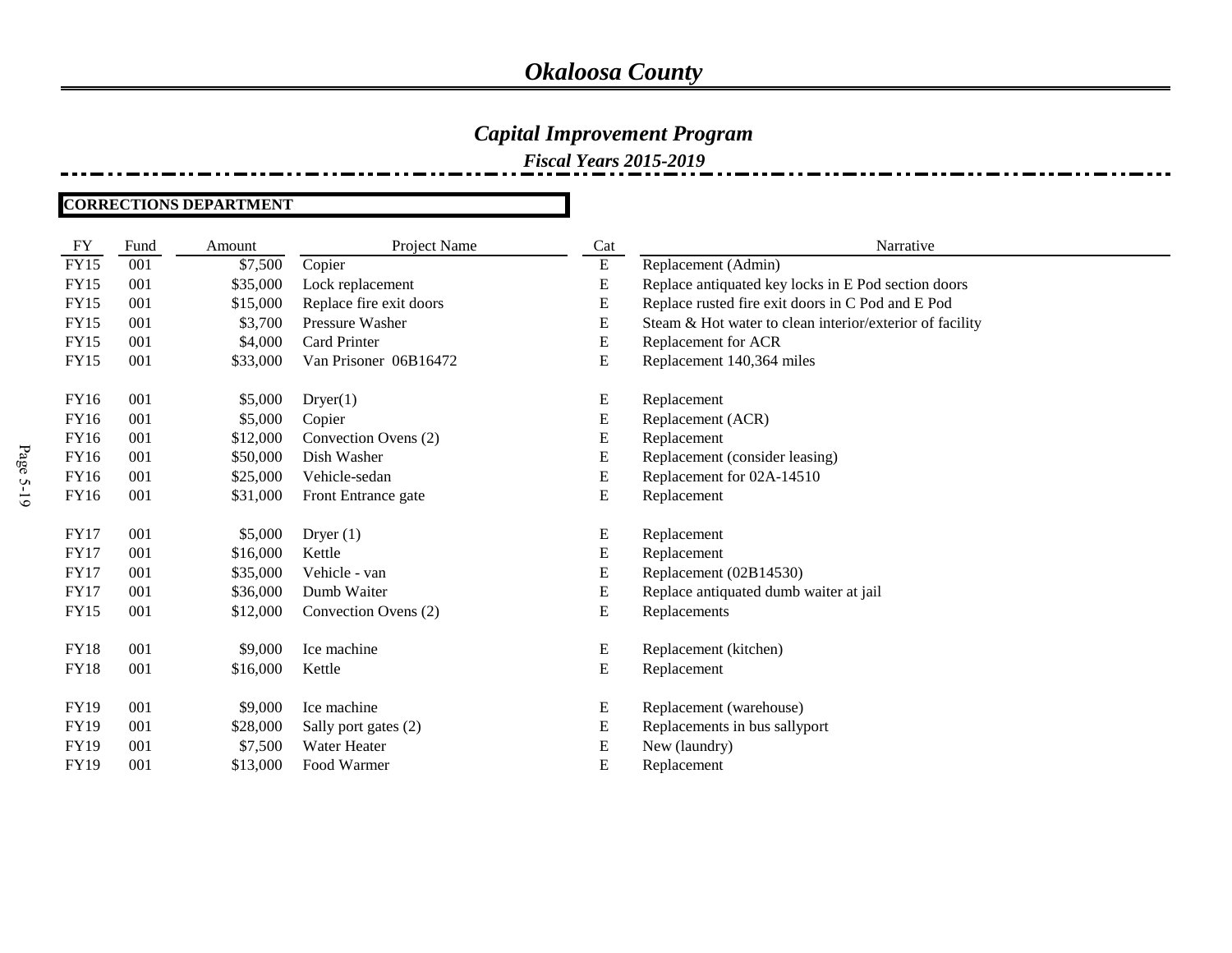### *Capital Improvement Program*

*Fiscal Years 2015-2019*

#### **AGRICULTURE EXTENSION**

| <b>DX</b> | ⊦und | Amount   | Project<br>Name               | Cat | Narrative                        |
|-----------|------|----------|-------------------------------|-----|----------------------------------|
| FY16      | 00   | \$20,000 | --<br>/ R<br>156<br>Minivan U |     | .000<br>$\cdot$ $\cdot$<br>miles |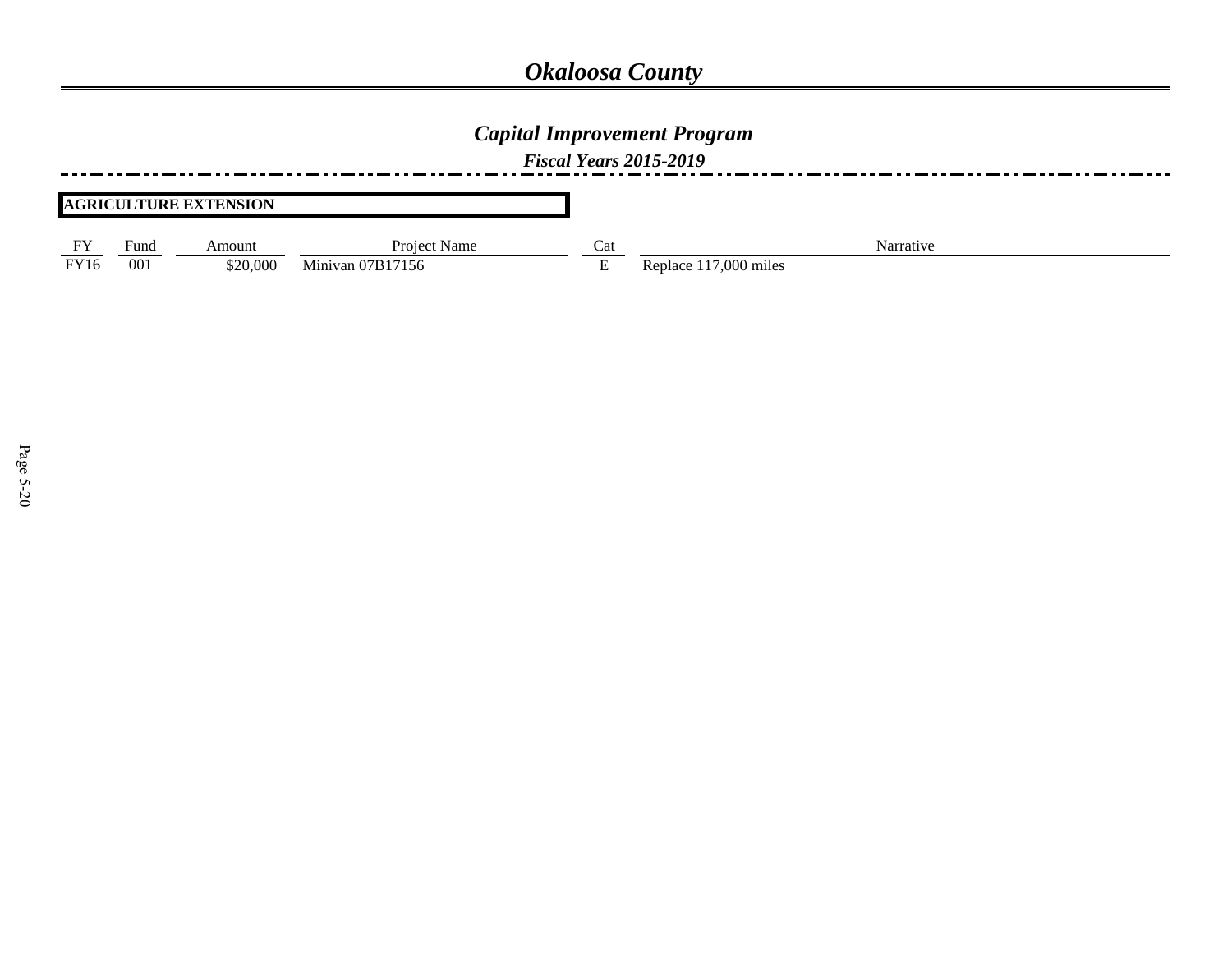## *Capital Improvement Program*

| <b>VETERANS SERVICE</b> |                      |         |              |          |           |
|-------------------------|----------------------|---------|--------------|----------|-----------|
| FY                      | $\mathbf{r}$<br>Funa | Amount  | Project Name | Cat      | Narrative |
| <b>FY15</b>             | 001                  | \$5,500 | Copier       | <u>.</u> | Replace   |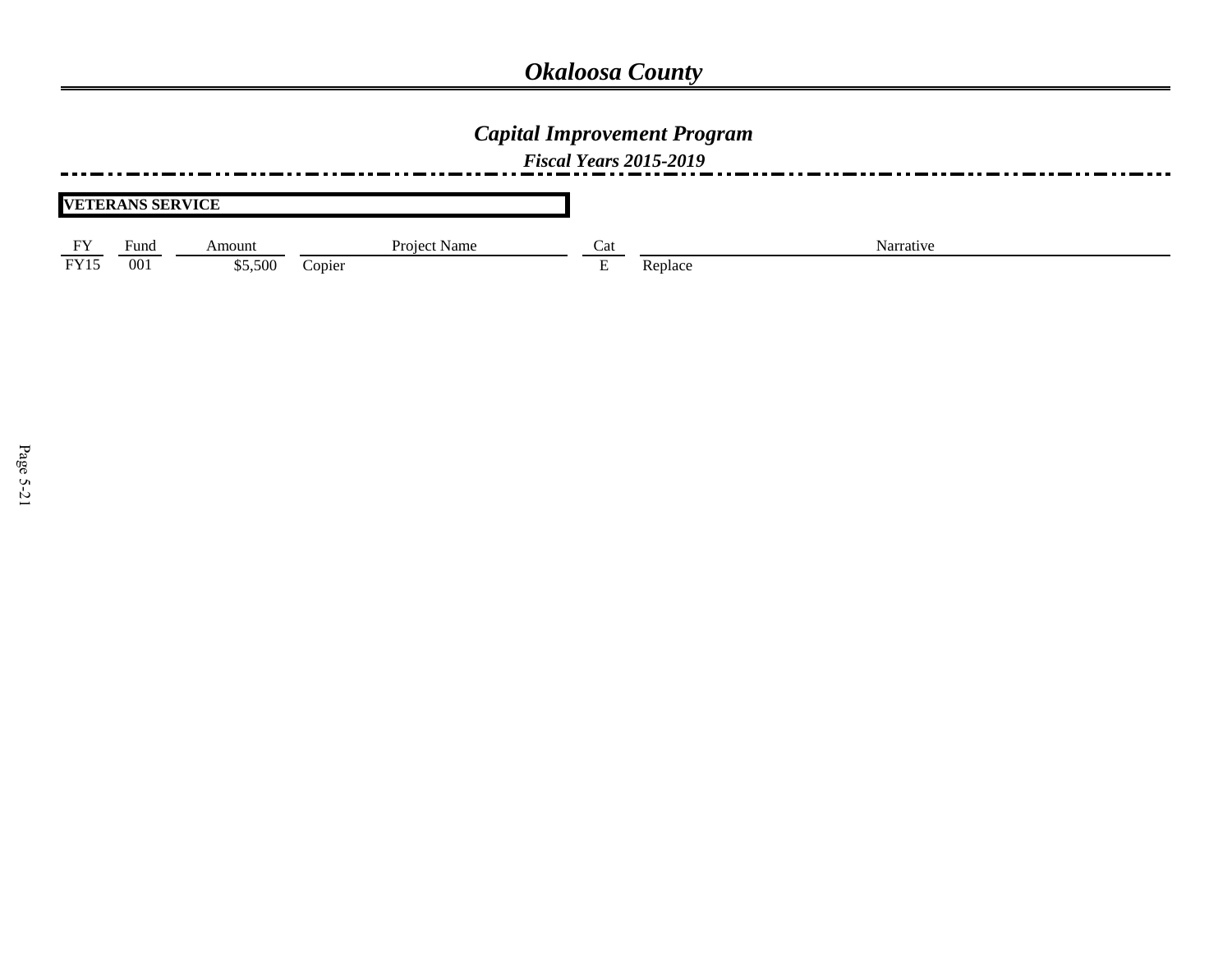### *Capital Improvement Program*

*Fiscal Years 2015-2019*

**MOSQUITO CONTROL**

| FY          | Fund | Amount   | Project Name | Cat | Narrative                                                  |
|-------------|------|----------|--------------|-----|------------------------------------------------------------|
| FY16        | 001  | \$22,655 | Vehicle      | E   | Cab & Chassis, midsize truck, replace 99C7588              |
| FY16        | 001  | \$14,400 | Equipment    | E   | Londaire Spray Engine w/pump and monitor 4, replace 12690  |
| <b>FY17</b> | 001  | \$23,335 | Vehicle      | E   | Cab & Chassis, midsize truck, replace 99C6448              |
| <b>FY17</b> | 001  | \$15,500 | Equipment    | E   | Londaire Spray Engine W/ monitor 4, replace 12691          |
| <b>FY18</b> | 001  | \$23,000 | Vehicle      | Е   | Cab & Chassis midsize truck, replace 00C6448               |
| <b>FY18</b> | 001  | \$12,600 | Equipment    | E   | Londaire Spray Engine w/ pump and monitor 4, replace 12692 |
| <b>FY19</b> | 001  | \$23,000 | Vehicle      | E   | Cab & Chassis midsize truck, replace 00C6448               |
| <b>FY19</b> | 001  | \$12,600 | Equipment    | E   | Londaire Spray Engine w/ pump and monitor 4, replace 12692 |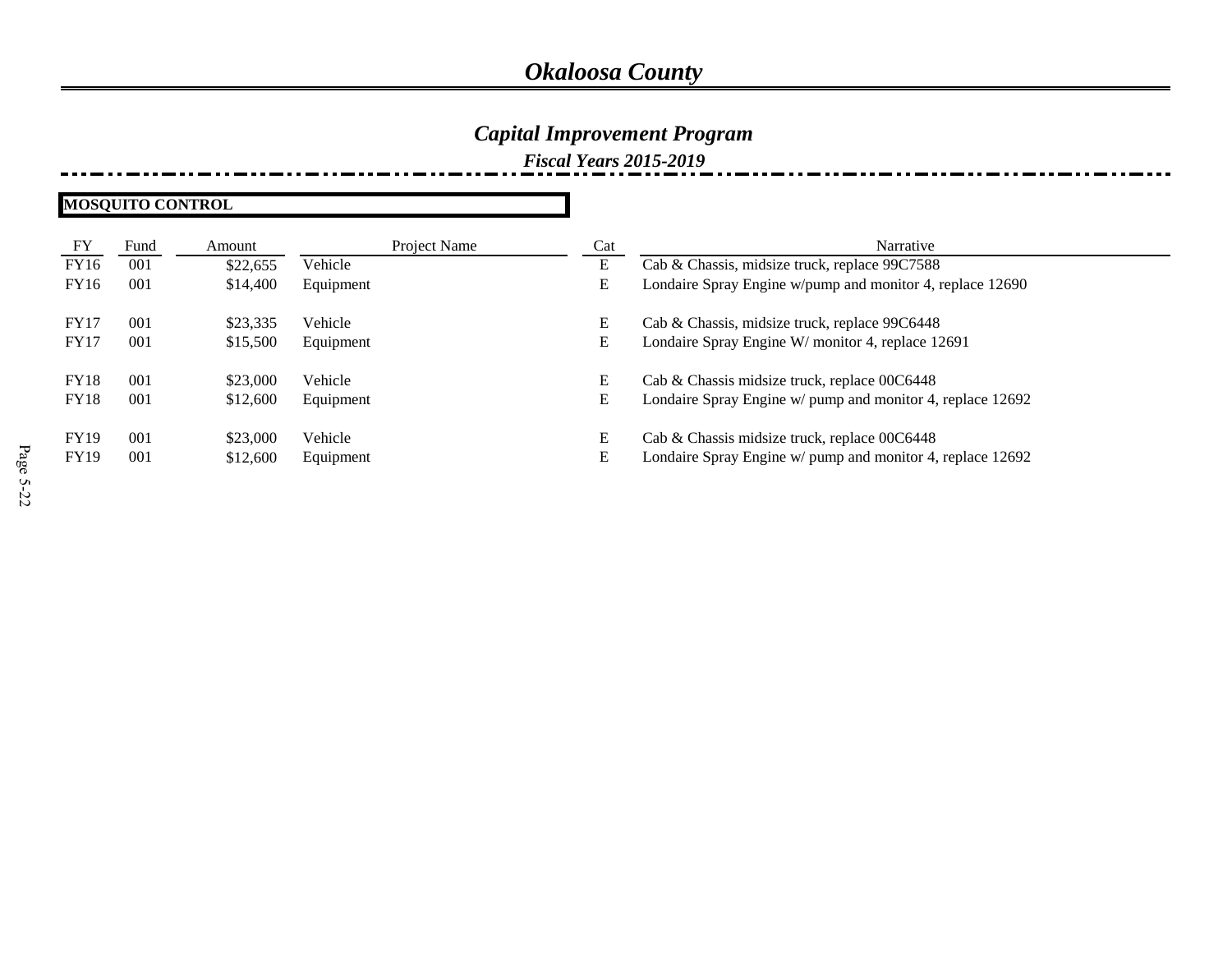### *Capital Improvement Program*

*Fiscal Years 2015-2019*

#### **COUNTY PARKS**

| FY          | Fund | Amount   | Project Name                    | Cat | Narrative                                     |
|-------------|------|----------|---------------------------------|-----|-----------------------------------------------|
| <b>FY15</b> | 001  | \$855    | <b>Hustler Z Mowers</b>         | E   | Replace (\$9,500 total; split with UCP)       |
| <b>FY15</b> | 001  | \$855    | Hustler Z Mowers                | E   | Replace (\$9,500 total; split with UCP)       |
| <b>FY15</b> | 001  | \$24,000 | Tractor w/Loader Bucket 00U8752 | E   | <b>Replace Baker Recreation</b>               |
| <b>FY15</b> | 001  | \$11,250 | Manlift 00K16908                | E   | Replacement (\$125,000 total; split with UCP) |
| <b>FY15</b> | 001  | \$3,600  | Mini-tracked excavator          | E   | New (\$40,000 total; split with UCP)          |
| <b>FY15</b> | 001  | \$720    | <b>Bobcat Attachment</b>        | E   | New (\$8,000 total; split with UCP)           |
| <b>FY15</b> | 001  | \$315    | <b>Bobcat Attachment</b>        | E   | New (\$3,500 total; split with UCP)           |
| <b>FY15</b> | 001  | \$450    | <b>Bobcat Attachment</b>        | E   | New (\$5,000 total; split with UCP)           |
| <b>FY15</b> | 001  | \$540    | Dingo Concrete Mix Bowl         | E   | New (\$6,000 total; split with UCP)           |
| FY15        | 001  | \$540    | Dingo Attachment                | E   | New (\$6,000 total; split with UCP)           |
|             |      |          |                                 |     |                                               |
| <b>FY16</b> | 001  | \$855    | <b>Hustler Z Mowers</b>         | E   | Replace (\$9,500 total; split with UCP)       |
| <b>FY16</b> | 001  | \$855    | Hustler Z Mowers                | E   | Replace (\$9,500 total; split with UCP)       |
|             |      |          |                                 |     |                                               |
| <b>FY17</b> | 001  | \$855    | Hustler Z Mowers                | E   | Replace (\$9,500 total; split with UCP)       |
| <b>FY17</b> | 001  | \$855    | Hustler Z Mowers                | E   | Replace (\$9,500 total; split with UCP)       |
| <b>FY18</b> | 001  | \$855    | Hustler Z Mowers                | E   | Replace (\$9,500 total; split with UCP)       |
| <b>FY18</b> | 001  | \$855    | Hustler Z Mowers                | E   | Replace (\$9,500 total; split with UCP)       |
|             |      |          |                                 |     |                                               |
| <b>FY19</b> | 001  | \$855    | Hustler Z Mowers                | E   | Replace (\$9,500 total; split with UCP)       |
| <b>FY19</b> | 001  | \$855    | Hustler Z Mowers                | E   | Replace (\$9,500 total; split with UCP)       |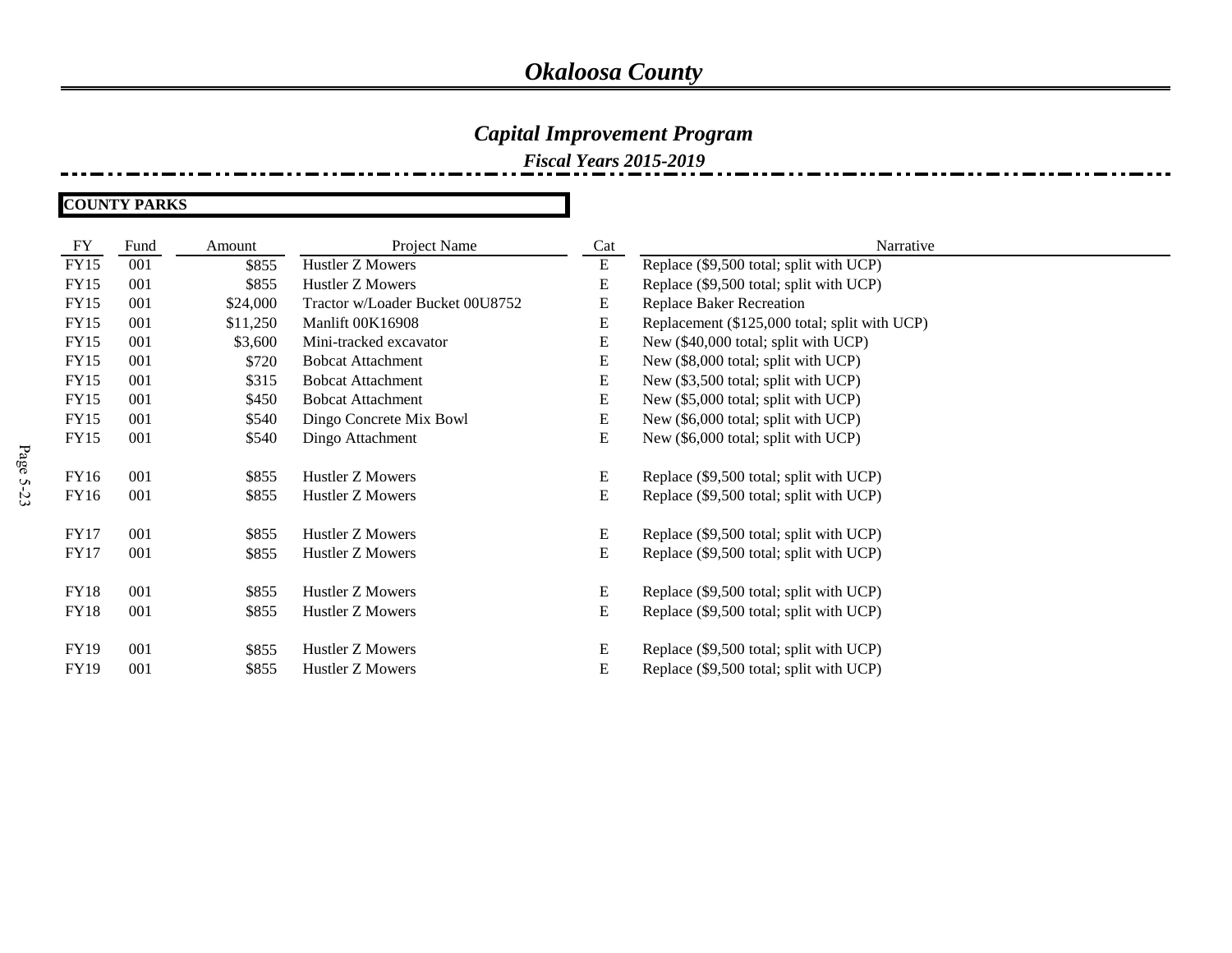### *Capital Improvement Program*

*Fiscal Years 2015-2019*

#### **TOURIST DISTRICT PARKS**

| FY                  | Fund | Amount    | Project Name                | Cat       | Narrative                                                  |
|---------------------|------|-----------|-----------------------------|-----------|------------------------------------------------------------|
| <b>FY15</b>         | 001  | \$225,000 | Beach sifting equipment     | ${\bf E}$ | Two self contained or tractor pulled beach cleaning units. |
| <b>FY15</b>         | 001  | \$2,470   | Hustler Z Mowers            | ${\bf E}$ | Replace (\$9,500 total; split with UCP)                    |
| <b>FY15</b>         | 001  | \$2,470   | Hustler Z Mowers            | E         | Replace (\$9,500 total; split with UCP)                    |
| <b>FY15</b>         | 001  | \$32,500  | Manlift 00K16908            | E         | Replacement (\$125,000 total; split with UCP)              |
| FY15                | 001  | \$10,400  | Mini-tracked excavator      | E         | New (\$40,000 total; split with UCP)                       |
| <b>FY15</b>         | 001  | \$2,080   | <b>Bobcat Attachment</b>    | E         | New (\$8,000 total; split with UCP)                        |
| <b>FY15</b>         | 001  | \$910     | <b>Bobcat Attachment</b>    | E         | New (\$3,500 total; split with UCP)                        |
| <b>FY15</b>         | 001  | \$1,300   | <b>Bobcat Attachment</b>    | E         | New (\$5,000 total; split with UCP)                        |
| <b>FY15</b>         | 001  | \$1,560   | Dingo Concrete Mix Bowl     | E         | New (\$6,000 total; split with UCP)                        |
| FY15                | 001  | \$1,560   | Dingo Attachment            | E         | New (\$6,000 total; split with UCP)                        |
| $\frac{1}{60}$ FY15 | 001  | \$24,000  | Beach cleaning 4 x 4 pickup | E         | New pickup for beach cleaning crew.                        |
|                     |      |           |                             |           |                                                            |
| $\frac{1}{2}$ FY16  | 001  | \$2,470   | Hustler Z Mowers            | E         | Replace (\$9,500 total; split with UCP)                    |
| FY16                | 001  | \$2,470   | Hustler Z Mowers            | E         | Replace (\$9,500 total; split with UCP)                    |
|                     |      |           |                             |           |                                                            |
| <b>FY17</b>         | 001  | \$2,470   | Hustler Z Mowers            | E         | Replace (\$9,500 total; split with UCP)                    |
| <b>FY17</b>         | 001  | \$2,470   | Hustler Z Mowers            | ${\bf E}$ | Replace (\$9,500 total; split with UCP)                    |
|                     |      |           |                             |           |                                                            |
| <b>FY18</b>         | 001  | \$2,470   | Hustler Z Mowers            | E         | Replace (\$9,500 total; split with UCP)                    |
| <b>FY18</b>         | 001  | \$2,470   | Hustler Z Mowers            | E         | Replace (\$9,500 total; split with UCP)                    |
| FY19                | 001  | \$2,470   | Hustler Z Mowers            | E         | Replace (\$9,500 total; split with UCP)                    |
|                     | 001  |           |                             | E         |                                                            |
| FY19                |      | \$2,470   | Hustler Z Mowers            |           | Replace (\$9,500 total; split with UCP)                    |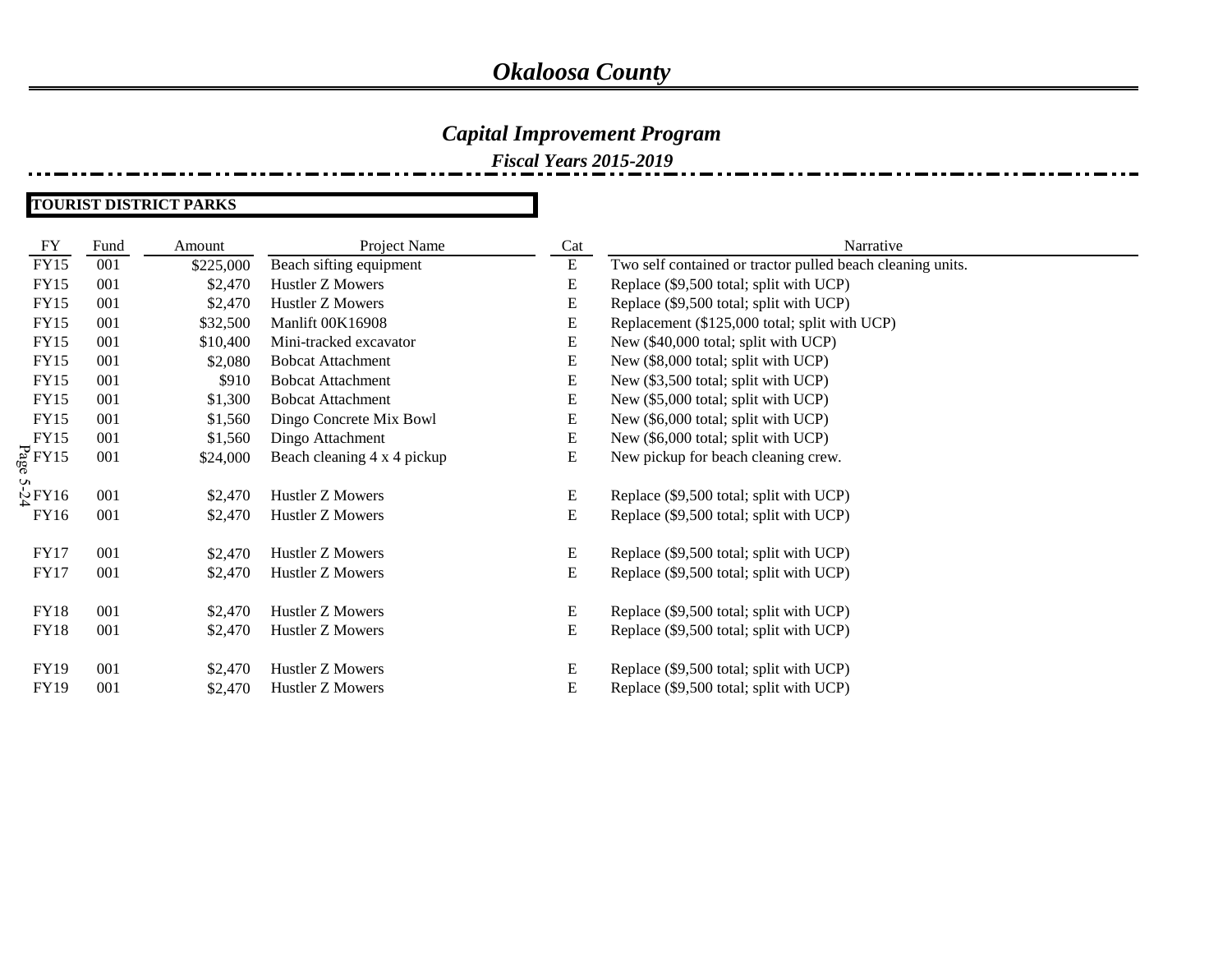### *Capital Improvement Program*

*Fiscal Years 2015-2019*

#### **PRETRIAL SERVICES**

| $E$ V       | $_{\text{Funa}}$ | Amount   | Project Name     |          | Narrative             |
|-------------|------------------|----------|------------------|----------|-----------------------|
| <b>FY15</b> | 00 <sup>2</sup>  | \$5,300  | Copy Machine     | <u>.</u> | Replacement           |
| <b>FY15</b> | 00               | \$31.500 | SUV 4X2 03B19504 | ∸        | Replace 159,635 miles |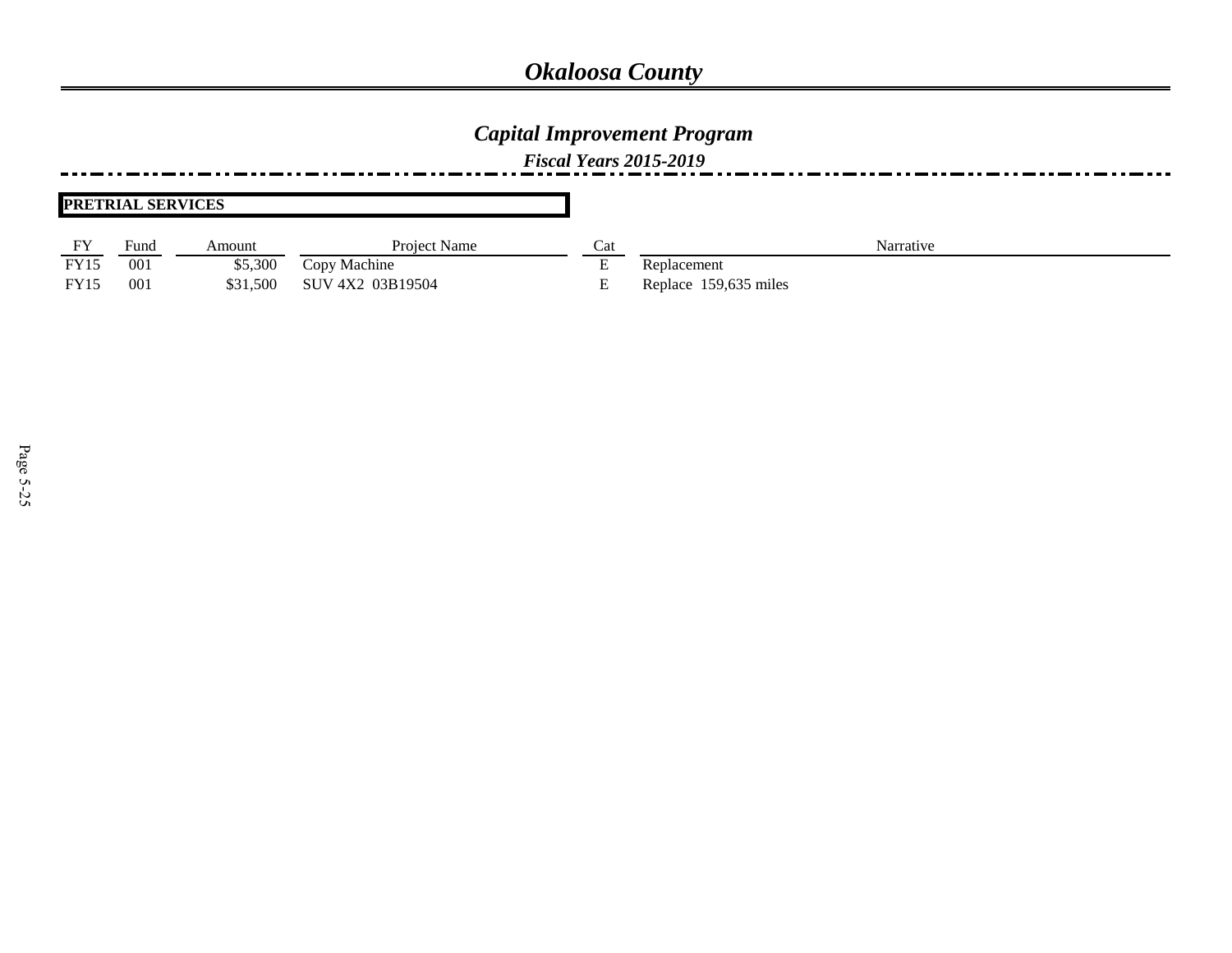### *Capital Improvement Program*

*Fiscal Years 2015-2019*

#### **ENGINEERING DEPARTMENT**

| FY          | Fund | Amount   | Project Name            | Cat | Narrative                                  |
|-------------|------|----------|-------------------------|-----|--------------------------------------------|
| <b>FY15</b> | 101  | \$26,000 | 3/4 Ton Pickup 03C14796 | E   | Replace 193,557 miles                      |
| <b>FY15</b> | 101  | \$31,500 | SUV 4X4 05B15960        | E   | Replace 171,238 miles                      |
| <b>FY15</b> | 101  | \$29,000 | SUV 4X4 06B16705        | E   | Replace 144,945 miles                      |
| FY16        | 101  | \$25,000 | Survey Equipment        | E   | Replacement of office copier               |
| <b>FY17</b> | 101  | \$10,000 | Office Copier           | E   | Replacement of GPS survey equipment        |
| <b>FY18</b> | 101  | \$25,000 | Survey Equipment        | E   | Replacement of large format copier/plotter |
| <b>FY19</b> | 101  | \$10,000 | Large Format Copier     | E   | Replacement of survey equipment            |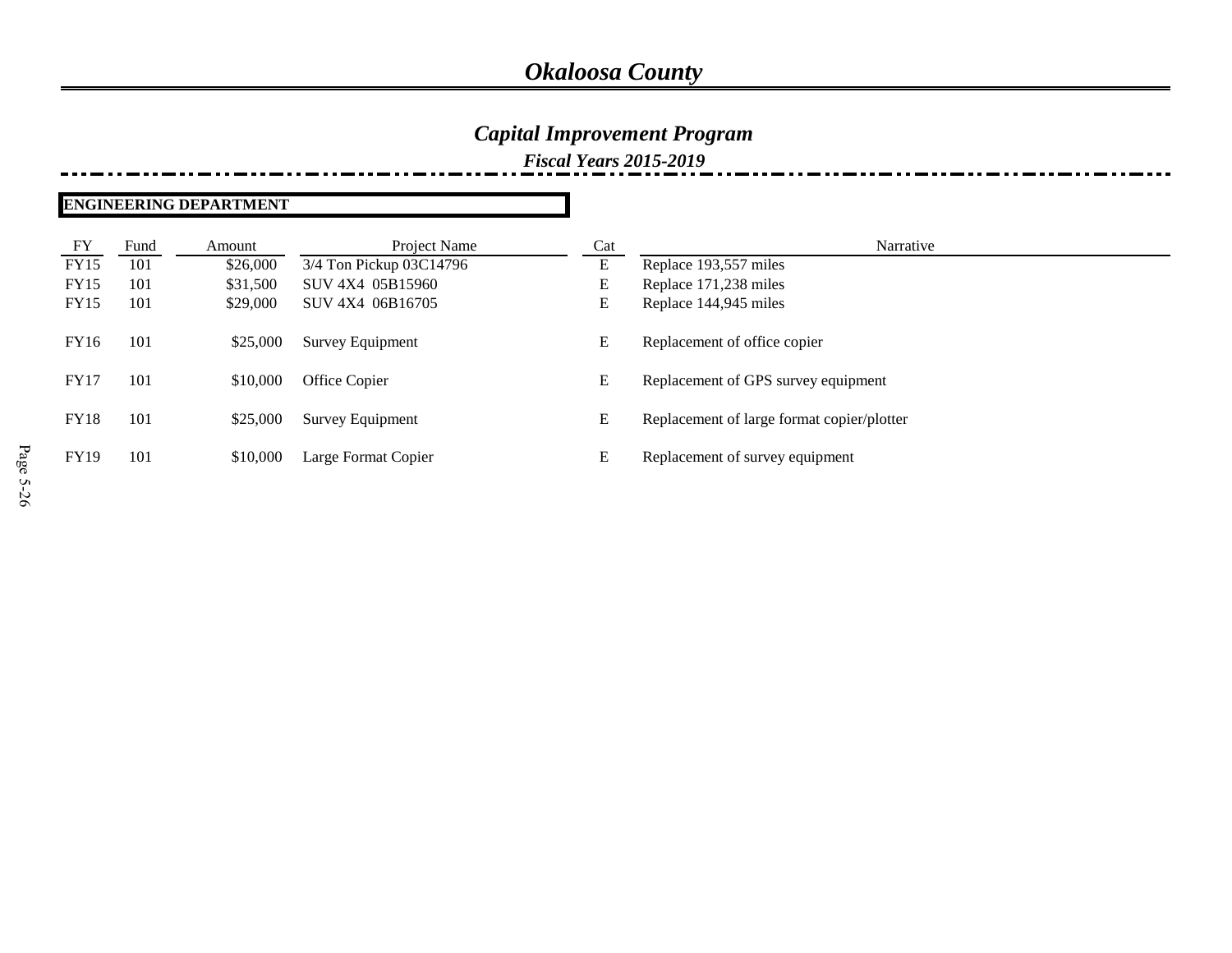### *Capital Improvement Program*

*Fiscal Years 2015-2019*

**ROAD DEPARTMENT**

| FY          | Fund | Amount    | Project Name                  | Cat       | Narrative                  |
|-------------|------|-----------|-------------------------------|-----------|----------------------------|
| <b>FY15</b> | 302  | \$77,250  | Flatbed Dump Crew Cab 00D9659 | ${\bf E}$ | Replace 230,833 miles      |
| <b>FY15</b> | 302  | \$70,000  | 4WD Backhoe/Loader 94L2805    | E         | Replace stolen 4,070 hours |
| <b>FY15</b> | 302  | \$200,000 | Excavator 95Q5468             | E         | Replace 6,488 hours        |
| <b>FY15</b> | 302  | \$53,000  | Tractor 4X4 00U8664           | ${\bf E}$ | Replace 5,806 hours        |
|             |      |           |                               |           |                            |
| FY16        | 302  | \$95,500  | Dump 14Yard                   | E         | Replace                    |
| <b>FY16</b> | 302  | \$95,500  | Dump 14Yard                   | E         | Replace                    |
| <b>FY16</b> | 302  | \$95,500  | Dump 14Yard                   | E         | Replace                    |
| FY16        | 302  | \$77,250  | Flatbed Dump Crew Cab 00D9659 | E         | Replace                    |
| <b>FY16</b> | 302  | \$17,000  | <b>Trash Pump</b>             | E         | Replace                    |
| FY16        | 302  | \$175,000 | <b>Grader Champion</b>        | E         | Replace                    |
| <b>FY16</b> | 302  | \$175,000 | <b>Grader Champion</b>        | E         | Replace                    |
| FY16        | 302  | \$200,000 | <b>Excavator Badger</b>       | ${\bf E}$ | Replace                    |
| FY16        | 302  | \$150,000 | <b>Track Hoe</b>              | E         | Replace                    |
|             |      |           |                               |           |                            |
| <b>FY17</b> | 302  | \$25,000  | One Ton Crew Pickup           | E         | Replace                    |
| <b>FY17</b> | 302  | \$25,000  | One Ton Crew Pickup           | E         | Replace                    |
| <b>FY17</b> | 302  | \$25,000  | One Ton Crew Pickup           | E         | Replace                    |
| <b>FY17</b> | 302  | \$19,000  | 1/2 Ton Crew Pickup           | E         | Replace                    |
| <b>FY17</b> | 302  | \$19,000  | 1/2 Ton Crew Pickup           | E         | Replace                    |
| <b>FY17</b> | 302  | \$19,000  | 1/2 Ton Crew Pickup           | ${\bf E}$ | Replace                    |
| <b>FY17</b> | 302  | \$25,000  | One Ton Crew Pickup           | E         | Replace                    |
| <b>FY17</b> | 302  | \$25,000  | One Ton Crew Pickup           | E         | Replace                    |
| <b>FY17</b> | 302  | \$115,000 | Small Excavator               | E         | Replace                    |
| <b>FY17</b> | 302  | \$185,000 | <b>Back Hoe</b>               | E         | Replace                    |
| <b>FY17</b> | 302  | \$42,000  | Mini-Excavator                | ${\bf E}$ | Replace                    |
| <b>FY17</b> | 302  | \$48,000  | Flat Bed F-750                | E         | Replace                    |
|             |      |           |                               |           |                            |
| <b>FY18</b> | 302  | \$19,000  | 1/2 Ton Crew Pickup           | E         | Replace                    |
| <b>FY18</b> | 302  | \$25,000  | One Ton Crew Pickup           | E         | Replace                    |
| <b>FY18</b> | 302  | \$25,000  | One Ton Crew Pickup           | E         | Replace                    |
| <b>FY18</b> | 302  | \$15,000  | <b>Bush Hog</b>               | ${\bf E}$ | Replace                    |
| <b>FY18</b> | 302  | \$15,000  | <b>Bush Hog</b>               | ${\bf E}$ | Replace                    |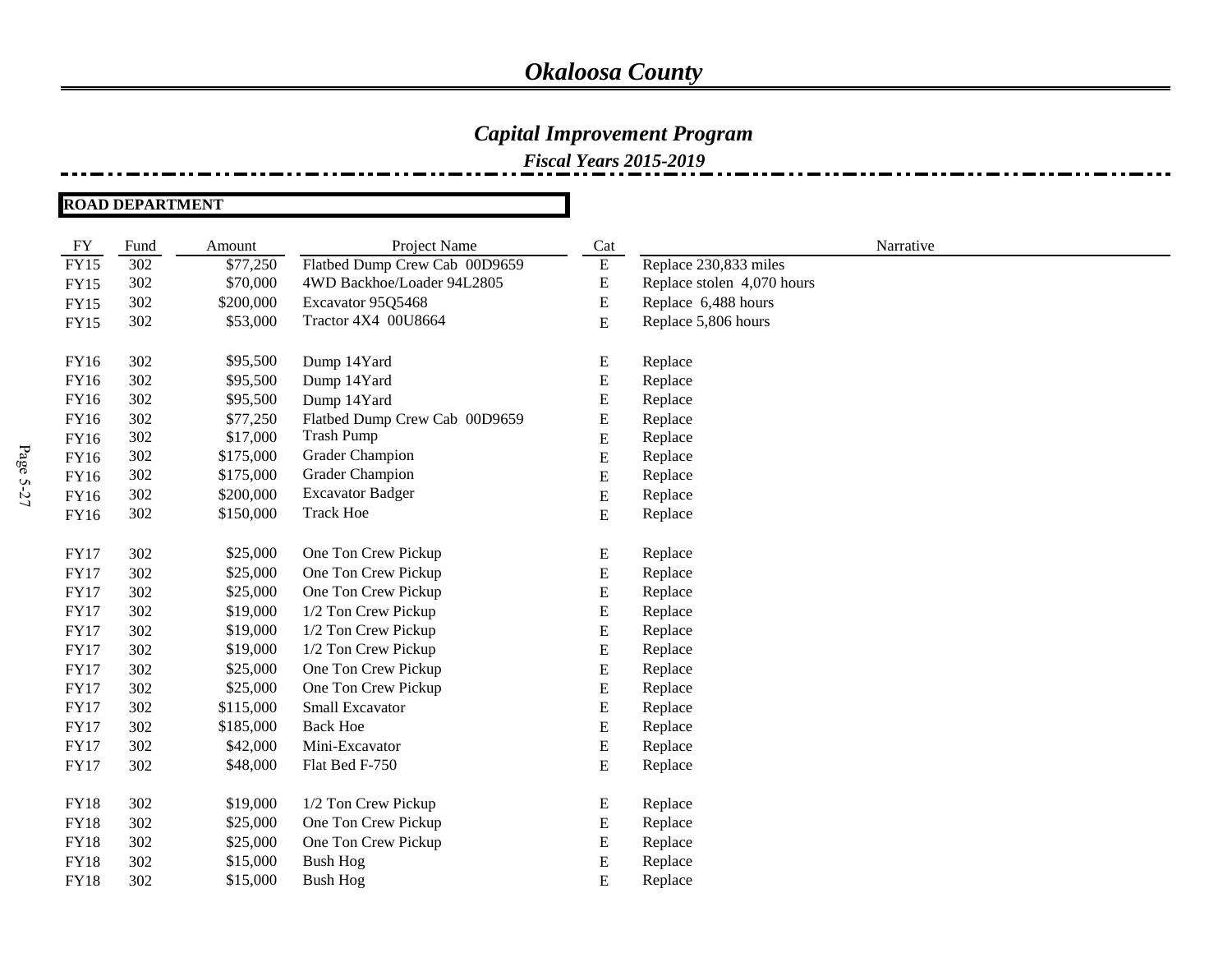### *Capital Improvement Program*

*Fiscal Years 2015-2019*

**ROAD DEPARTMENT**

| FY          | Fund | Amount    | Project Name                  | Cat       |            | Narrative |
|-------------|------|-----------|-------------------------------|-----------|------------|-----------|
| <b>FY18</b> | 302  | \$50,000  | Tractor                       | E         | Replace    |           |
| <b>FY18</b> | 302  | \$50,000  | Tractor                       | E         | Replace    |           |
| <b>FY18</b> | 302  | \$9,000   | Well Point System             | E         | <b>New</b> |           |
| <b>FY18</b> | 302  | \$55,000  | <b>Broom Sweeper</b>          | E         | Replace    |           |
| <b>FY18</b> | 302  | \$55,000  | <b>Broom Sweeper</b>          | E         | Replace    |           |
| <b>FY18</b> | 302  | \$145,000 | Backhoe/Loader                | E         | Replace    |           |
|             |      |           |                               |           |            |           |
| <b>FY19</b> | 302  | \$25,000  | Sweeper for Loader            | E         | <b>New</b> |           |
| <b>FY19</b> | 302  | \$25,000  | Sweeper for Loader            | E         | <b>New</b> |           |
| <b>FY19</b> | 302  | \$145,000 | Loader                        | E         | Replace    |           |
| <b>FY19</b> | 302  | \$42,500  | <b>Brush Chipper</b>          | E         | <b>New</b> |           |
| FY19        | 302  | \$42,500  | <b>Brush Chipper</b>          | ${\bf E}$ | <b>New</b> |           |
| <b>FY19</b> | 302  | \$8,000   | Jackhammer for Skid Steer     | E         | <b>New</b> |           |
| <b>FY19</b> | 302  | \$1,800   | Cement Mixer                  | E         | Replace    |           |
| <b>FY19</b> | 302  | \$210,000 | 5-Yard Concrete Truck         | E         | <b>New</b> |           |
| <b>FY19</b> | 302  | \$100,000 | Boom Axe                      | E         | Replace    |           |
| <b>FY19</b> | 302  | \$5,500   | Electric Message Board        | E         | <b>New</b> |           |
| <b>FY19</b> | 302  | \$5,500   | <b>Electric Message Board</b> | E         | <b>New</b> |           |
| FY19        | 302  | \$290,000 | <b>Badger</b>                 | E         | Replace    |           |
| FY19        | 302  | \$24,000  | One Ton Pick-up (4x4)         | E         | Replace    |           |
| FY19        | 302  | \$24,000  | One Ton Pick-up (4x4)         | E         | Replace    |           |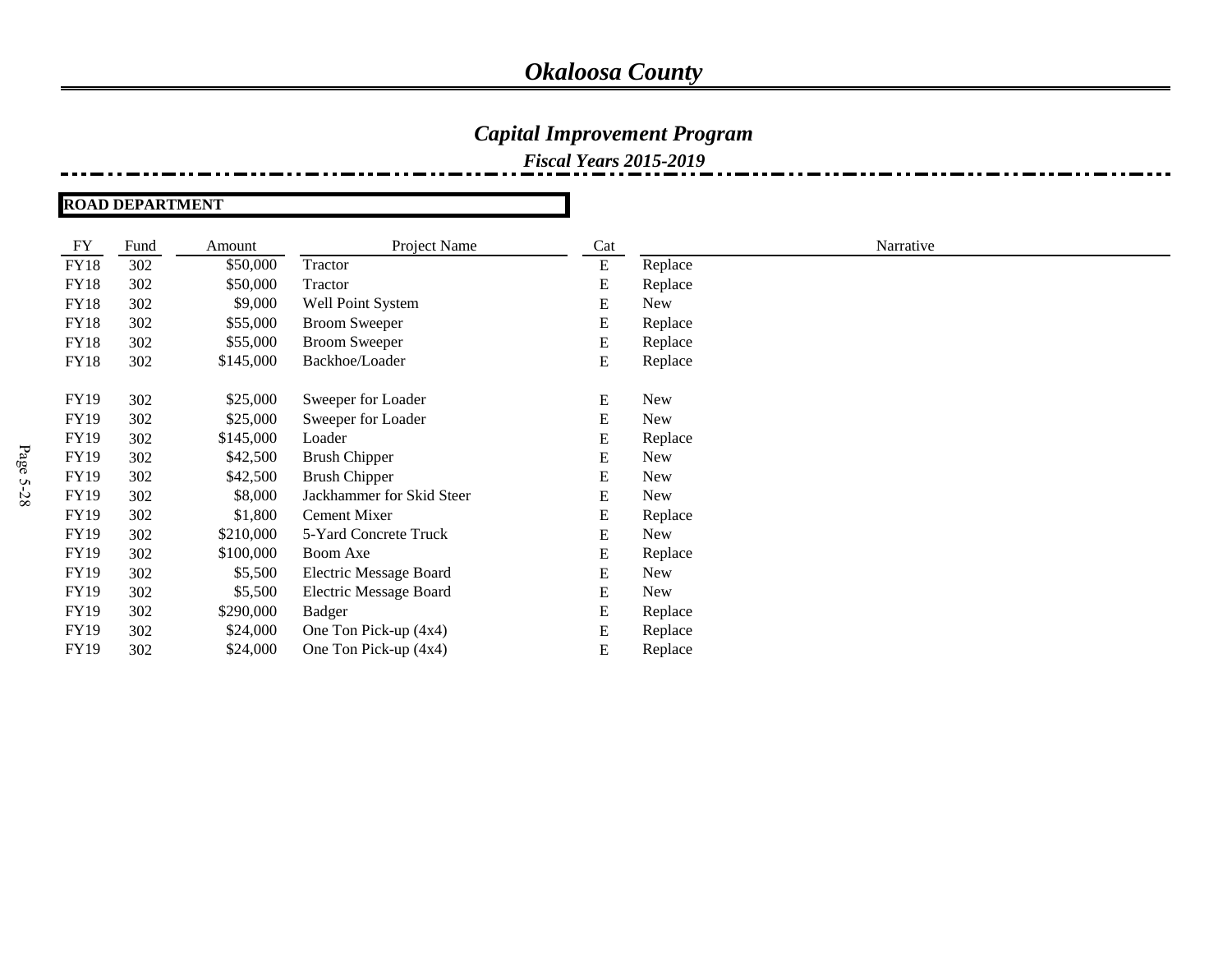*Fiscal Years 2015-2019*

#### **TRAFFIC SIGNAL MAINTENANCE**

| FY          | Fund | Amount   | Project Name                    | Cat | Narrative                                                  |
|-------------|------|----------|---------------------------------|-----|------------------------------------------------------------|
| <b>FY15</b> | 101  | \$6,000  | <b>BUI</b> Tester               | E   | New                                                        |
| FY15        | 101  | \$4,000  | Utilities Locator w/depth Gauge | E   | <b>New</b>                                                 |
|             |      |          |                                 |     |                                                            |
| FY16        | 101  | \$8,000  | Trans Equip Infrastructure      | E   | Traffic Signal Cabinet NEMA Type V - replace to meet specs |
| FY16        | 101  | \$3,300  | Trans Equip Infrastructure      | E   | Traffic Signal Cabinet NEMA Type V - replace to meet specs |
| FY16        | 101  | \$8,400  | Trans Equip Infrastructure      | E   | Traffic Signal Cabinet NEMA Type V - replace to meet specs |
| FY16        | 101  | \$5,000  | Trans Equip Infrastructure      | E   | Traffic Signal Cabinet NEMA Type V - replace to meet specs |
|             |      |          |                                 |     |                                                            |
| <b>FY17</b> | 101  | \$26,400 | Vehicle                         | E   | 4x4 Mid SUV -- Replace                                     |
| <b>FY17</b> | 101  | \$20,000 | Vehicle                         | E   | 1/2 ton Pickup/Ext cab -- Replace                          |
| <b>FY17</b> | 101  | \$18,000 | FO Splicer                      | E   | Fusion (Fiber) Splicer -- Replace                          |
| <b>FY17</b> | 101  | \$8,000  | Sig Sys                         | E   | Comm server -- Replace                                     |
|             |      |          |                                 |     |                                                            |
| <b>FY18</b> | 101  | \$16,500 | Vehicle                         | E   | 1/2 ton Pickup/Ext Cab -- Replace                          |
| <b>FY18</b> | 101  | \$90,000 | Vehicle                         | E   | <b>Bucket Truck -- Replace</b>                             |
| <b>FY18</b> | 101  | \$8,000  | Sig Sys                         | E   | File server -- Replace                                     |
|             |      |          |                                 |     |                                                            |
| <b>FY19</b> | 101  | \$16,500 | Vehicle                         | E   | 1/2 ton Pickup/Ext Cab -- Replace                          |
| <b>FY19</b> | 101  | \$8,000  | Sig Sys                         | E   | Video server -- Replace                                    |
|             |      |          |                                 |     |                                                            |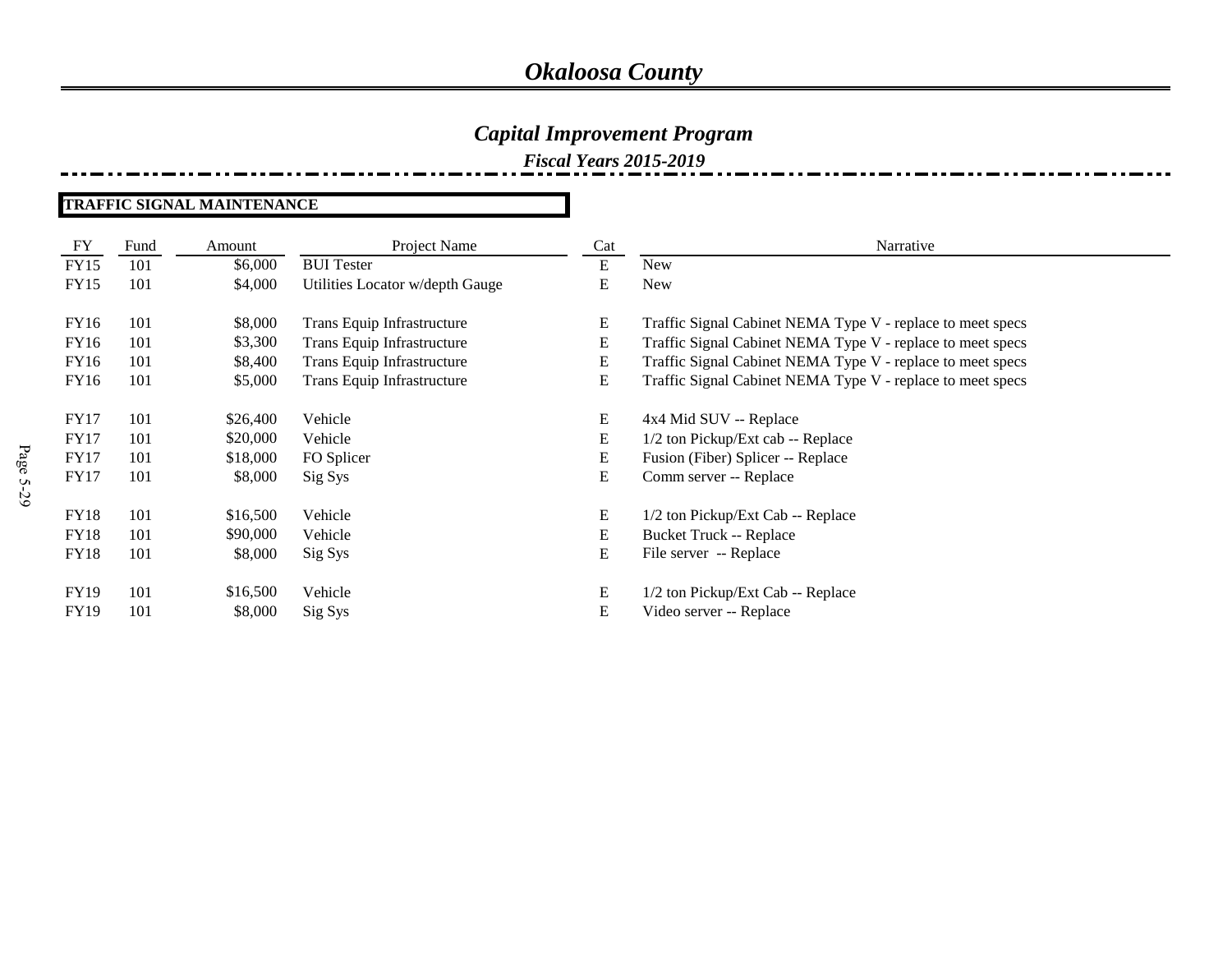### *Capital Improvement Program*

*Fiscal Years 2015-2019*

**STORMWATER**

| FY          | Fund | Amount    | Project Name                    | Cat | Narrative                              |
|-------------|------|-----------|---------------------------------|-----|----------------------------------------|
| <b>FY15</b> | 101  | \$33,000  | New Construction                |     | Materials for new construction         |
| <b>FY15</b> | 101  | \$886,681 | <b>Capital Projects</b>         |     | Prioritized project list               |
| <b>FY15</b> | 101  | \$12,000  | <b>Retention Ponds</b>          |     | Treatment of retention ponds           |
| FY16        | 101  | \$150,000 | Port Dixie - Phase II           |     | Regional Improvement - phased approach |
| FY16        | 101  | \$150,000 | West County Regional - Phase I  |     | Regional Improvement - phased approach |
| <b>FY17</b> | 101  | \$150,000 | West County Regional - Phase II |     | Regional Improvement - phased approach |
| <b>FY17</b> | 101  | \$150,000 | <b>Hunington Subdivision</b>    |     | Stormwater System Inadequate           |
| <b>FY18</b> | 101  | \$250,000 | West County Regional - Phase II |     | Regional Improvement - phased approach |
| <b>FY18</b> | 101  | \$150,000 | Lancaster Regional - Phase I    |     | Regional Improvement - phased approach |
| <b>FY19</b> | 101  | \$250,000 | West County Regional - Phase II |     | Regional Improvement - phased approach |
| <b>FY19</b> | 101  | \$250,000 | Lancaster Regional - Phase I    |     | Regional Improvement - phased approach |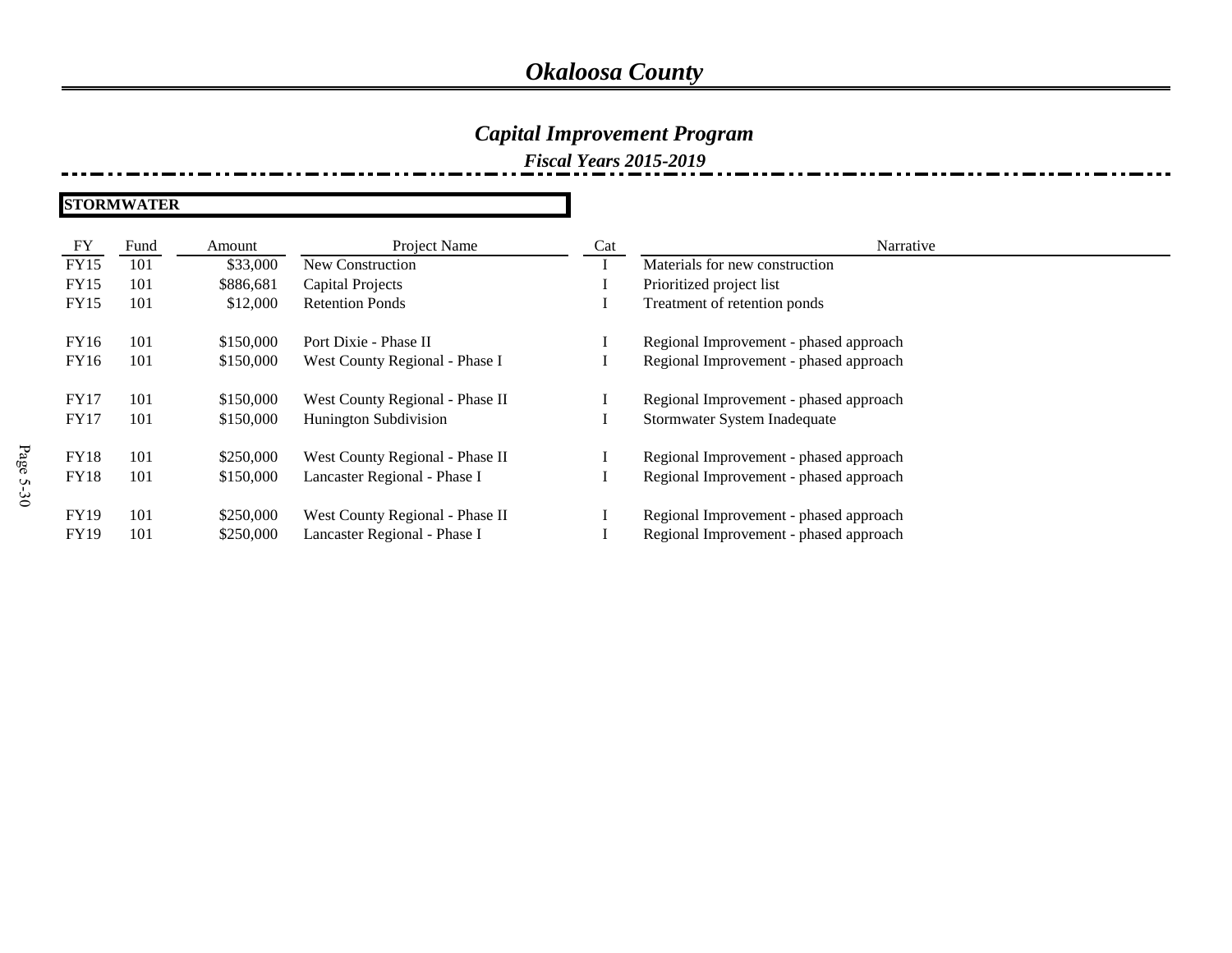### *Capital Improvement Program*

*Fiscal Years 2015-2019*

#### **TOURIST DEVELOPMENT**

| FY          | Fund | Amount      | Project Name                                     | Cat       | Narrative                                                                              |
|-------------|------|-------------|--------------------------------------------------|-----------|----------------------------------------------------------------------------------------|
| <b>FY15</b> | 104  | \$6,000     | VC - Replace Server                              | ${\bf E}$ | Replacement needed per information received from IS                                    |
| <b>FY15</b> | 104  | \$35,000    | VC - Replace White Ford Explorer                 | E         | Replace 2003 Ford Explorer per information received from Fleet                         |
| <b>FY15</b> | 104  | \$370,283   | Welcome Center Improvements                      | B         | Replace exterior siding; Renovate interior conference area to add offices and          |
|             |      |             |                                                  |           | replace carpet of 19-year old Visitors Center.                                         |
| <b>FY15</b> | 104  | \$5,600     | ECCC - Replace A/V Editing Computer              | E         | Replacement should be considered per information received from IS                      |
| <b>FY15</b> | 104  | \$40,000    | ECCC - Update Meal Service Hot Boxes             | Ε         | Replace or update existing meal service hot boxes                                      |
| <b>FY15</b> | 104  | \$28,000    | <b>ECCC</b> - Carpet Extractor                   | Е         | Replace carpet cleaner with all-in-one unit                                            |
| <b>FY15</b> | 104  | \$50,000    | ECCC - Kitchen Equipment                         | E         | Replace or update existing convection ovens                                            |
| <b>FY15</b> | 104  | \$500,000   | <b>Living Shorelines</b>                         |           | Expand living shorelines                                                               |
| <b>FY15</b> | 104  | \$250,000   | Fish Habitat Sustainability                      |           | Implement fish habitat sustainability initiatives                                      |
| <b>FY15</b> | 104  | \$125,000   | Okaloosa Island Dune Walkovers                   |           | Construct six publicly-accessible dune walkovers on Okaloosa Island                    |
| <b>FY15</b> | 104  | \$900,000   | Beach Access #'s 4,5,6 Improvements              |           | Refurbish beach accessways on Okaloosa Island                                          |
| <b>FY15</b> | 104  | \$100,000   | Artificial Reef for Fishing Industry             |           | Construct artificial reefs offshore                                                    |
| <b>FY15</b> | 104  | \$75,000    | <b>Boat Reef</b>                                 |           | Deploy a decommissed boat offshore to be used as a reef                                |
| <b>FY15</b> | 104  | \$50,000    | Snorkeling Reef Video Camera                     | E         | Install video camera to stream snorkeling reef conditions                              |
| <b>FY15</b> | 104  | \$1,175,000 | <b>ECCC</b> - Porte Cochere                      |           | Construct covered entrances to facilitate entry into the building in inclement weather |
| FY15        | 104  | \$300,000   | <b>ECCC</b> - Security System Upgrade            | B         | Upgrade security system at convention center                                           |
| <b>FY15</b> | 104  | \$180,000   | <b>ECCC</b> - Enlarge Front Entrance Marquee     | Ε         | Enlarge marquee to provide improved visibility of ECCC                                 |
| FY15        | 104  | \$207,125   | <b>ECCC</b> - Bayview Exterior Restrooms         | L         | Construct restrooms to accommodate visitors and guests at Bayview Plaza                |
| <b>FY15</b> | 104  | \$18,600    | <b>ECCC</b> - Heat Circulating Fans in Ballrooms | $\bf{l}$  | Assist in keeping ballroom air warm in winter; ballrooms II, III, IV                   |
| <b>FY15</b> | 104  | \$50,000    | ECCC - Repair Damaged/Cracked Stucco             |           | Repair damaged/cracked stucco on building exterior                                     |
| <b>FY15</b> | 104  | \$100,000   | <b>ECCC</b> - Loading Dock Expansion             |           | Expand loading dock to expedite move-in/move-out                                       |
| <b>FY15</b> | 104  | \$60,000    | <b>ECCC</b> - LED Outdoor Lighting Package       | L         | LED lighting package to illuminate ECCC at night                                       |
| <b>FY15</b> | 104  | \$70,000    | <b>ECCC</b> - Retrofit Chiller                   |           | Retrofit existing system to reduce noise levels and energy consumption                 |
| <b>FY15</b> | 104  | \$70,000    | ECCC - Replace Metal Structures on Roofs         | $\bf{l}$  | Replace roof intake structures on lower & upper roofs                                  |
| <b>FY15</b> | 104  | \$250,000   | ECCC - Replace Carpet in Ballroom                |           | Replace carpet in the ballroom                                                         |
| <b>FY15</b> | 104  | \$210,000   | <b>ECCC</b> - Interior Floor Renovation          |           | Repair and replace interior pre-function flooring; hard surfaces                       |
| <b>FY15</b> | 104  | \$75,000    | ECCC - Move Glass Out 20' on Patio               |           | Enlarge pre-function area for large events                                             |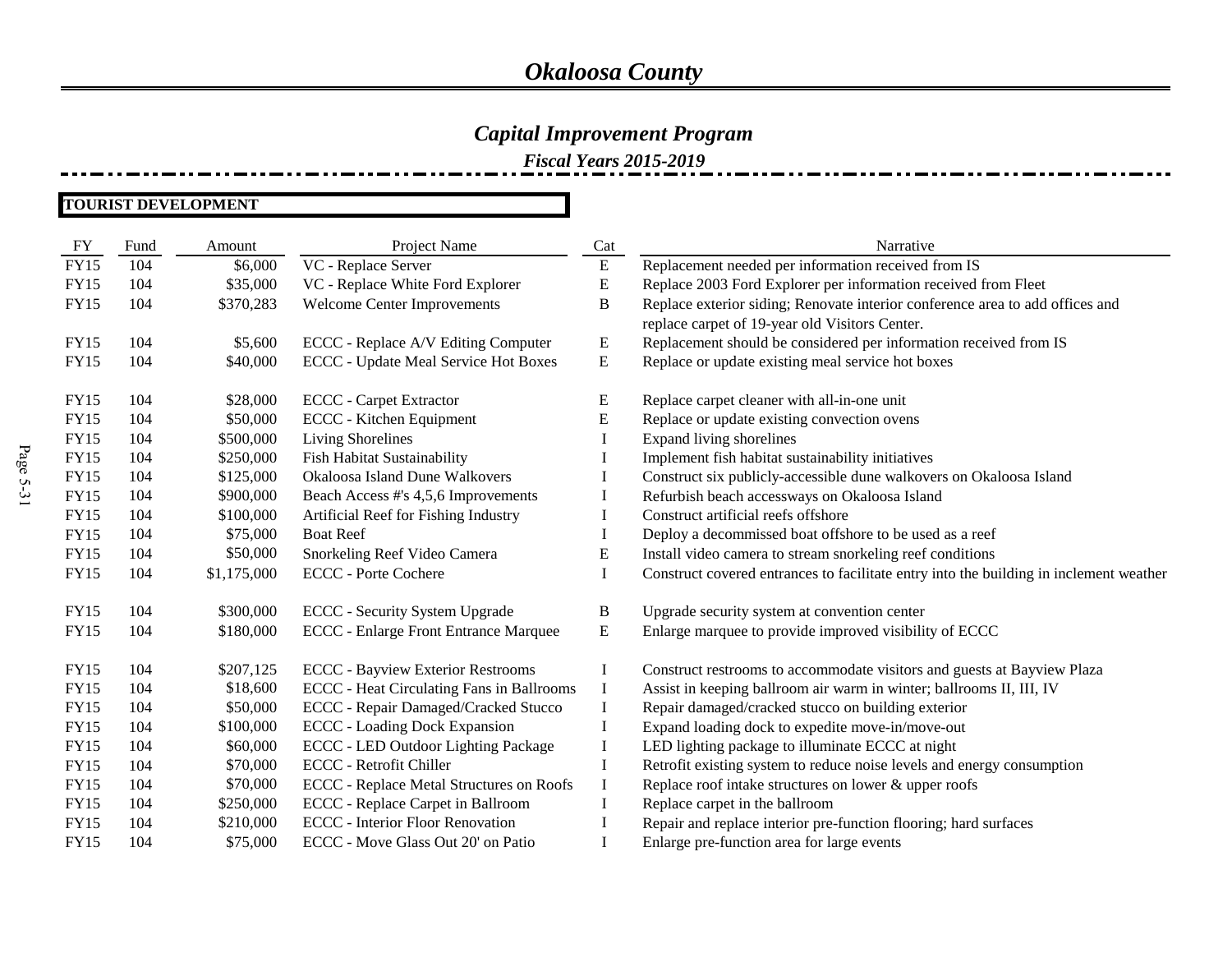# *Capital Improvement Program*

*Fiscal Years 2015-2019*

#### **TOURIST DEVELOPMENT**

| FY          | Fund | Amount      | Project Name                           | Cat       | Narrative                                                                     |
|-------------|------|-------------|----------------------------------------|-----------|-------------------------------------------------------------------------------|
| FY16        | 104  | \$35,000    | VC - Replace Tan Ford Expedition       | ${\bf E}$ | Replace 2005 Ford Expedition                                                  |
| FY16        | 104  | \$36,000    | ECCC - Articulated Man Lift 30'        | E         | Man lift for exterior repairs                                                 |
| <b>FY16</b> | 104  | \$40,000    | ECCC - Box Truck w/Lift Gate           | E         | For off-premise Catering and A/V Service                                      |
| FY16        | 104  | \$35,000    | ECCC - Cargo Van                       | E         | Replacement for Current Van                                                   |
| <b>FY16</b> | 104  | \$30,000    | ECCC - Pick-up Truck                   | E         | Replacement for Current Truck                                                 |
| <b>FY16</b> | 104  | \$500,000   | Living Shorelines                      |           | Expand living shorelines                                                      |
| FY16        | 104  | \$250,000   | Fish Habitat Sustainability            |           | Implement fish habitat sustainability initiatives                             |
| <b>FY16</b> | 104  | \$400,000   | Artificial Reef for Fishing Industry   |           | Construct artificial reefs offshore                                           |
| <b>FY16</b> | 104  | \$300,000   | <b>Near Shore Snorkel Reefs</b>        |           | Construct snorkeling reefs near shore                                         |
| FY16        | 104  | \$200,000   | <b>Boat Access Improvements</b>        |           | Boat access improvements                                                      |
| <b>FY16</b> | 104  | \$150,000   | Seagrass Restoration & Protection      |           | Seagrass restoration & protection                                             |
| <b>FY16</b> | 104  | \$2,500,000 | <b>ECCC</b> - Pavilion Structure       |           | Add pavilion to Bayview Plaza                                                 |
|             |      |             |                                        |           |                                                                               |
| <b>FY17</b> | 104  | \$35,000    | ECCC - Replace White Ford Expedition   | E         | Replace 2006 Ford Expedition                                                  |
| <b>FY17</b> | 104  | \$60,000    | ECCC - Replace Large Kitchen Equipment | E         | Replace cook line items in kitchen, stoves, steamers, grill                   |
| <b>FY17</b> | 104  | \$350,000   | Welcome Center Improvements            | B         | Replace exterior siding; Renovate interior conference area to add offices and |
|             |      |             |                                        |           | replace carpet of 19-year old Visitors Center.                                |
| <b>FY17</b> | 104  | \$100,000   | <b>Boat Access Improvements</b>        |           | Boat access improvements                                                      |
| <b>FY17</b> | 104  | \$150,000   | Seagrass Restoration & Protection      |           | Seagrass restoration & protection                                             |
| <b>FY17</b> | 104  | \$550,000   | ECCC - Hwy 98 Walkover                 |           | Walkover for Highway 98 to connect ECCC to lodging facilities                 |
|             |      |             |                                        |           |                                                                               |
| <b>FY18</b> | 104  | \$300,000   | <b>Near Shore Snorkel Reefs</b>        | $\bf{l}$  | Construct snorkeling reefs near shore                                         |
| <b>FY18</b> | 104  | \$250,000   | Destin Harbor Mooring Field            |           | Destin Harbor mooring field                                                   |
| <b>FY18</b> | 104  | \$5,000,000 | <b>ECCC</b> - Parking Structure        |           | Expand parking with pervious materials to accommodate events                  |
|             |      |             |                                        |           |                                                                               |
| <b>FY19</b> | 104  | \$150,000   | Seagrass Restoration & Protection      |           | Seagrass restoration & protection                                             |
| <b>FY19</b> | 104  | \$250,000   | Destin Harbor Mooring Field            |           | Destin Harbor mooring field                                                   |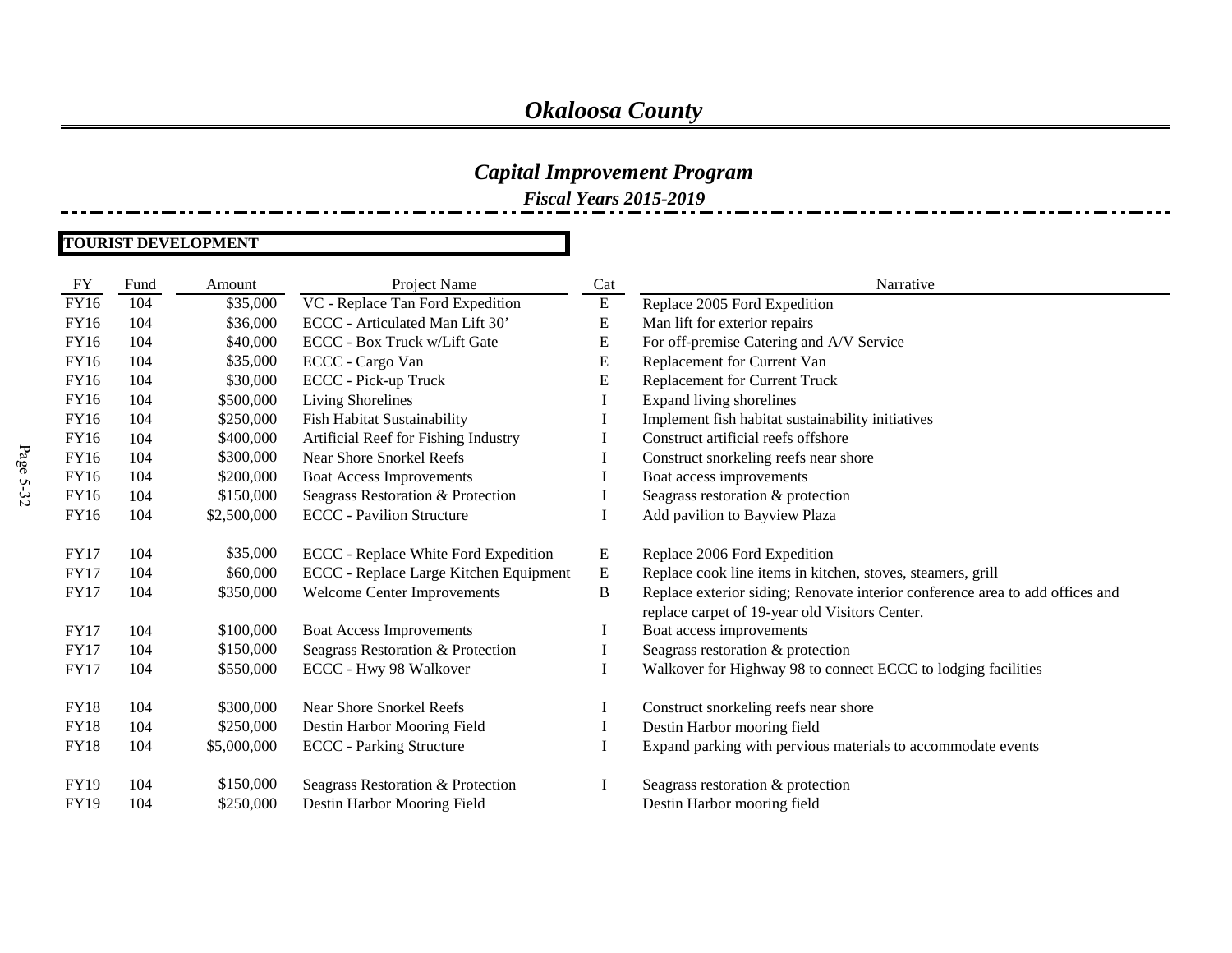## *Capital Improvement Program*

| 911         |             |                    |                                               |     |                                                                          |
|-------------|-------------|--------------------|-----------------------------------------------|-----|--------------------------------------------------------------------------|
| <b>FY15</b> | Fund<br>108 | Amount<br>\$30,000 | Project Name<br><b>CAD Server Replacement</b> | Cat | Narrative<br>Replace existing servers (4) purchased in FY10 1/2 from CWP |
| <b>FY16</b> | 108         | \$27,000           | Vehicle                                       | E   | 911 Addressing 1999 vehicle (7574) funded by 911 Addressing fees         |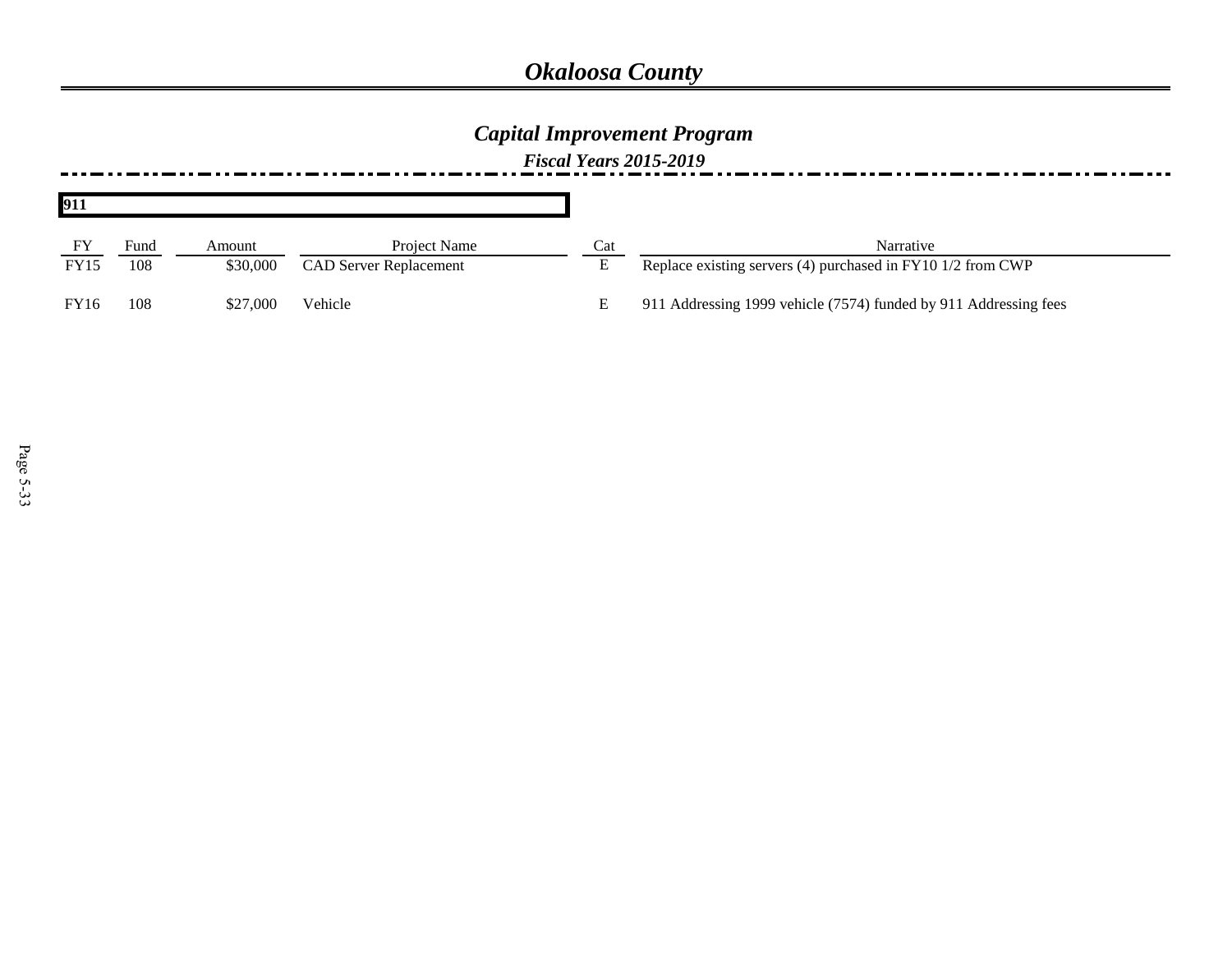### *Capital Improvement Program*

*Fiscal Years 2015-2019*

#### **RADIO COMMUNICATIONS**

| FY<br><b>FY15</b> | Fund<br>109 | Amount<br>\$20,000 | Project Name                    | Cat | Narrative                                                  |
|-------------------|-------------|--------------------|---------------------------------|-----|------------------------------------------------------------|
|                   |             |                    | <b>Secondary Repeater Sites</b> | ப   | Buildout of North VHF repeater sites - Baker and secondary |
| <b>FY16</b>       | 109         | \$20,000           | Repeater Replacement            |     | Replace 2 primary conventional repeaters and antennas      |
| <b>FY18</b>       | 109         | \$20,000           | Microwave Replacement           |     | Replace microwave equipment at North VHF tower             |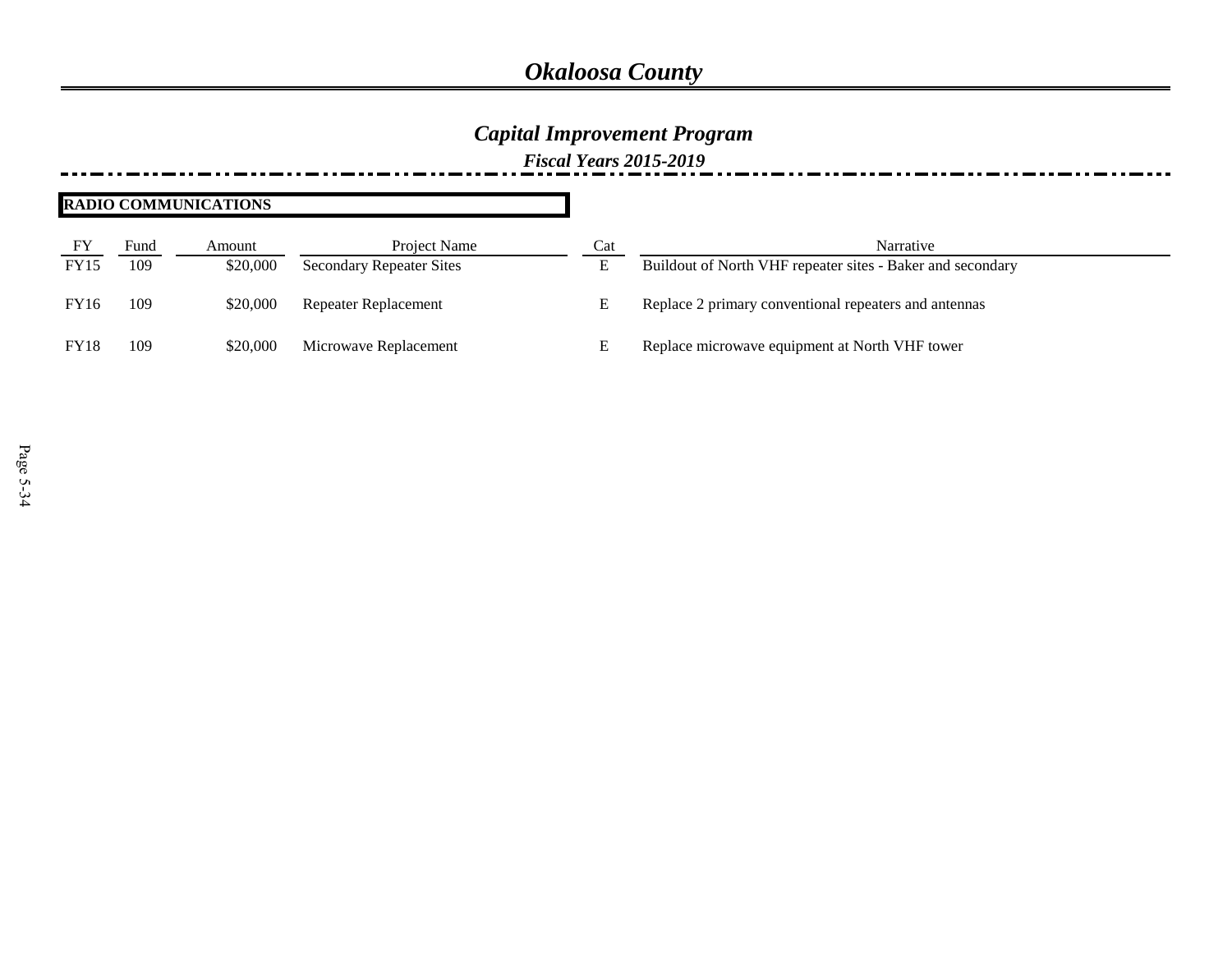### *Capital Improvement Program*

*Fiscal Years 2015-2019*

**UNINCORPORATED PARKS**

| FY          | Fund | Amount    | Project Name                        | Cat       | Narrative                                                           |
|-------------|------|-----------|-------------------------------------|-----------|---------------------------------------------------------------------|
| <b>FY15</b> | 115  | \$6,175   | Hustler Z Mowers                    | E         | Replace (\$9,500 total; split with UCP)                             |
| <b>FY15</b> | 115  | \$6,175   | Hustler Z Mowers                    | E         | Replace (\$9,500 total; split with UCP)                             |
| <b>FY15</b> | 115  | \$81,250  | Manlift                             | E         | Replacement (\$125,000 total; split with UCP)                       |
| <b>FY15</b> | 115  | \$26,000  | Mini-tracked excavator              | ${\bf E}$ | New (\$40,000 total; split with UCP)                                |
| <b>FY15</b> | 115  | \$5,200   | <b>Bobcat Attachment</b>            | ${\bf E}$ | New (\$8,000 total; split with UCP)                                 |
| <b>FY15</b> | 115  | \$2,275   | <b>Bobcat Attachment</b>            | ${\bf E}$ | New (\$3,500 total; split with UCP)                                 |
| <b>FY15</b> | 115  | \$3,250   | <b>Bobcat Attachment</b>            | ${\bf E}$ | New (\$5,000 total; split with UCP)                                 |
| <b>FY15</b> | 115  | \$3,900   | Dingo Concrete Mix Bowl             | ${\bf E}$ | New (\$6,000 total; split with UCP)                                 |
| <b>FY15</b> | 115  | \$3,900   | Dingo Attachment                    | E         | New (\$6,000 total; split with UCP)                                 |
| <b>FY15</b> | 115  | \$11,921  | Stillwell Park                      | I         | Phase III                                                           |
| <b>FY15</b> | 115  | \$100,000 | Stillwell Park                      | I         | Phase IV - Bounded play structure                                   |
| <b>FY15</b> | 115  | \$100,000 | Stillwell Park                      | I         | Phase V - Mini splash pad                                           |
| <b>FY15</b> | 115  | \$20,000  | Laurel Hill                         | Ι.        | Development east of creek (rollover)                                |
| <b>FY15</b> | 115  | \$108,663 | Wilderness Landing                  | $\bf{l}$  | Parking for camping, electric service, water, camp sites (rollover) |
| <b>FY15</b> | 115  | \$50,000  | Neighborhood Park                   | I         | Construct one park per year, no match                               |
| <b>FY15</b> | 115  | \$10,000  | Greenways / Trails                  |           | Seek Greenways / Trails grant to develop per Master Plan            |
| <b>FY15</b> | 115  | \$200,000 | <b>Holt Park</b>                    |           | New park in cooperation with Fire Dept. (rollover)                  |
| <b>FY15</b> | 115  | \$250,000 | Silver Oaks Neighborhood Park       | $\bf{I}$  | New park in Silver Oaks subdivision (rollover)                      |
| <b>FY15</b> | 115  | \$45,000  | <b>Baker Ballpark</b>               |           | Replace lights, poles, wiring on Field 3                            |
| <b>FY15</b> | 115  | \$50,000  | <b>Baker Ballpark</b>               | $\bf{I}$  | Paved parking lot                                                   |
| <b>FY15</b> | 115  | \$18,000  | <b>Shalimar Elementary Ballpark</b> | B         | Concrete block storage building                                     |
| <b>FY15</b> | 115  | \$10,000  | Pole Barns                          | B         | Cavalier, South Parks Office storage                                |
| FY15        | 115  | \$50,000  | <b>Baker Ballpark improvements</b>  | I         | 4" irrigation well                                                  |
| FY16        | 115  | 12,350    | Hustler Z Mowers                    | E         | Replace two mowers (\$19,000 total; split with CP)                  |
| FY16        | 115  | 10,000    | Greenways / Trails                  | I         | Seek Greenways / Trails grant to develop per Master Plan            |
| FY16        | 115  | 200,000   | <b>Community Park</b>               | I         | Seek FRDAP grant match to develop proposed community park           |
| FY16        | 115  | 50,000    | Neighborhood Park                   | I         | Construct one park per year, no match                               |
| <b>FY17</b> | 115  | 12,350    | Hustler Z Mowers                    | E         | Replace two mowers (\$19,000 total; split with CP)                  |
| <b>FY17</b> | 115  | 10,000    | Greenways / Trails                  | I         | Seek Greenways / Trails grant to develop per Master Plan            |
| <b>FY17</b> | 115  | 200,000   | <b>Community Park</b>               |           | Seek FRDAP grant match to develop proposed community park           |
| <b>FY17</b> | 115  | 50,000    | Neighborhood Park                   |           | Construct one park per year, no match                               |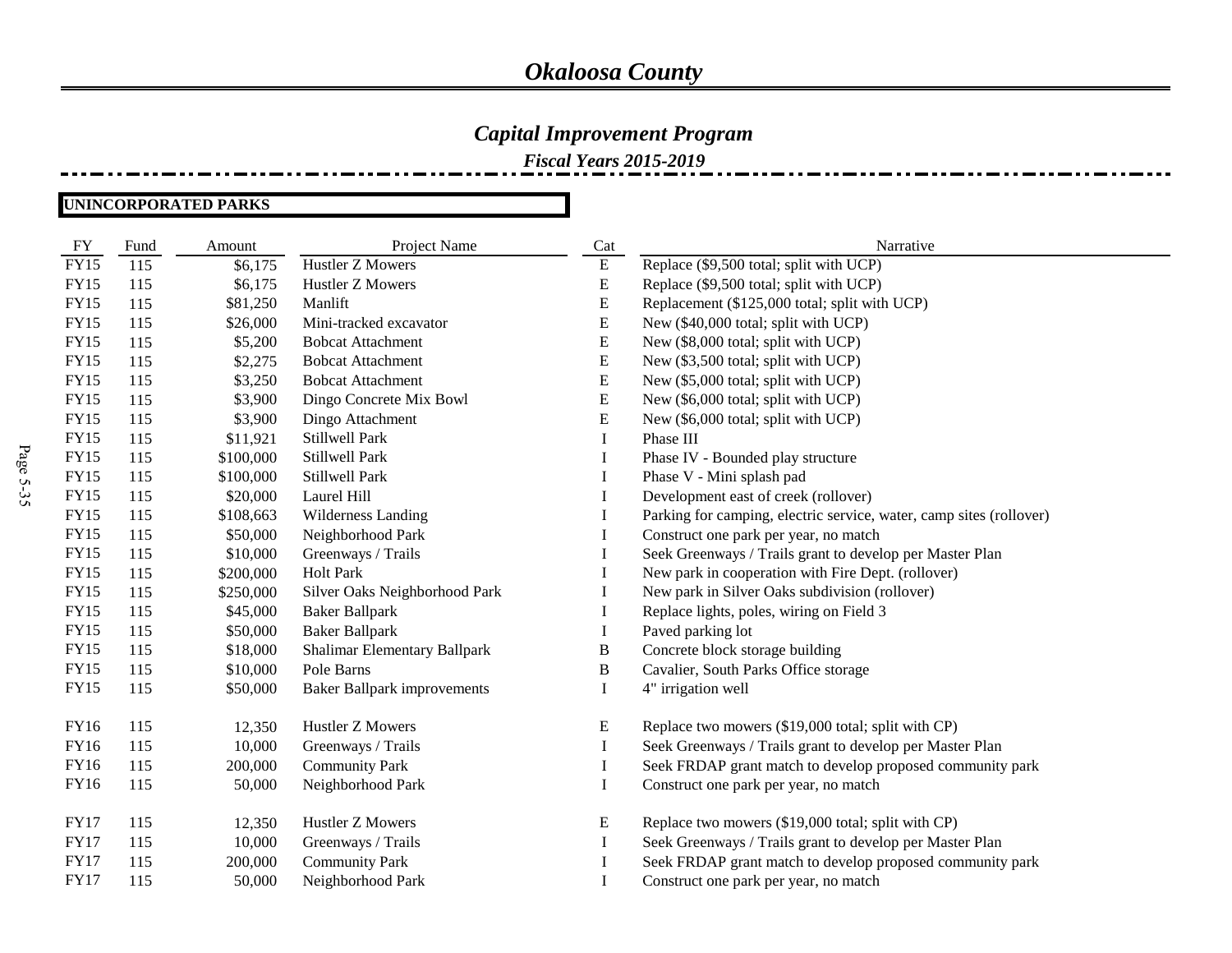### *Capital Improvement Program*

*Fiscal Years 2015-2019*

#### **UNINCORPORATED PARKS**

| FY          | Fund | Amount  | Project Name          | Cat | Narrative                                                 |
|-------------|------|---------|-----------------------|-----|-----------------------------------------------------------|
| <b>FY18</b> | 115  | 12.350  | Hustler Z Mowers      | E   | Replace two mowers (\$19,000 total; split with CP)        |
| <b>FY18</b> | 115  | 10,000  | Greenways / Trails    |     | Seek Greenways / Trails grant to develop per Master Plan  |
| <b>FY18</b> | 115  | 200,000 | <b>Community Park</b> |     | Seek FRDAP grant match to develop proposed community park |
| FY18        | 115  | 50,000  | Neighborhood Park     |     | Construct one park per year, no match                     |
|             |      |         |                       |     |                                                           |
| <b>FY19</b> | 115  | 12.350  | Hustler Z Mowers      | E   | Replace two mowers (\$19,000 total; split with CP)        |
| <b>FY19</b> | 115  | 10,000  | Greenways / Trails    |     | Seek Greenways / Trails grant to develop per Master Plan  |
| <b>FY19</b> | 115  | 200,000 | <b>Community Park</b> |     | Seek FRDAP grant match to develop proposed community park |
| <b>FY19</b> | 115  | 50,000  | Neighborhood Park     |     | Construct one park per year, no match                     |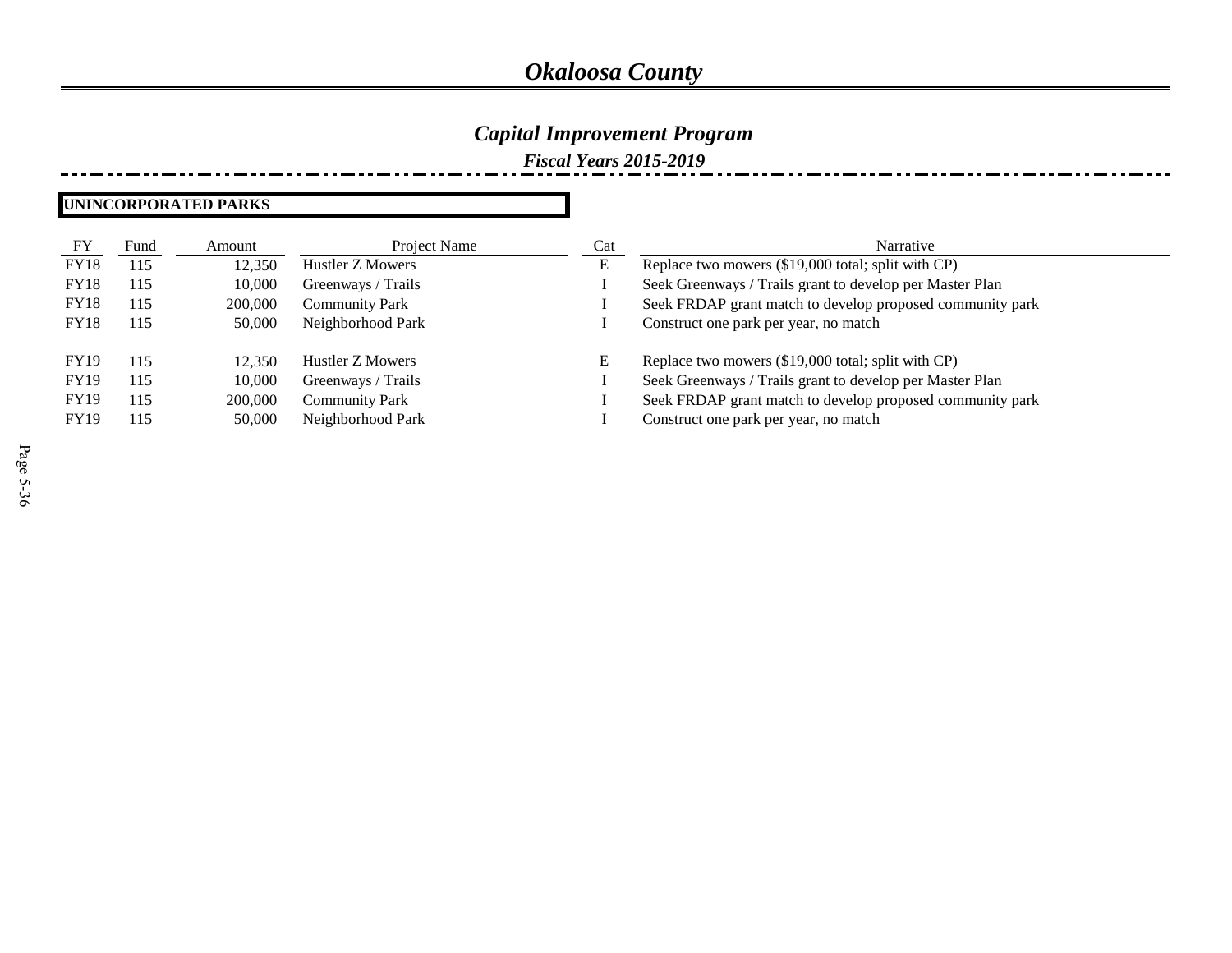*Fiscal Years 2015-2019*

#### **CAPITAL OUTLAY PROGRAM**

| <b>FY</b>   | Fund | Amount       | Project Name                           | Cat          | Narrative                                                                   |
|-------------|------|--------------|----------------------------------------|--------------|-----------------------------------------------------------------------------|
| <b>FY15</b> | 301  | \$250,000    | Old Crestview Hospital - roof          | $\mathbf{B}$ | Replace Roof (approx. 32k s.f.)                                             |
| <b>FY15</b> | 301  | \$35,000     | Old Ag Extension - Remodel             | B            | Remodel for other uses                                                      |
| <b>FY15</b> | 301  | \$125,000    | Old FWB Hospital - Renovation          | $\, {\bf B}$ | To create usuable space for county needs                                    |
| <b>FY15</b> | 301  | \$188,000    | Jail - Central Control                 | B            | Upgrade/replace control panels, air compressors, etc. relating to detention |
|             |      |              |                                        |              | equipment over Central Control                                              |
| <b>FY15</b> | 301  | \$7,000      | Jail - Replace Access Doors            | B            | Replace rusted out access doors                                             |
| <b>FY15</b> | 301  | \$11,000     | Jail - Pod Repairs                     | B            | Repairs to inmate pod and ventillation system                               |
| FY15        | 301  | \$18,000     | Jail - Tankless Hot Water Heaters      | $\, {\bf B}$ | Replace failing tankless hotwater heaters                                   |
| <b>FY15</b> | 301  | \$16,000     | Jail - Sally Port Doors                | B            | Replace two (2) ea. Sally port doors                                        |
| <b>FY15</b> | 301  | \$60,000     | Jail - Razor Wire                      | $\, {\bf B}$ | Replace or Repair the razor wire as needed.                                 |
| <b>FY15</b> | 301  | \$7,000      | Crestview Courthouse - Roof            | $\, {\bf B}$ | Continue recoating project on roof                                          |
| <b>FY15</b> | 301  | \$10,000     | Crestview Courthouse - duress system   | B            | Replace old duress system                                                   |
| <b>FY15</b> | 301  | \$20,000     | S. Judicial - locks & card readers     | $\, {\bf B}$ | Add, replace, or repair various locks and card readers                      |
| <b>FY15</b> | 301  | \$65,000     | S. Judicial - Chiller Emergency Power  | B            | Add a transfer switch, rewire as necessary to connect generator to chiller  |
| <b>FY15</b> | 301  | \$60,000     | S. Judicial - Mass Notification System | $\, {\bf B}$ | Modify existing Fire Alarm to allow for a PA system                         |
| <b>FY15</b> | 301  | \$10,000     | State Attorney - Replace Carpet        | $\mathbf B$  | Replace floor coverings throughout                                          |
| <b>FY15</b> | 301  | \$88,000     | State Attorney - Add Elevator          | $\, {\bf B}$ | Add one elevator with all necessary appurtenances                           |
| <b>FY15</b> | 301  | \$26,000     | Public Safety - Generalor for EMS      | B            | Replace generator to EMS Essex Road                                         |
| FY15        | 301  | \$7,000      | GAL (so.) - Replace Windows            | B            | Replace all windows in former EMS supply building                           |
| <b>FY15</b> | 301  | \$40,000     | N. PW - New Generator                  | $\, {\bf B}$ | Install Larger Generator and move existing to Supply Bldg.                  |
| <b>FY15</b> | 301  | \$400,000    | <b>Shalimar Annex</b>                  | L            | Year three payment                                                          |
| <b>FY15</b> | 301  | \$10,000,000 | <b>Shalimar Annex</b>                  | B            | Complete Renovation per approved plans                                      |
| <b>FY15</b> | 301  | \$1,500,000  | Sheriff - New Shalimar Building        | $\, {\bf B}$ | New 10,000 s.f. more interior space building                                |
| <b>FY15</b> | 301  | \$8,500,000  | Crestview Courthouse Add/Rem           | B            | Add 4 courtrooms & securred entrance and remodel existing building          |
| <b>FY15</b> | 301  | \$85,000     | Veteran's Park                         | $\, {\bf B}$ | Construct buildings at Veteran's Park (rollover)                            |
| <b>FY15</b> | 301  | \$19,053     | Veteran's Park                         | I            | Improvements at Veteran's Park (rollover)                                   |
| <b>FY15</b> | 301  | \$60,000     | <b>Derelict Vessel Removal</b>         | I            | Removal of derelict vessels per State of Florida (FWC)                      |
| FY 15       | 301  | \$15,000     | Longwood Park Seawall                  | I            | Design and Build seawall at Longwood Park (rollover)                        |
| FY16        | 301  | \$400,000    | Fleet Maint - New Building             | B            | 50' X 150'X 16'h                                                            |
| <b>FY16</b> | 301  | \$50,000     | Sustainable Okaloosa Committee         | I            | Sustainable Upgrades                                                        |
| FY16        | 301  | \$250,000    | Old Crestview Hospital - roof          | B            | Replace Roof (approx. 32k s.f.)                                             |
| FY16        | 301  | \$125,000    | Old FWB Hospital - Renovation          | $\, {\bf B}$ | To create usuable space for county needs                                    |
| FY16        | 301  | \$112,000    | Jail - Central Control                 | $\, {\bf B}$ | Upgrade/replace equipment over Central Control                              |
|             |      |              |                                        |              |                                                                             |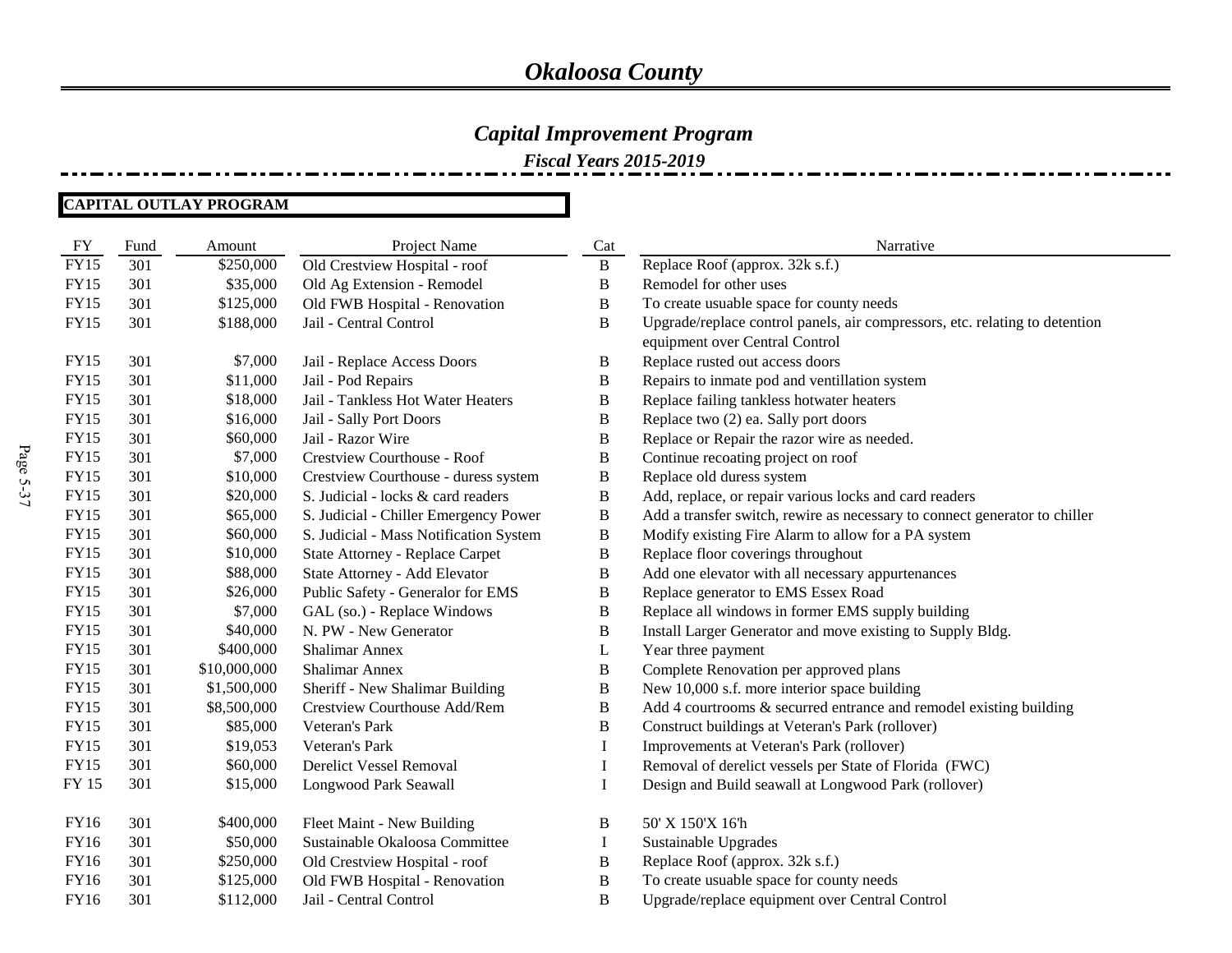### *Capital Improvement Program*

*Fiscal Years 2015-2019*

#### **CAPITAL OUTLAY PROGRAM**

| FY          | Fund | Amount    | Project Name                             | Cat          | Narrative                                                               |
|-------------|------|-----------|------------------------------------------|--------------|-------------------------------------------------------------------------|
| FY16        | 301  | \$97,000  | State Attorney - Add Elevator            | $\mathbf{B}$ | Add one elevator with all necessary appurtenances                       |
| FY16        | 301  | \$110,000 | N. PW - Supply Building Rem              | B            | Includes Fire Supression System                                         |
| FY16        | 301  | \$13,000  | Brackin Building - Roof                  | B            | Materials to Recoat Roof                                                |
| FY16        | 301  | \$6,500   | S. Judicial - Security Camera Storage    | E            | Increase storage capability for security cameras $= +12TB$              |
| FY16        | 301  | \$31,000  | Front Entrance gate                      | ${\bf E}$    | Replacement                                                             |
| FY16        | 301  | \$100,000 | Re-surface jail parking lot              | I            | Seal coating applied on FY03. Seal coating or re-surfacing needed again |
| FY16        | 301  | \$175,000 | PW Lavert Rogers+ - Roof Replacements    | $\, {\bf B}$ | Replace failing roof                                                    |
| FY16        | 301  | \$40,000  | Retrofit Corridor & Vestibule Doors (21) | E            | Replace obsolete equipment (c.1992) Sliding doors                       |
| FY16        | 301  | \$200,000 | Sustainable Okaloosa Committee           | I            | Sustainable Upgrades                                                    |
| FY16        | 301  | \$36,000  | Dumb Waiter                              | ${\bf E}$    | Replace antiquated dumb waiter at jail                                  |
| FY16        | 301  | \$28,000  | Sally port gates (2)                     | ${\bf E}$    | Replacements in bus sallyport                                           |
| FY16        | 301  | \$20,000  | No Wake Zone Sign Replacement            | I            | Replace No Wake Zone signs and pilings                                  |
| FY16        | 301  | \$5,000   | Okaloosa County                          | I            | Ordinance signs                                                         |
| FY16        | 301  | \$60,000  | Okaloosa County                          | I            | New Boat Ramp costs site to be determined                               |
| FY16        | 301  | \$100,000 | Facility Repair                          |              | Boat Ramp repairs or related support facilities                         |
| FY16        | 301  | \$60,000  | Derelict Vessel Removal                  | I            | Removal of derelict vessels per State of Florida (FWC)                  |
|             |      |           |                                          |              |                                                                         |
| <b>FY17</b> | 301  | \$200,000 | Sustainable Okaloosa Committee           |              | Sustainable Upgrades                                                    |
| <b>FY17</b> | 301  | \$20,000  | No Wake Zone Sign Replacement            | $\bf{I}$     | Replace No Wake Zone signs and piliings                                 |
| <b>FY17</b> | 301  | \$5,000   | Okaloosa County                          |              | Ordinance signs                                                         |
| <b>FY17</b> | 301  | \$60,000  | Okaloosa County                          |              | New Boat Ramp costs site to be determined                               |
| <b>FY17</b> | 301  | \$100,000 | <b>Facility Repair</b>                   |              | Boat Ramp repairs or related support facilities                         |
| <b>FY17</b> | 301  | \$60,000  | <b>Derelict Vessel Removal</b>           | I            | Removal of derelict vessels per State of Florida (FWC)                  |
| <b>FY17</b> | 301  | \$40,000  | Retrofit Corridor & Vestibule Doors (21) | ${\bf E}$    | Replace obsolete equipment (c.1992) Sliding doors                       |
| <b>FY17</b> | 301  | \$60,000  | Generator                                | E            | Replacment for original 1992 diesel generator                           |
| <b>FY17</b> | 301  | \$40,000  | Retrofit Corridor & Vestibule Doors (21) | ${\bf E}$    | Replace obsolete equipment (c.1992) Sliding doors                       |
| <b>FY17</b> | 301  | \$36,000  | Dumb Waiter                              | ${\bf E}$    | Replace antiquated dumb waiter at jail                                  |
|             | 301  | \$17,000  | Sally port gates (2)                     | ${\bf E}$    | Replacements in bus sallyport                                           |
| <b>FY17</b> | 301  | \$225,000 | Brackin Building - Roof Replacement      | B            | Replace failing roof                                                    |
| <b>FY18</b> | 301  | \$40,000  | Retrofit Corridor & Vestibule Doors (21) | E            | Replace obsolete equipment (c.1992) Sliding doors                       |
| <b>FY18</b> | 301  | \$60,000  | Generator                                | ${\bf E}$    | Replacment for original 1992 diesel generator                           |
| <b>FY18</b> | 301  | \$200,000 | old FWB Hospital - Roof Replacement      | $\, {\bf B}$ | Replace failing roof                                                    |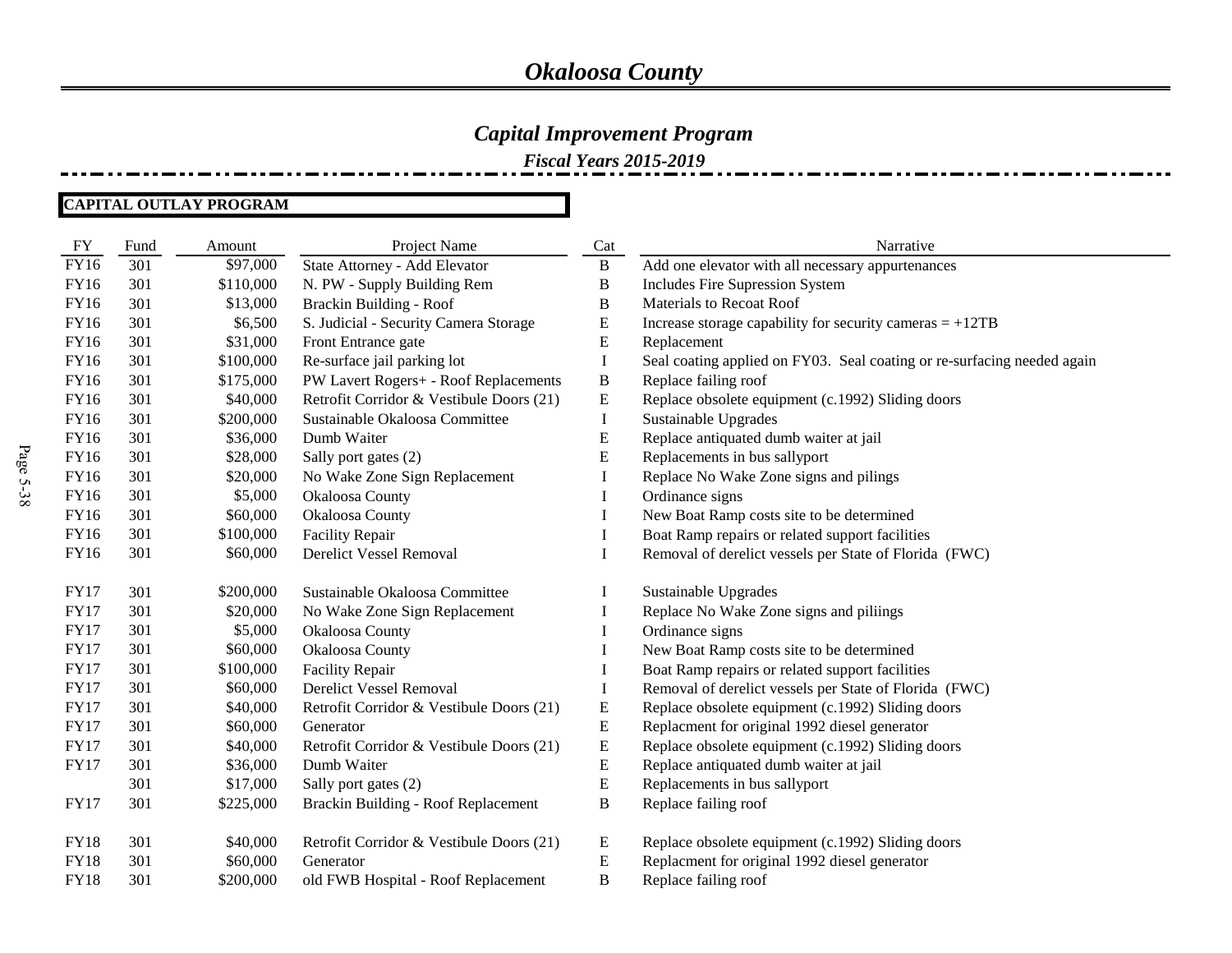### *Capital Improvement Program*

*Fiscal Years 2015-2019*

#### **CAPITAL OUTLAY PROGRAM**

| <b>FY</b>   | Fund | Amount    | <b>Project Name</b>                      | Narrative                                         |
|-------------|------|-----------|------------------------------------------|---------------------------------------------------|
| <b>FY19</b> | 301  | \$40.000  | Retrofit Corridor & Vestibule Doors (21) | Replace obsolete equipment (c.1992) Sliding doors |
| <b>FY19</b> | 301  | \$200,000 | old FWB Hospital - Roof Replacement      | Replace failing roof                              |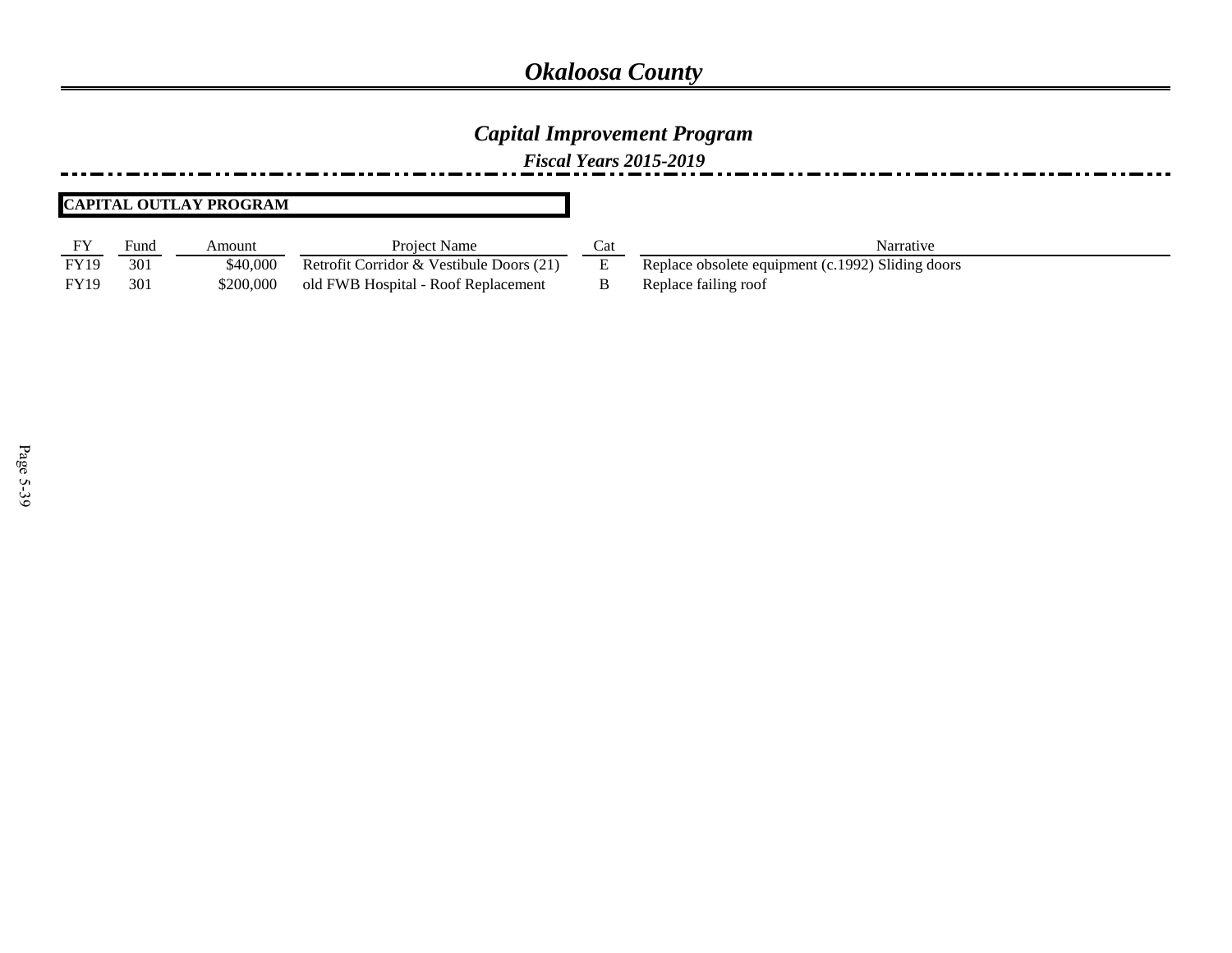*Fiscal Years 2015-2019*

| ${\rm FY}$  | Fund | Amount      | Project Name                                    | Cat         | Narrative                                                                                                           |
|-------------|------|-------------|-------------------------------------------------|-------------|---------------------------------------------------------------------------------------------------------------------|
| <b>FY15</b> | 302  | \$2,200,000 | PJ Adams and R/W TRIP FY14                      |             | Design and R/W Acquisition (\$2.2M Carry forward from FY14, match for FDOT<br>$$2.2M$ grant)                        |
| <b>FY15</b> | 302  | \$500,000   | Green Acres Road                                | I           | Reclaim, repair base & resurface. CGT (\$500k Carry forward from FY14, construct<br>FY15)                           |
| <b>FY15</b> | 302  | \$2,000,000 | Martin Luther King Blvd                         | $\bf{l}$    | Reclaim, repair base & resurface. (\$1M Carry forward CGT, \$1M FY15 CGT)                                           |
| <b>FY15</b> | 302  | \$150,000   | PJ Adams Emergency Overlay                      | I           | Resurface roadway (\$150k CGT)                                                                                      |
| <b>FY15</b> | 302  | \$1,065,161 | PJ Adams R/W & Construction FY16<br><b>TRIP</b> | $\bf I$     | R/W Acquisition and Phase 1 construction. (CGT Seed money for FY16 TRIP grant<br>from FDOT)                         |
| FY15        | 302  | \$2,250,000 | Fairchild North                                 | Ι           | Pave from Airport Road to asphalt. (\$1.5M Carry forward CGT, \$750k FY15 CGT)                                      |
| <b>FY15</b> | 302  | \$1,500,000 | Okaloosa Lane                                   | I           | Pave from Aplin Road to Serenity Lane. (\$1.5M Carry forward from FY14 CGT)                                         |
| <b>FY15</b> | 302  | \$128,000   | <b>Grader Leases</b>                            | E           | Road Grader Leases - LOGT                                                                                           |
| <b>FY15</b> | 302  | \$200,000   | Roadway Striping                                |             | Apply/re-apply pavement markings. LOGT                                                                              |
| <b>FY15</b> | 302  | \$100,000   | <b>Stormwater Pipe Lining</b>                   |             | Annual pipe lining for failing roadway drainage pipes. LOGT                                                         |
| <b>FY15</b> | 302  | \$74,000    | <b>Sign Materials</b>                           | 1           | <b>LOGT</b>                                                                                                         |
| <b>FY15</b> | 302  | \$400,000   | Road Maintenance                                | I           | <b>LOGT</b>                                                                                                         |
| <b>FY15</b> | 302  | \$100,000   | Materials - Millings                            | I           | Stabilize dirt roads with millings. LOGT                                                                            |
| <b>FY15</b> | 302  | \$600,000   | Mt. Olive Road                                  |             | Mill and resurface (\$600k LOGT Carry forward)                                                                      |
| <b>FY15</b> | 302  | \$250,000   | Old Ebeneezer Road                              | I           | Resurface existing cold mix (\$250k Carry forward LOGT)                                                             |
| <b>FY15</b> | 302  | \$117,000   | Kervin Road                                     |             | Millings stabilization (\$117k LOGT Carry forward)                                                                  |
| <b>FY15</b> | 302  | \$165,000   | Robinson Road                                   | I           | Dirt to Pave (\$165k LOGT Carry forward)                                                                            |
| <b>FY15</b> | 302  | \$250,000   | Foxwood Phase III                               | Ι           | Drainage reconstruction and resurfacing (\$250k Carry forward LOGT)                                                 |
| <b>FY15</b> | 302  | \$200,000   | Mathew Blvd Turn Lane                           | Ι           | Contstruct Turn Lane south of Commons Dr (\$200k LOGT Seed money for FY 16<br>construction)                         |
| <b>FY15</b> | 302  | \$50,000    | Dairy Road                                      | I           | Drainage Improvements (\$50k LOGT Seed money for FY 16 construction)                                                |
| <b>FY15</b> | 302  | \$250,000   | Okaloosa Lane                                   | $\mathbf I$ | Pave from Aplin Road to Serenity Lane. (\$1.5M Carry forward from FY14 CGT,<br>\$250k Carry forward from FY14 LOGT) |
| <b>FY15</b> | 302  | \$200,000   | Open Graded Cold Mix Restoration                | I           | Stabilize open graded cold mix roads with various treatments. LOGT                                                  |
| <b>FY15</b> | 302  | \$270,000   | <b>Emergency Watershed Protection</b>           | I           | Disaster Grant Match (\$270k LOGT Carry forward)                                                                    |
| <b>FY15</b> | 302  | \$400,000   | Capital Equipment                               | E           | <b>Equipment Purchases - LOGT</b>                                                                                   |
| <b>FY15</b> | 302  | \$100,000   | District One Overlay                            | Ι           | Annual Allocation. Pavement Preservation Fund (302-3204)                                                            |
| <b>FY15</b> | 302  | \$100,000   | District Two Overlay                            | I           | Annual Allocation. Pavement Preservation Fund (302-3204)                                                            |
| <b>FY15</b> | 302  | \$100,000   | <b>District Three Overlay</b>                   | I           | Annual Allocation. Pavement Preservation Fund (302-3204)                                                            |
| <b>FY15</b> | 302  | \$100,000   | District Four Overlay                           | Ι           | Annual Allocation. Pavement Preservation Fund (302-3204)                                                            |
| <b>FY15</b> | 302  | \$100,000   | District Five Overlay                           |             | Annual Allocation. Pavement Preservation Fund (302-3204)                                                            |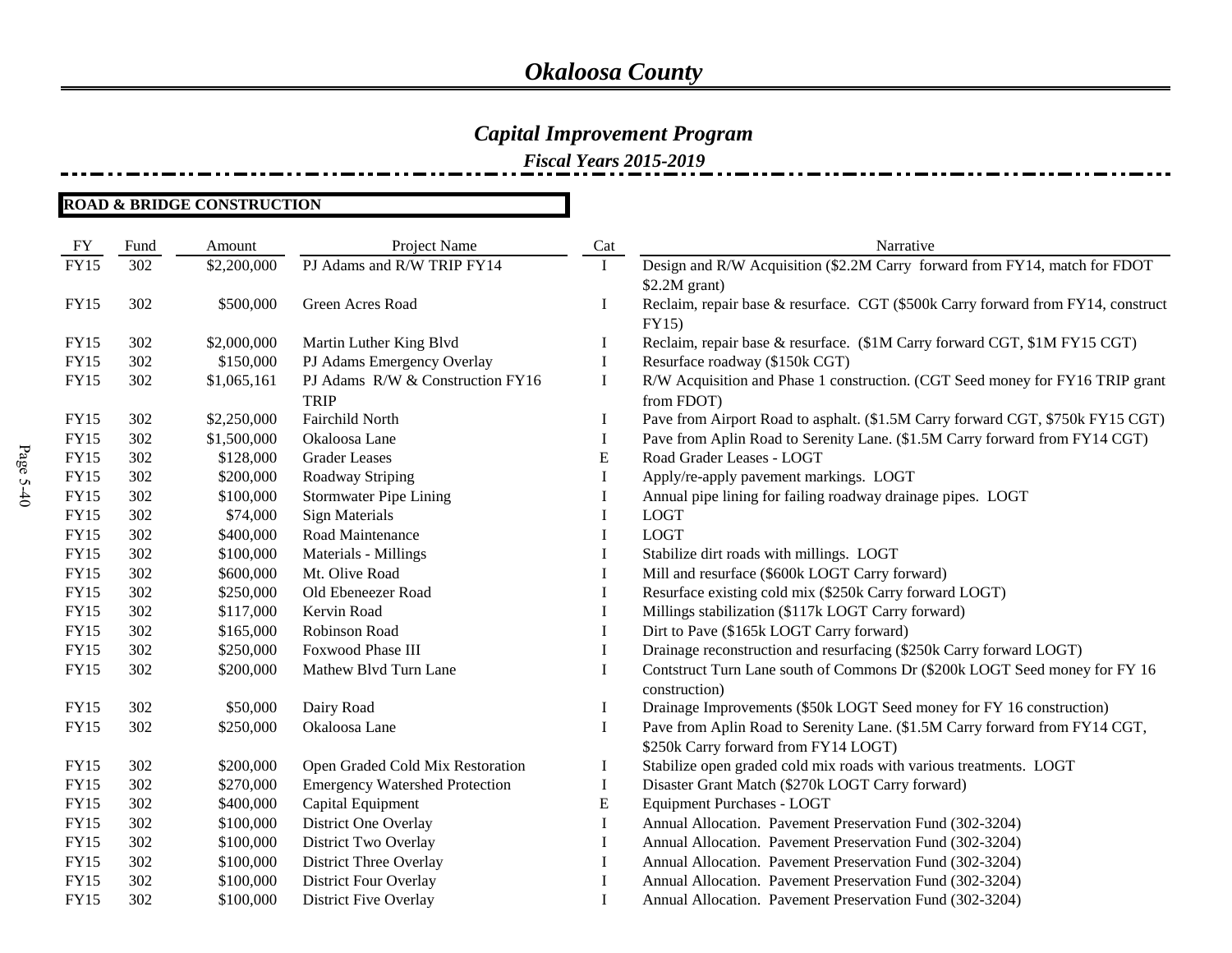*Fiscal Years 2015-2019*

| FY          | Fund | Amount      | Project Name                          | Cat         | Narrative                                                                                                            |
|-------------|------|-------------|---------------------------------------|-------------|----------------------------------------------------------------------------------------------------------------------|
| <b>FY16</b> | 302  | \$100,000   | District One Overlay                  | $\bf{I}$    | Annual Allocation. Pavement Preservation Fund (302-3204)                                                             |
| <b>FY16</b> | 302  | \$100,000   | District Two Overlay                  | I           | Annual Allocation. Pavement Preservation Fund (302-3204)                                                             |
| FY16        | 302  | \$100,000   | District Three Overlay                | I           | Annual Allocation. Pavement Preservation Fund (302-3204)                                                             |
| FY16        | 302  | \$100,000   | <b>District Four Overlay</b>          | I           | Annual Allocation. Pavement Preservation Fund (302-3204)                                                             |
| FY16        | 302  | \$100,000   | District Five Overlay                 | I           | Annual Allocation. Pavement Preservation Fund (302-3204)                                                             |
| FY16        | 302  | \$200,000   | <b>Bridge Conversion/Replacement</b>  | I           | Annual timber bridge conversion and bridge replacement. LOGT                                                         |
| FY16        | 302  | \$100,000   | Materials - Millings                  | 1           | Stabilize dirt roads with millings. LOGT                                                                             |
| FY16        | 302  | \$200,000   | Open Graded Cold Mix Restoration      | I           | Stabilize open graded cold mix roads with various treatments. LOGT                                                   |
| FY16        | 302  | \$200,000   | Roadway Striping                      | I           | Apply/re-apply pavement markings. LOGT                                                                               |
| FY16        | 302  | \$100,000   | <b>Stormwater Pipe Lining</b>         | $\mathbf I$ | Annual pipe lining for failing roadway drainage pipes. LOGT                                                          |
| FY16        | 302  | \$128,000   | <b>Grader Leases</b>                  | E           | Road Grader Leases - LOGT                                                                                            |
| FY16        | 302  | \$74,000    | <b>Sign Materials</b>                 | $\mathbf I$ | <b>LOGT</b>                                                                                                          |
| FY16        | 302  | \$400,000   | Road Maintenance                      | I           | <b>LOGT</b>                                                                                                          |
| FY16        | 302  | \$350,000   | Mathew Blvd Turn Lane                 | I           | Contstruct Turn Lane south of Commons Dr (\$200k LOGT Carry forward, \$150k                                          |
|             |      |             |                                       |             | LOGT)                                                                                                                |
| FY16        | 302  | \$100,000   | Dairy Road                            | $\bf{I}$    | Drainage Improvements (\$50k LOGT Carry forward, \$50k LOGT)                                                         |
| FY16        | 302  | \$2,065,161 | PJ Adams R/W & Construction FY16 TRIP | $\bf{I}$    | R/W Acquisition and Phase 1 construction. (\$1,065,161 Carry forward CGT, \$1M                                       |
|             |      |             |                                       |             | CGT for FY16 TRIP grant from FDOT)                                                                                   |
| FY16        | 302  | \$150,000   | PJ Adams Emergency Overlay            | $\bf{l}$    | Resurface roadway (\$150k CGT)                                                                                       |
| FY16        | 302  | \$200,000   | CR 393 Phase 3                        | $\bf I$     | Roadway Reconstruction (\$200K CGT Seed money for FY18 construction)                                                 |
| FY16        | 302  | \$500,000   | Rattlesnake Bluff                     | 1           | Dirt to Pave (\$500k CGT Seed money for FY 18 construction)                                                          |
| FY16        | 302  | \$60,000    | <b>Taylor Road</b>                    | I           | Dirt to Pave (\$60k LOGT)                                                                                            |
| FY16        | 302  | \$250,000   | Capital Equipment                     | ${\bf E}$   | <b>Equipment Purchases - LOGT</b>                                                                                    |
| <b>FY17</b> | 302  |             |                                       |             |                                                                                                                      |
| <b>FY17</b> | 302  | \$100,000   | District One Overlay                  | Ι<br>I      | Annual Allocation. Pavement Preservation Fund (302-3204)<br>Annual Allocation. Pavement Preservation Fund (302-3204) |
| <b>FY17</b> | 302  | \$100,000   | District Two Overlay                  |             | Annual Allocation. Pavement Preservation Fund (302-3204)                                                             |
| <b>FY17</b> |      | \$100,000   | District Three Overlay                | I           |                                                                                                                      |
|             | 302  | \$100,000   | <b>District Four Overlay</b>          | I           | Annual Allocation. Pavement Preservation Fund (302-3204)                                                             |
| <b>FY17</b> | 302  | \$100,000   | District Five Overlay                 | I           | Annual Allocation. Pavement Preservation Fund (302-3204)                                                             |
| <b>FY17</b> | 302  | \$200,000   | <b>Bridge Conversion/Replacement</b>  | I           | Annual timber bridge conversion and bridge replacement. LOGT                                                         |
| <b>FY17</b> | 302  | \$100,000   | Materials - Millings                  | I           | Stabilize dirt roads with millings. LOGT                                                                             |
| <b>FY17</b> | 302  | \$200,000   | Open Graded Cold Mix Restoration      | I           | Stabilize open graded cold mix roads with various treatments. LOGT                                                   |
| <b>FY17</b> | 302  | \$200,000   | Roadway Striping                      | I           | Apply/re-apply pavement markings. LOGT                                                                               |
| <b>FY17</b> | 302  | \$100,000   | <b>Stormwater Pipe Lining</b>         | I           | Annual pipe lining for failing roadway drainage pipes. LOGT                                                          |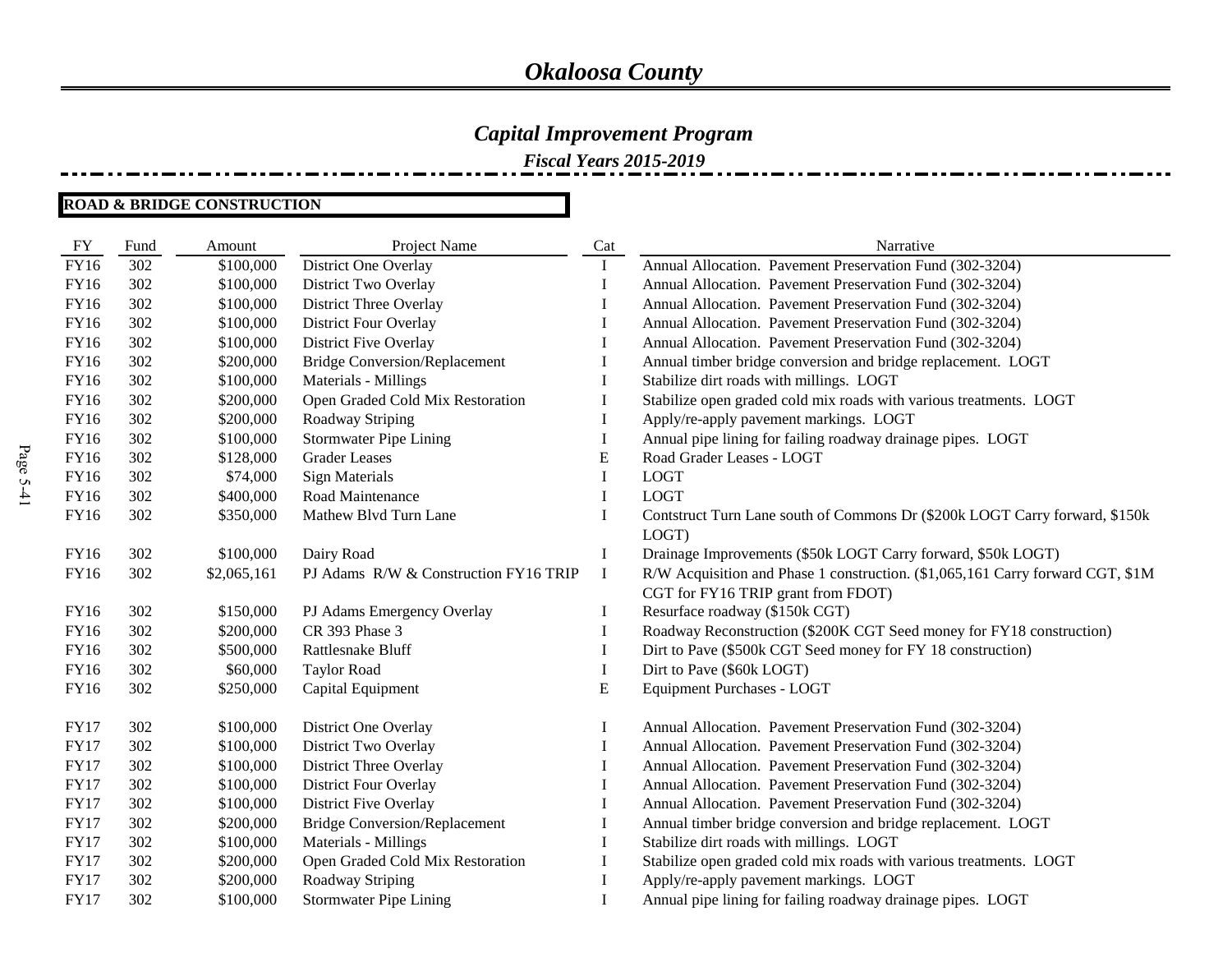*Fiscal Years 2015-2019*

| FY          | Fund | Amount      | Project Name                         | Cat | Narrative                                                                                |
|-------------|------|-------------|--------------------------------------|-----|------------------------------------------------------------------------------------------|
| <b>FY17</b> | 302  | \$128,000   | <b>Grader Leases</b>                 | E   | Road Grader Leases - LOGT                                                                |
| <b>FY17</b> | 302  | \$74,000    | <b>Sign Materials</b>                | Ι   | <b>LOGT</b>                                                                              |
| <b>FY17</b> | 302  | \$400,000   | Road Maintenance                     | I   | <b>LOGT</b>                                                                              |
| <b>FY17</b> | 302  | \$400,000   | CR 393 Phase 3                       | I   | Roadway Reconstruction (\$200k Carry forward CGT, \$200k CGT Seed money for              |
|             |      |             |                                      |     | FY18 construction)                                                                       |
| <b>FY17</b> | 302  | \$1,250,000 | Rattlesnake Bluff                    | I   | Dirt to Pave (\$500k Carry forward CGT, \$750k CGT Seed money for FY 18<br>construction) |
| <b>FY17</b> | 302  | \$700,000   | HWY 2 Bridge Replacement             | Ι   | Bridge replacement (\$700k CGT Seed money for FY 18 construction)                        |
| <b>FY17</b> | 302  | \$50,000    | Helms Farm Road                      | I   | Dirt to Pave (\$50k LOGT Seed money for future construction)                             |
| <b>FY17</b> | 302  | \$100,000   | Riley Barnhill Road                  | I   | Dirt to Pave (\$100k LOGT Seed money for FY19)                                           |
| <b>FY17</b> | 302  | \$65,000    | Earl Campbell Road                   | I   | Dirt to Pave (\$65k LOGT)                                                                |
| <b>FY17</b> | 302  | \$150,000   | Live Oak Church Road                 | Ι   | Rehabilitation and Overlay (\$150k LOGT Seed money for FY19 Construction)                |
| <b>FY17</b> | 302  | \$50,000    | Senterfit Road Bridge                | I   | Bridge replacement (\$50k LOGT Seed money for future construction)                       |
| <b>FY17</b> | 302  | \$150,000   | Capital Equipment                    | E   | Equipment Purchases - LOGT                                                               |
|             |      |             |                                      |     |                                                                                          |
| <b>FY18</b> | 302  | \$100,000   | District One Overlay                 | I   | Annual Allocation. Pavement Preservation Fund (302-3204)                                 |
| <b>FY18</b> | 302  | \$100,000   | District Two Overlay                 | I   | Annual Allocation. Pavement Preservation Fund (302-3204)                                 |
| <b>FY18</b> | 302  | \$100,000   | District Three Overlay               | I   | Annual Allocation. Pavement Preservation Fund (302-3204)                                 |
| <b>FY18</b> | 302  | \$100,000   | District Four Overlay                | Ι   | Annual Allocation. Pavement Preservation Fund (302-3204)                                 |
| <b>FY18</b> | 302  | \$100,000   | District Five Overlay                | I   | Annual Allocation. Pavement Preservation Fund (302-3204)                                 |
| <b>FY18</b> | 302  | \$200,000   | <b>Bridge Conversion/Replacement</b> |     | Annual timber bridge conversion and bridge replacement. LOGT                             |
| <b>FY18</b> | 302  | \$100,000   | Materials - Millings                 | Ι   | Stabilize dirt roads with millings. LOGT                                                 |
| <b>FY18</b> | 302  | \$200,000   | Open Graded Cold Mix Restoration     | 1   | Stabilize open graded cold mix roads with various treatments. LOGT                       |
| <b>FY18</b> | 302  | \$200,000   | Roadway Striping                     | I   | Apply/re-apply pavement markings. LOGT                                                   |
| <b>FY18</b> | 302  | \$100,000   | <b>Stormwater Pipe Lining</b>        | I   | Annual pipe lining for failing roadway drainage pipes. LOGT                              |
| <b>FY18</b> | 302  | \$128,000   | <b>Grader Leases</b>                 | E   | Road Grader Leases - LOGT                                                                |
| <b>FY18</b> | 302  | \$74,000    | <b>Sign Materials</b>                | I   | <b>LOGT</b>                                                                              |
| <b>FY18</b> | 302  | \$400,000   | Road Maintenance                     | Ι   | <b>LOGT</b>                                                                              |
| <b>FY18</b> | 302  | \$600,000   | CR 393 Phase 3                       | Ι   | Roadway Reconstruction (\$400k Carry forward CGT, \$200k CGT)                            |
| <b>FY18</b> | 302  | \$2,000,000 | Rattlesnake Bluff                    | I   | Dirt to Pave (\$1.25M Carry forward CGT, \$750k CGT)                                     |
| <b>FY18</b> | 302  | \$1,500,000 | HWY 2 Bridge Replacement             | Ι   | Bridge replacement (\$700k CGT Carry forward, \$800k CGT)                                |
| <b>FY18</b> | 302  | \$100,000   | Helms Farm Road                      | I   | Dirt to Pave (\$50k LOGT Carry forward, \$50k LOGT Seed money for future                 |
|             |      |             |                                      |     | construction)                                                                            |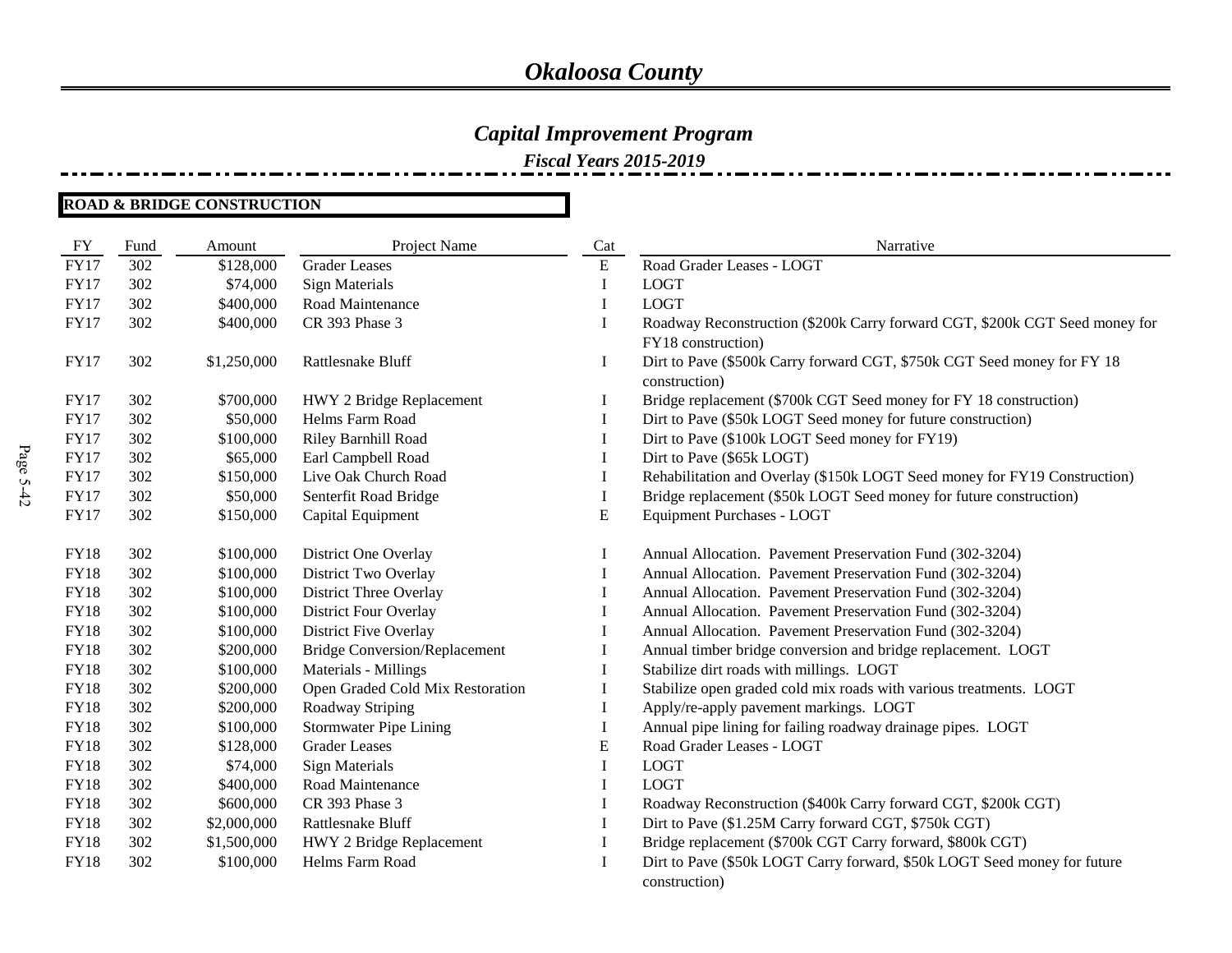*Fiscal Years 2015-2019*

| FY          | Fund | Amount    | Project Name                         | Cat       | Narrative                                                                  |
|-------------|------|-----------|--------------------------------------|-----------|----------------------------------------------------------------------------|
| <b>FY18</b> | 302  | \$200,000 | <b>Riley Barnhill Road</b>           | I         | Dirt to Pave (\$100k LOGT Carry forward, \$100k LOGT Seed money for FY19   |
|             |      |           |                                      |           | Construction)                                                              |
| <b>FY18</b> | 302  | \$250,000 | Live Oak Church Road                 | $\bf{I}$  | Rehabilitation and Overlay (\$150k LOGT Carry forward, \$100k LOGT Seed    |
|             |      |           |                                      |           | money for FY 19 Construction)                                              |
| <b>FY18</b> | 302  | \$100,000 | Senterfit Road Bridge                | I         | Bridge replacement (\$50k LOGT Carry forward, \$50k LOGT Seed money for    |
|             |      |           |                                      |           | future construction)                                                       |
| <b>FY18</b> | 302  | \$150,000 | Capital Equipment                    | ${\bf E}$ | Equipment Purchases - LOGT                                                 |
|             |      |           |                                      |           |                                                                            |
| <b>FY19</b> | 302  | \$100,000 | District One Overlay                 | I         | Annual Allocation. Pavement Preservation Fund (302-3204)                   |
| <b>FY19</b> | 302  | \$100,000 | District Two Overlay                 | I         | Annual Allocation. Pavement Preservation Fund (302-3204)                   |
| FY19        | 302  | \$100,000 | District Three Overlay               | Ι         | Annual Allocation. Pavement Preservation Fund (302-3204)                   |
| FY19        | 302  | \$100,000 | <b>District Four Overlay</b>         |           | Annual Allocation. Pavement Preservation Fund (302-3204)                   |
| FY19        | 302  | \$100,000 | District Five Overlay                |           | Annual Allocation. Pavement Preservation Fund (302-3204)                   |
| FY19        | 302  | \$200,000 | <b>Bridge Conversion/Replacement</b> |           | Annual timber bridge conversion and bridge replacement. LOGT               |
| FY19        | 302  | \$100,000 | Materials - Millings                 |           | Stabilize dirt roads with millings. LOGT                                   |
| <b>FY19</b> | 302  | \$200,000 | Open Graded Cold Mix Restoration     |           | Stabilize open graded cold mix roads with various treatments. LOGT         |
| FY19        | 302  | \$200,000 | Roadway Striping                     |           | Apply/re-apply pavement markings. LOGT                                     |
| <b>FY19</b> | 302  | \$100,000 | <b>Stormwater Pipe Lining</b>        | 1         | Annual pipe lining for failing roadway drainage pipes. LOGT                |
| FY19        | 302  | \$128,000 | <b>Grader Leases</b>                 | E         | Road Grader Leases - LOGT                                                  |
| FY19        | 302  | \$74,000  | <b>Sign Materials</b>                |           | <b>LOGT</b>                                                                |
| FY19        | 302  | \$400,000 | Road Maintenance                     | $\bf{I}$  | <b>LOGT</b>                                                                |
| FY19        | 302  | \$200,000 | Helms Farm Road                      |           | Dirt to Pave (\$100k LOGT Carry forward, \$100k LOGT Seed money for future |
|             |      |           |                                      |           | construction)                                                              |
| <b>FY19</b> | 302  | \$250,000 | Riley Barnhill Road                  |           | Dirt to Pave (\$200k LOGT Carry forward, \$50k LOGT)                       |
| FY19        | 302  | \$300,000 | Live Oak Church Road                 | I         | Rehabilitation and Overlay (\$250k LOGT Carry forward, \$50k LOGT)         |
| <b>FY19</b> | 302  | \$100,000 | Senterfit Road Bridge                |           | Bridge replacement (\$100k LOGT Carry forward seed money for future        |
|             |      |           |                                      |           | construction)                                                              |
| <b>FY19</b> | 302  | \$150,000 | Capital Equipment                    | E         | Equipment Purchases - LOGT                                                 |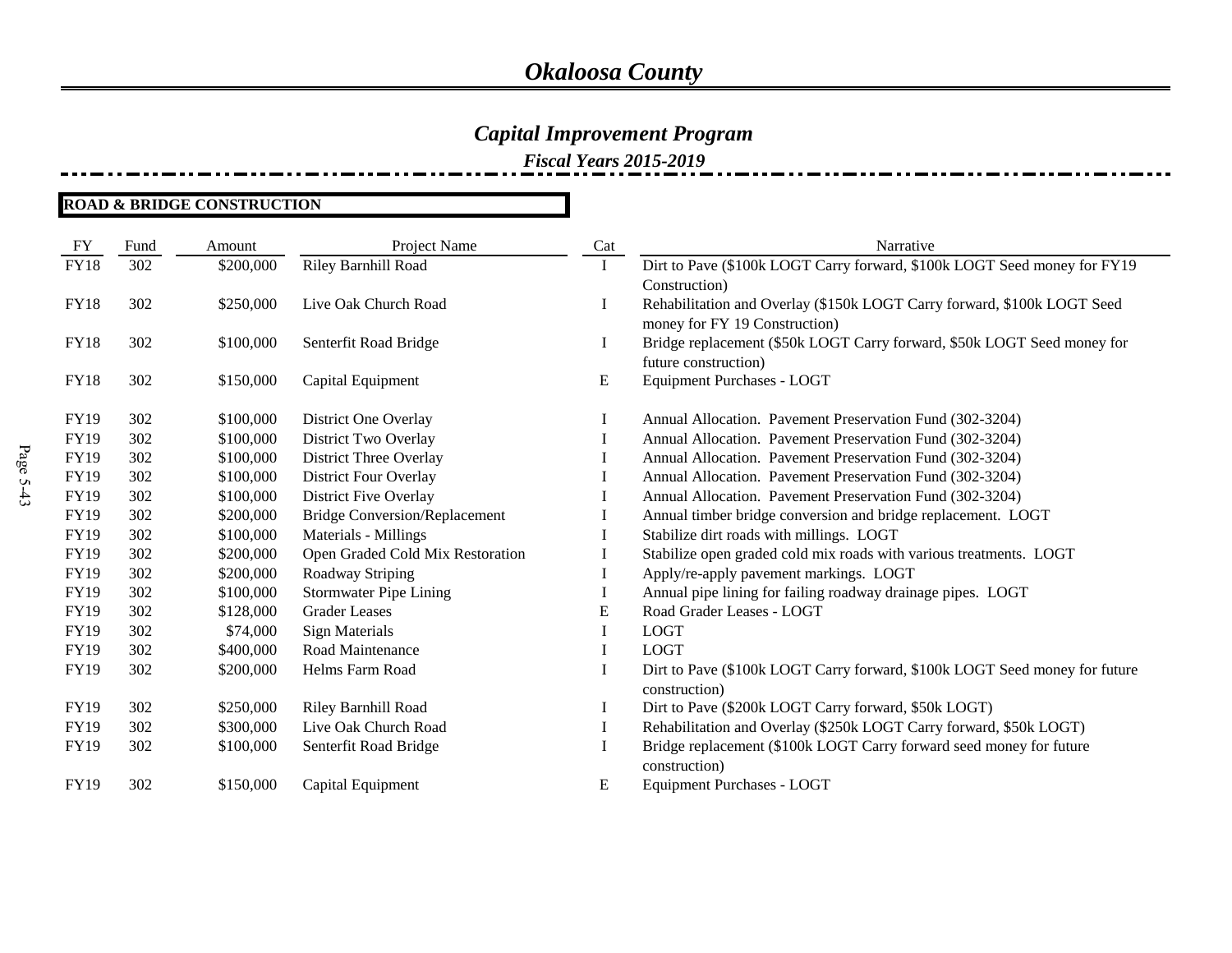### *Capital Improvement Program*

*Fiscal Years 2015-2019*

| <b>FY</b>   | Fund | Amount    | Project Name                             | Cat       | Narrative                                                                    |
|-------------|------|-----------|------------------------------------------|-----------|------------------------------------------------------------------------------|
| <b>FY15</b> | 411  | \$30,000  | <b>GPS Base Station/Rover/Controller</b> | ${\bf E}$ | Engineering                                                                  |
| <b>FY15</b> | 411  | \$10,000  | <b>Storage Survey Facility</b>           | E         | Engineering                                                                  |
| <b>FY15</b> | 411  | \$400,000 | Vactor Truck (Sewer)                     | ${\bf E}$ | Water and Sewer Maintenance                                                  |
| <b>FY15</b> | 411  | \$5,000   | 14" Stihl Pipesaw                        | E         | Water and Sewer Maintenance                                                  |
| <b>FY15</b> | 411  | \$20,000  | <b>Ground Penetrating Radar</b>          | E         | Water and Sewer Maintenance                                                  |
| <b>FY15</b> | 411  | \$30,000  | <b>Bobcat Attachments</b>                | E         | Water & Sewer Construction                                                   |
| <b>FY15</b> | 411  | \$70,000  | 4X4 Farm Tractor                         | E         | Water & Sewer Construction                                                   |
| <b>FY15</b> | 411  | \$10,000  | Pipe racks for large pipe                | ${\bf E}$ | Logistics                                                                    |
| <b>FY15</b> | 411  | \$5,000   | Replace/Upgrade Barcode Hardware         | E         | Logistics                                                                    |
| <b>FY15</b> | 411  | \$5,000   | <b>Storage Shed</b>                      | ${\bf E}$ | Russell F. Stephenson WWTF                                                   |
| <b>FY15</b> | 411  | \$5,000   | Q Meters                                 | E         | <b>Bob Sikes</b>                                                             |
| <b>FY15</b> | 411  | \$5,000   | <b>Chlorine Leak Detectors</b>           | E         | <b>Water Operations</b>                                                      |
| <b>FY15</b> | 411  | \$5,000   | Chlorine High-Low Vacuum Alarm           | E         | <b>Water Operations</b>                                                      |
| <b>FY15</b> | 411  | \$6,000   | <b>Riding Lawnmower</b>                  | E         | <b>Operations Support</b>                                                    |
| <b>FY15</b> | 411  | \$12,000  | <b>Bushog</b>                            | E         | <b>Plant Maintenance</b>                                                     |
| <b>FY15</b> | 411  | \$10,000  | <b>API Document Imaging Scanners</b>     | E         | <b>Information Technology</b>                                                |
| <b>FY15</b> | 411  | \$55,000  | Creditron Hardware upgrade               | E         | <b>Information Technology</b>                                                |
| <b>FY15</b> | 411  | \$15,000  | PCs (replace aging/outdated)             | Ε         | <b>Information Technology</b>                                                |
| <b>FY15</b> | 411  | \$25,000  | Vehicles                                 | E         | Logistics                                                                    |
| <b>FY15</b> | 411  | \$25,000  | Vehicles                                 | E         | Logistics                                                                    |
| <b>FY15</b> | 411  | \$25,000  | Vehicles                                 | E         | Logistics                                                                    |
| <b>FY15</b> | 411  | \$25,000  | Vehicles                                 | E         | Logistics                                                                    |
| <b>FY15</b> | 411  | \$45,000  | Vehicles                                 | E         | Logistics                                                                    |
| <b>FY15</b> | 411  | \$45,000  | Vehicles                                 | E         | Logistics                                                                    |
| <b>FY15</b> | 411  | \$65,000  | Vehicles                                 | E         | Logistics                                                                    |
| <b>FY15</b> | 411  | \$65,000  | Vehicles                                 | E         | Logistics                                                                    |
| <b>FY15</b> | 411  | \$10,000  | Selectron (IVR) Upgrade                  | E         | <b>Information Technology</b>                                                |
| <b>FY15</b> | 411  | \$10,000  | GPS/Trk Software Upgrade                 | E         | <b>Information Technology</b>                                                |
| <b>FY15</b> | 411  | \$20,000  | SCADA Equipment & Software               | E         | System Control and Data Acquisition                                          |
| <b>FY15</b> | 411  | \$200,000 | Water - New Lines                        | 1         | Replace aging transit water mains and/or increase fire protection            |
| <b>FY15</b> | 411  | \$50,000  | Large Meter Replacement                  | I         | Replacement of meters above 2" which have been in the ground for an extended |
|             |      |           |                                          |           | period of time & no longer register accurately.                              |
| <b>FY15</b> | 411  | \$100,000 | Future Water Supply                      | I         | Continue Planning Stage - Evaluate options to implement new strategy         |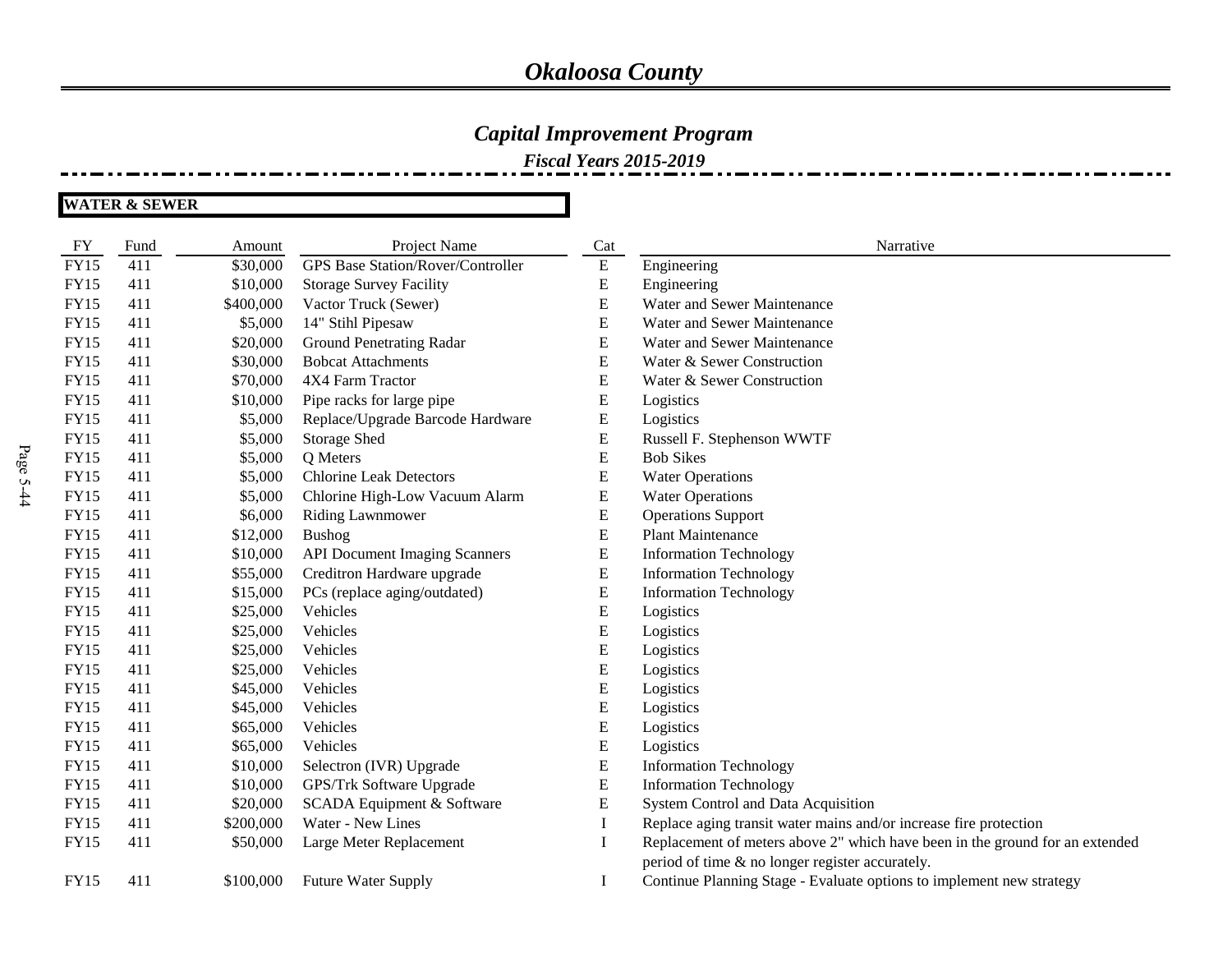### *Capital Improvement Program*

*Fiscal Years 2015-2019*

| FY          | Fund | Amount      | Project Name                                    | Cat       | Narrative                                                               |
|-------------|------|-------------|-------------------------------------------------|-----------|-------------------------------------------------------------------------|
| <b>FY15</b> | 411  | \$150,000   | <b>State/County Relocation Projects (Water)</b> | $\bf{I}$  | Relocations of water lines to accommodate County & FDOT projects        |
|             |      |             |                                                 |           |                                                                         |
| <b>FY15</b> | 411  | \$75,000    | Radio Read System                               | Ι         | Replace/upgrade meters w/ transmitters in East County Area              |
| <b>FY15</b> | 411  | \$75,000    | <b>Existing Wells</b>                           |           | Improvements to wells (i.e. flowmeters & chlorine upgrades)             |
| <b>FY15</b> | 411  | \$100,000   | Highway 90 East - New Water Line                | Ι         | Continue construction eastward towards future well & development        |
| <b>FY15</b> | 411  | \$75,000    | SCADA Replacements/Upgrades (water)             | $\bf{I}$  | Monitor and control systems at sites                                    |
| <b>FY15</b> | 411  | \$400,000   | Brooks Bridge WM Bore/repair                    | I         | Water Main Bore                                                         |
| <b>FY15</b> | 411  | \$50,000    | <b>Bob Sikes WRF Upgrades</b>                   | I         | Replace/upgrade/rehab components of 1.0 MGD facility                    |
| <b>FY15</b> | 411  | \$50,000    | F.W. Stephenson WRF Upgrades                    | I         | Replace/upgrade/rehab components of 1.0 MGD facility                    |
| <b>FY15</b> | 411  | \$500,000   | Rehab - Sewer Collection                        | I         | Point repairs, relining and replacement of vitrified clay sewer mains   |
| <b>FY15</b> | 411  | \$150,000   | <b>Sanitary Collection</b>                      | I         | Replace/upgrade/rehab aging lift stations                               |
| <b>FY15</b> | 411  | \$50,000    | <b>Pump Station Panel Replacement</b>           | Ι         | <b>Pump Station Panel Replacement</b>                                   |
| <b>FY15</b> | 411  | \$50,000    | Arbennie Pritchett WRF Upgrades                 | I         | Replace/upgrade/rehab components of 10 MGD facility                     |
| <b>FY15</b> | 411  | \$8,000,000 | Arbennie Pritchett WRF 5 MGD                    | I         | Upgrade 10 MGD facility to 15 MGD with Capacity Expansion Charges rec'd |
|             |      |             | Expansion                                       |           |                                                                         |
| <b>FY15</b> | 411  | \$150,000   | <b>State/County Relocation Projects (Sewer)</b> | Ι         | Relocations of sewer lines to accommodate County & FDOT projects        |
|             |      |             |                                                 |           |                                                                         |
| FY16        | 411  | \$15,000    | Surveying Color Copier - Sharp                  | E         | Engineering                                                             |
| <b>FY16</b> | 411  | \$15,000    | Survey Inspection Unit                          | E         | Engineering                                                             |
| FY16        | 411  | \$10,000    | Color Copier                                    | E         | <b>Information Technology</b>                                           |
| FY16        | 411  | \$175,000   | ISeries (AS400) CPU Upgrade                     | ${\bf E}$ | <b>Information Technology</b>                                           |
| <b>FY16</b> | 411  | \$10,000    | <b>Optical Disk Drive HDW</b>                   | E         | <b>Information Technology</b>                                           |
| FY16        | 411  | \$12,000    | Naviline Server Upgrade                         | E         | <b>Information Technology</b>                                           |
| FY16        | 411  | \$15,000    | PCs (replace aging/outdated)                    | ${\bf E}$ | <b>Information Technology</b>                                           |
| FY16        | 411  | \$10,000    | Click2Gov Tracking Software                     | E         | <b>Information Technology</b>                                           |
| FY16        | 411  | \$10,000    | One Point Kiosk                                 | ${\bf E}$ | <b>Information Technology</b>                                           |
| FY16        | 411  | \$10,000    | <b>SunGard PS QREP Analytics</b>                | E         | <b>Information Technology</b>                                           |
| <b>FY16</b> | 411  | \$10,000    | MAXIMO Interface(SunGard PS)                    | E         | <b>Information Technology</b>                                           |
| FY16        | 411  | \$10,000    | Selectron (IVR) upgrade/additions               | ${\bf E}$ | <b>Information Technology</b>                                           |
| FY16        | 411  | \$20,000    | SCADA Equipment & Software                      | ${\bf E}$ | System Control and Data Acquisition                                     |
| <b>FY16</b> | 411  | \$75,000    | Jet Vacuum                                      | ${\bf E}$ | Water & Sewer Maintenance                                               |
| FY16        | 411  | \$40,000    | P.C. 35R Excavator                              | E         | Water & Sewer Maintenance                                               |
|             |      |             |                                                 |           |                                                                         |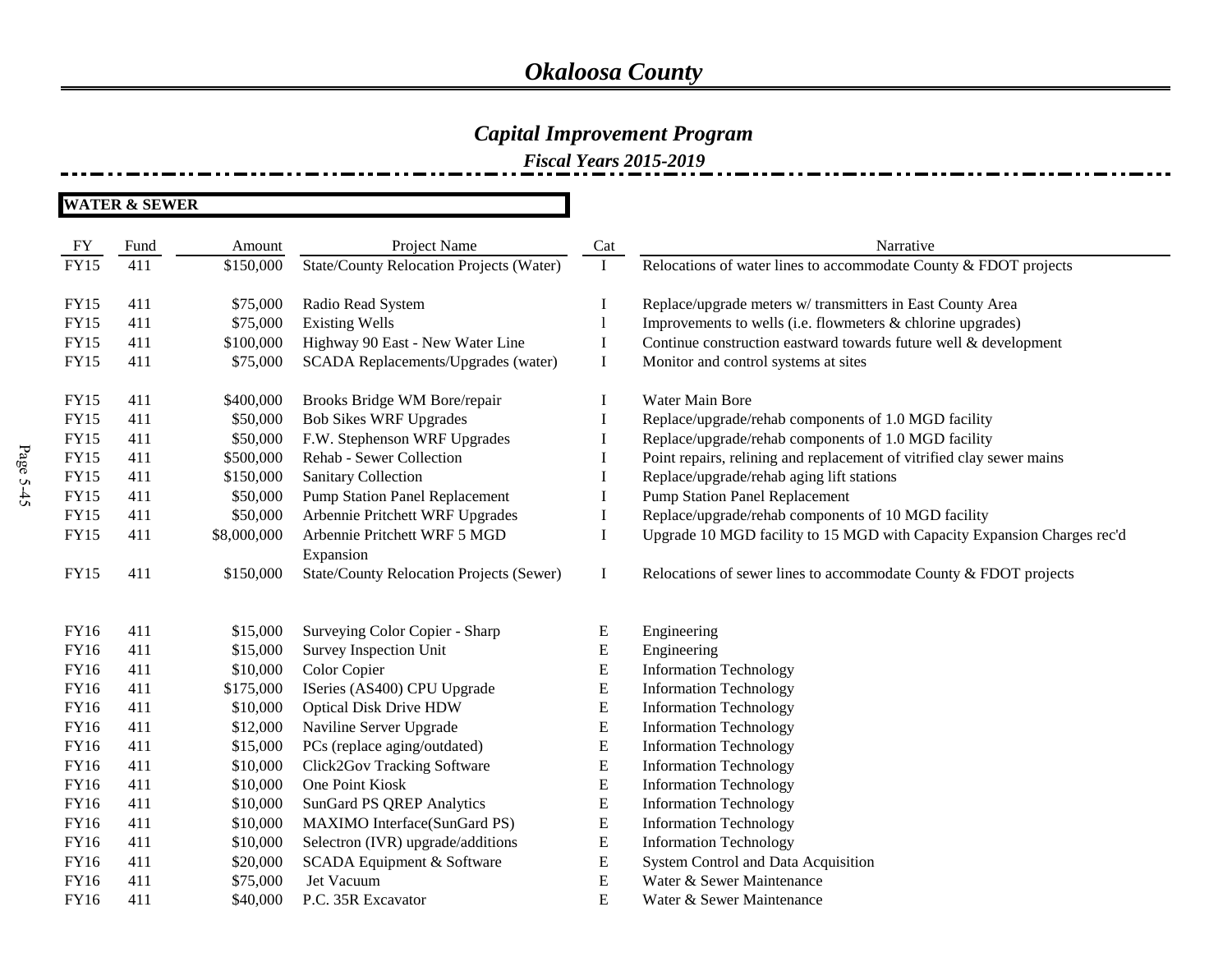### *Capital Improvement Program*

*Fiscal Years 2015-2019*

| FY          | Fund | Amount      | Project Name                                    | Cat       | Narrative                                                                       |
|-------------|------|-------------|-------------------------------------------------|-----------|---------------------------------------------------------------------------------|
| <b>FY16</b> | 411  | \$6,000     | Tap Mate II Machines                            | ${\bf E}$ | Water & Sewer Maintenance                                                       |
| <b>FY16</b> | 411  | \$120,000   | Sewer Camera - Mains & Services                 | ${\bf E}$ | Water & Sewer Maintenance                                                       |
| FY16        | 411  | \$40,000    | 8" Well Point Pump                              | ${\bf E}$ | Water & Sewer Maintenance                                                       |
| FY16        | 411  | \$75,000    | Vibratory Roller/Compactor                      | ${\bf E}$ | Water & Sewer Construction                                                      |
| FY16        | 411  | \$50,000    | Culti-Packer                                    | ${\bf E}$ | Water & Sewer Construction                                                      |
| FY16        | 411  | \$5,000     | Copy Machine                                    | ${\bf E}$ | Logistics                                                                       |
| FY16        | 411  | \$10,000    | <b>Equipment Storage Facility</b>               | ${\bf E}$ | Logistics                                                                       |
| FY16        | 411  | \$350,000   | Vehicles                                        | E         | Logistics                                                                       |
| FY16        | 411  | \$5,000     | <b>BOD</b> Incubator                            | E         | Laboratory                                                                      |
| FY16        | 411  | \$35,000    | 4" Trailer Mounted Pump                         | ${\bf E}$ | Electronics/Pump Crew                                                           |
| FY16        | 411  | \$15,000    | Disk Prime                                      | ${\bf E}$ | Russell F. Stephenson WWTF                                                      |
| FY16        | 411  | \$25,000    | Gen Set                                         | ${\bf E}$ | Russell F. Stephenson WWTF                                                      |
| FY16        | 411  | \$5,000     | <b>Chlorine Leak Detectors</b>                  | E         | <b>Water Operations</b>                                                         |
| <b>FY16</b> | 411  | \$5,000     | Chlorine High-Low Vacuum Alarm                  | E         | <b>Water Operations</b>                                                         |
| FY16        | 411  | \$45,000    | 910 4x4 Farm Tractor                            | ${\bf E}$ | <b>Plant Maintenance</b>                                                        |
| FY16        | 411  | \$400,000   | Water - New Lines                               | I         | Replace aging transit water mains and/or increase fire protection               |
| FY16        | 411  | \$50,000    | Large Meter Replacement                         | I         | Replacement of meters above 2" which have been in the ground for an extended    |
|             |      |             |                                                 |           | period of time & no longer register accurately.                                 |
| <b>FY16</b> | 411  | \$100,000   | Future Water Supply                             | I         | Continue Planning Stage - Evaluate options to implement new strategy            |
| FY16        | 411  | \$150,000   | <b>State/County Relocation Projects (Water)</b> | $\bf{I}$  | Relocations of water lines to accommodate County & FDOT projects                |
| FY16        | 411  | \$75,000    | Radio Read System                               | $\bf{l}$  | Replace/upgrade meters w/ transmitters in East County Area                      |
| FY16        | 411  | \$75,000    | <b>Existing Wells</b>                           | 1         | Improvements to wells (i.e. flowmeters & chlorine upgrades)                     |
| <b>FY16</b> | 411  | \$100,000   | Highway 90 East - New Water Line                |           | Continue construction eastward towards future well & development                |
| <b>FY16</b> | 411  | \$553,500   | <b>Bob Sikes Industrial Park Tanks</b>          | I         |                                                                                 |
| <b>FY16</b> | 411  | \$113,000   | SCADA Replacements/Upgrades (Water)             | 1         | Monitor and control systems                                                     |
| FY16        | 411  | \$2,000,000 | Residential Water Meter Replacement             | $\bf{I}$  | Replacement of residential meters which have been in the ground for an extended |
|             |      |             |                                                 |           | period of time & no longer register accurately.                                 |
| <b>FY16</b> | 411  | \$50,000    | <b>Bob Sikes WRF Upgrades</b>                   | I         | Replace/upgrade/rehab components of 1.0 MGD facility                            |
| FY16        | 411  | \$112,000   | SCADA Replacements/Upgrades (Sewer)             | $\bf{I}$  | Monitor and control systems                                                     |
| FY16        | 411  | \$50,000    | F.W. Stephenson WRF Upgrades                    |           | Replace/upgrade/rehab components of 1.0 MGD facility                            |
| FY16        | 411  | \$500,000   | Rehab - Sewer Collection                        | I         | Point repairs, relining and replacement of vitrified clay sewer mains           |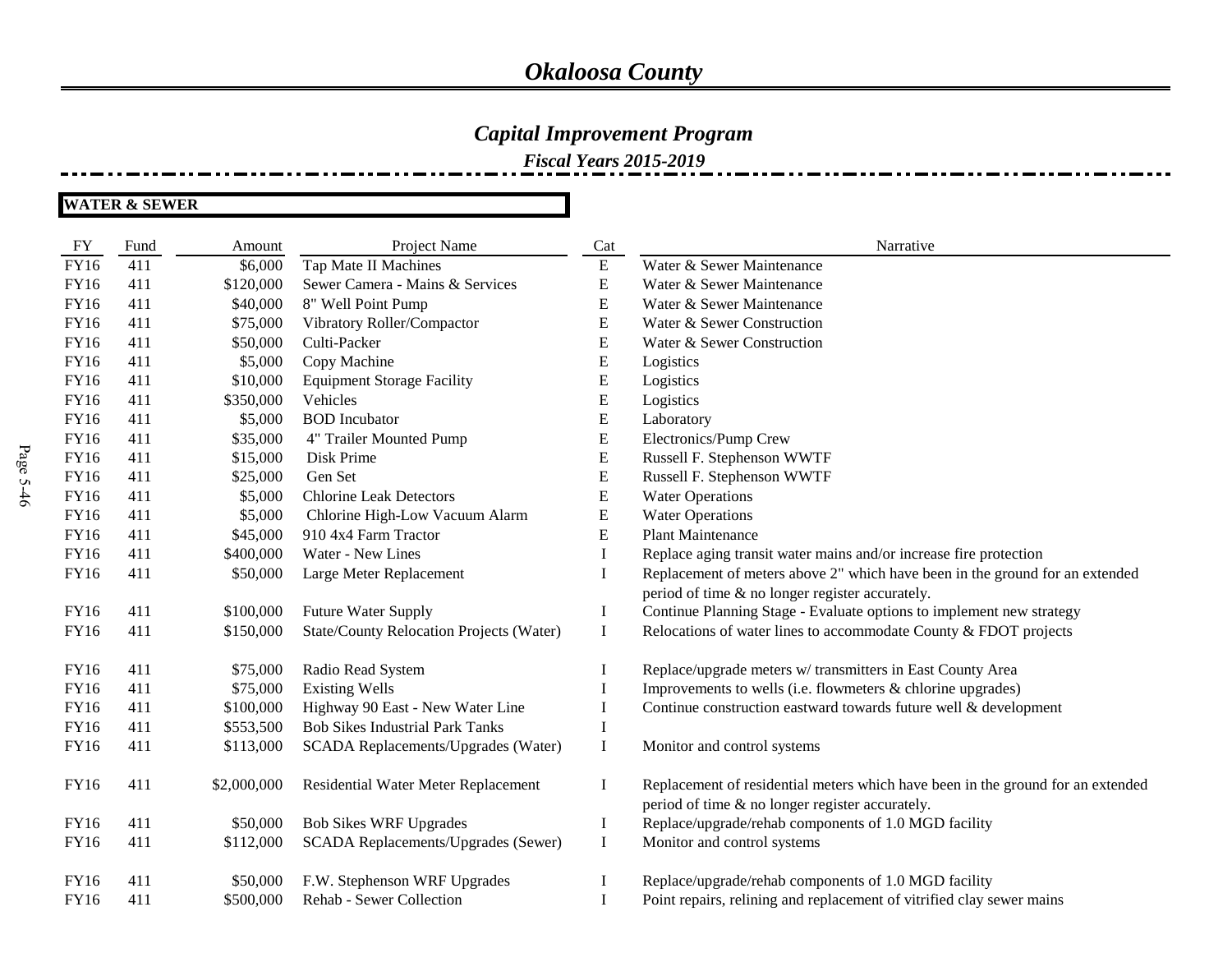### *Capital Improvement Program*

*Fiscal Years 2015-2019*

| FY          | Fund | Amount      | Project Name                             | Cat       | Narrative                                                               |
|-------------|------|-------------|------------------------------------------|-----------|-------------------------------------------------------------------------|
| <b>FY16</b> | 411  | \$150,000   | <b>Sanitary Collection</b>               | 1         | Replace/upgrade/rehab aging lift stations                               |
| <b>FY16</b> | 411  | \$50,000    | <b>Pump Station Panel Replacement</b>    | 1         | <b>Pump Station Panel Replacement</b>                                   |
| FY16        | 411  | \$50,000    | Arbennie Pritchett WRF Upgrades          | 1         | Replace/upgrade/rehab components of 10 MGD facility                     |
| <b>FY16</b> | 411  | \$3,000,000 | Arbennie Pritchett WRF 5 MGD             | I         | Upgrade 10 MGD facility to 15 MGD with Capacity Expansion Charges rec'd |
|             |      |             | Expansion                                |           |                                                                         |
| FY16        | 411  | \$150,000   | State/County Relocation Projects (Sewer) | $\bf{I}$  | Relocations of sewer lines to accommodate County & FDOT projects        |
|             |      |             |                                          |           |                                                                         |
| <b>FY17</b> | 411  | \$15,000    | <b>Engineering Plotter</b>               | ${\bf E}$ | Engineering                                                             |
| <b>FY17</b> | 411  | \$6,000     | Sewer Inspection Camera                  | ${\bf E}$ | Engineering                                                             |
| <b>FY17</b> | 411  | \$15,000    | <b>GPS</b> Based Station                 | ${\bf E}$ | Engineering                                                             |
| <b>FY17</b> | 411  | \$70,000    | Sensus Meter Reading Equipment           | ${\bf E}$ | <b>Information Technology for Meter Reading</b>                         |
| <b>FY17</b> | 411  | \$15,000    | <b>Blade Server</b>                      | E         | <b>Information Technology</b>                                           |
| <b>FY17</b> | 411  | \$30,000    | Server / VMWARE                          | ${\bf E}$ | <b>Information Technology</b>                                           |
| <b>FY17</b> | 411  | \$10,000    | <b>API Document Imaging Scanners</b>     | ${\bf E}$ | <b>Information Technology</b>                                           |
| <b>FY17</b> | 411  | \$40,000    | Kiosk                                    | ${\bf E}$ | <b>Information Technology</b>                                           |
| <b>FY17</b> | 411  | \$15,000    | PCs (replace aging/outdated)             | ${\bf E}$ | <b>Information Technology</b>                                           |
| <b>FY17</b> | 411  | \$300,000   | One Solution                             | ${\bf E}$ | <b>Information Technology</b>                                           |
| <b>FY17</b> | 411  | \$15,000    | Radio Read Meter System                  | ${\bf E}$ | Information Technology for Meter Reading                                |
| <b>FY17</b> | 411  | \$10,000    | C <sub>2</sub> G Tracking Software       | ${\bf E}$ | <b>Information Technology</b>                                           |
| <b>FY17</b> | 411  | \$10,000    | One Point Kiosk                          | E         | <b>Information Technology</b>                                           |
| <b>FY17</b> | 411  | \$10,000    | <b>SunGard PS QREP Analytics</b>         | ${\bf E}$ | <b>Information Technology</b>                                           |
| <b>FY17</b> | 411  | \$10,000    | MAXIMO Interface(SunGard PS)             | ${\bf E}$ | <b>Information Technology</b>                                           |
| <b>FY17</b> | 411  | \$10,000    | Selectron (IVR) upgrade/additions        | ${\bf E}$ | <b>Information Technology</b>                                           |
| <b>FY17</b> | 411  | \$20,000    | SCADA equipment & software               | ${\bf E}$ | System Control and Data Acquisition                                     |
| <b>FY17</b> | 411  | \$10,000    | Sewer Camera                             | ${\bf E}$ | Water & Sewer Maintenance                                               |
| <b>FY17</b> | 411  | \$80,000    | Small Dump Truck                         | ${\bf E}$ | Water & Sewer Maintenance                                               |
| <b>FY17</b> | 411  | \$8,000     | Dump Trailer                             | ${\bf E}$ | Water & Sewer Maintenance                                               |
| <b>FY17</b> | 411  | \$200,000   | Valve Insertion Equipment                | ${\bf E}$ | Water & Sewer Maintenance                                               |
| <b>FY17</b> | 411  | \$125,000   | 12" Dewatering Pump                      | E         | Water & Sewer Construction                                              |
| <b>FY17</b> | 411  | \$100,000   | Dump Truck                               | E         | Water & Sewer Construction                                              |
| <b>FY17</b> | 411  | \$100,000   | <b>Boring Machine</b>                    | E         | Water & Sewer Construction                                              |
| <b>FY17</b> | 411  | \$5,000     | Pole Barn                                | ${\bf E}$ | Logistics                                                               |
| <b>FY17</b> | 411  | \$5,000     | Replace Ice Machine                      | E         | Logistics                                                               |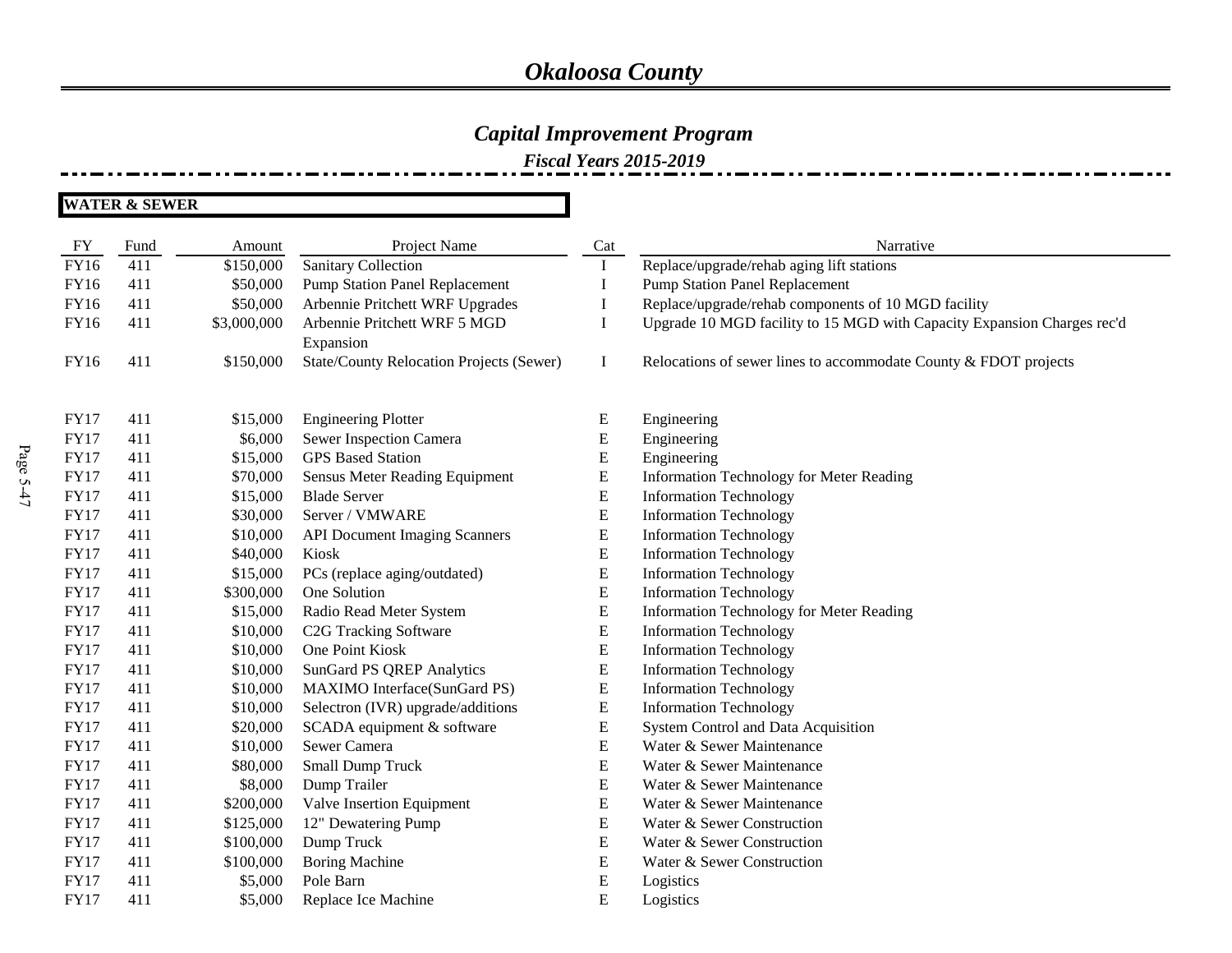### *Capital Improvement Program*

*Fiscal Years 2015-2019*

| FY          | Fund | Amount      | Project Name                             | Cat       | Narrative                                                                       |
|-------------|------|-------------|------------------------------------------|-----------|---------------------------------------------------------------------------------|
| <b>FY17</b> | 411  | \$7,000     | Pipe racks - Large Pipe                  | ${\bf E}$ | Logistics                                                                       |
| <b>FY17</b> | 411  | \$430,000   | Vehicles                                 | E         | Logistics                                                                       |
| <b>FY17</b> | 411  | \$10,000    | Still for Tlen                           | E         | Lab                                                                             |
| <b>FY17</b> | 411  | \$350,000   | <b>Sterling Pump Truck</b>               | E         | Electronics/Pump Crew                                                           |
| <b>FY17</b> | 411  | \$50,000    | 4 x 4 Tractor                            | E         | <b>Russell Stephenson Improvements</b>                                          |
| <b>FY17</b> | 411  | \$6,000     | Refrig Comp Sampler                      | E         | <b>Russell Stephenson Improvements</b>                                          |
| <b>FY17</b> | 411  | \$18,000    | Tractor / Mower                          | ${\bf E}$ | <b>Bob Sikes WWTF</b>                                                           |
| <b>FY17</b> | 411  | \$5,000     | <b>Chlorine Leak Detectors</b>           | E         | <b>Water Operations</b>                                                         |
| <b>FY17</b> | 411  | \$5,000     | Chlorine High-Low Vacuum Alarm           | E         | <b>Water Operations</b>                                                         |
| <b>FY17</b> | 411  | \$20,000    | Rib Maintenance Unit                     | E         | <b>Plant Maintenance</b>                                                        |
| <b>FY17</b> | 411  | \$12,000    | <b>Bush Hog</b>                          | ${\bf E}$ | <b>Plant Maintenance</b>                                                        |
| <b>FY17</b> | 411  | \$15,000    | Disk Prime                               | ${\bf E}$ | <b>Plant Maintenance</b>                                                        |
| <b>FY17</b> | 411  | \$500,000   | Water - New Lines                        | Ι         | Replace aging transit water mains and/or increase fire protection               |
| <b>FY17</b> | 411  | \$50,000    | Large Meter Replacement                  | I         | Replacement of meters above 2" which have been in the ground for an extended    |
|             |      |             |                                          |           | period of time & no longer register accurately.                                 |
| <b>FY17</b> | 411  | \$100,000   | Future Water Supply                      | I         | Continue Planning Stage - Evaluate options to implement new strategy            |
| <b>FY17</b> | 411  | \$150,000   | State/County Relocation Projects (Water) | $\bf{I}$  | relocations of water lines to accommodate County & FDOT projects                |
|             |      |             |                                          |           |                                                                                 |
| <b>FY17</b> | 411  | \$75,000    | Radio Read System                        | 1         | Replace/upgrade meters w/ transmitters in East County Area                      |
| <b>FY17</b> | 411  | \$75,000    | <b>Existing Wells</b>                    |           | Improvements to wells (i.e. flowmeters & chlorine upgrades)                     |
| <b>FY17</b> | 411  | \$100,000   | Highway 90 East - New Water Line         | I         | Continue construction eastward towards future well & development                |
| <b>FY17</b> | 411  | \$100,000   | SCADA Replacements/Upgrades (Water)      | Ι.        | Monitor and control systems                                                     |
| <b>FY17</b> | 411  | \$2,000,000 | Residential Water Meter Replacement      | Ι         | Replacement of residential meters which have been in the ground for an extended |
|             |      |             |                                          |           | period of time & no longer register accurately.                                 |
| <b>FY17</b> | 411  | \$50,000    | <b>Bob Sikes WRF Upgrades</b>            | I         | Replace/upgrade/rehab components of 1.0 MGD facility                            |
| <b>FY17</b> | 411  | \$100,000   | SCADA Replacements/Upgrades (Sewer)      | Ι         | Monitor and control systems at sewer collection sites                           |
| <b>FY17</b> | 411  | \$50,000    | F.W. Stephenson WRF Upgrades             |           | Replace/upgrade/rehab components of 1.0 MGD facility                            |
| <b>FY17</b> | 411  | \$500,000   | Rehab - Sewer Collection                 |           | Point repairs, relining and replacement of vitrified clay sewer mains           |
| <b>FY17</b> | 411  | \$150,000   | Sanitary Collection                      |           | Replace/upgrade/rehab aging lift stations                                       |
| <b>FY17</b> | 411  | \$50,000    | <b>Pump Station Panel Replacement</b>    |           | <b>Pump Station Panel Replacement</b>                                           |
| <b>FY17</b> | 411  | \$50,000    | Arbennie Pritchett WRF Upgrades          |           | Replace/upgrade/rehab components of 10 MGD facility                             |
|             |      |             |                                          |           |                                                                                 |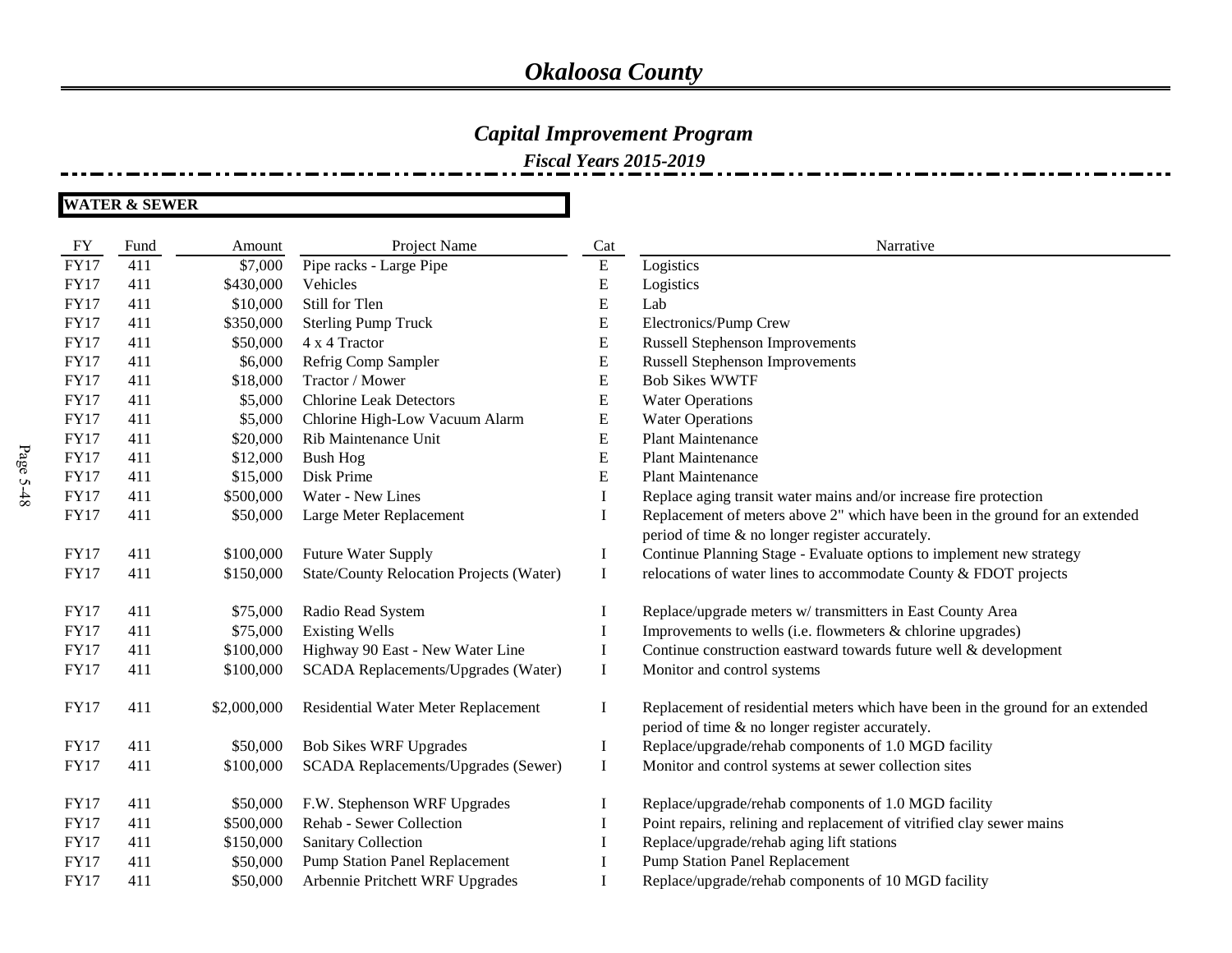### *Capital Improvement Program*

|             | <b>WATER &amp; SEWER</b> |           |                                                 |           |                                                                  |  |
|-------------|--------------------------|-----------|-------------------------------------------------|-----------|------------------------------------------------------------------|--|
| FY          | Fund                     | Amount    | Project Name                                    | Cat       | Narrative                                                        |  |
| <b>FY17</b> | 411                      | \$150,000 | <b>State/County Relocation Projects (Sewer)</b> | $\bf{I}$  | Relocations of sewer lines to accommodate County & FDOT projects |  |
| <b>FY18</b> | 411                      | \$30,000  | GPS/GIS Integration Unit                        | ${\bf E}$ | Engineering                                                      |  |
| <b>FY18</b> | 411                      | \$57,500  | Sensus Meter Reading Equipment                  | ${\bf E}$ | <b>Information Technology</b>                                    |  |
| <b>FY18</b> | 411                      | \$20,000  | <b>Blade Server</b>                             | ${\bf E}$ | <b>Information Technology</b>                                    |  |
| <b>FY18</b> | 411                      | \$10,000  | Server / VMWARE                                 | E         | <b>Information Technology</b>                                    |  |
| <b>FY18</b> | 411                      | \$25,000  | PCs /Laptops                                    | E         | <b>Information Technology</b>                                    |  |
| <b>FY18</b> | 411                      | \$30,000  | PDA-Wirless Workorders                          | ${\bf E}$ | <b>Information Technology</b>                                    |  |
| <b>FY18</b> | 411                      | \$55,000  | Radio Read Meter System                         | ${\bf E}$ | <b>Information Technology</b>                                    |  |
| <b>FY18</b> | 411                      | \$40,000  | One Point Kiosk                                 | ${\bf E}$ | <b>Information Technology</b>                                    |  |
| <b>FY18</b> | 411                      | \$13,000  | Quatred (SunGard) Bar Coding                    | ${\bf E}$ | <b>Information Technology</b>                                    |  |
| <b>FY18</b> | 411                      | \$10,000  | Selectron (IVR) upgrade/additions               | E         | <b>Information Technology</b>                                    |  |
| <b>FY18</b> | 411                      | \$20,000  | SCADA equipment & software                      | E         | <b>SCADA</b>                                                     |  |
| <b>FY18</b> | 411                      | \$80,000  | 80 Excavator                                    | E         | Water & Sewer Maintenance                                        |  |
| <b>FY18</b> | 411                      | \$25,000  | <b>Trailer Mounted Air Compressor</b>           | ${\bf E}$ | Water & Sewer Maintenance                                        |  |
| <b>FY18</b> | 411                      | \$160,000 | 16x20 Bore Machine                              | ${\bf E}$ | Water & Sewer Maintenance                                        |  |
| <b>FY18</b> | 411                      | \$15,000  | Root Cutter                                     | ${\bf E}$ | Water & Sewer Maintenance                                        |  |
| <b>FY18</b> | 411                      | \$5,000   | 4" Trash Pump                                   | ${\bf E}$ | Water & Sewer Maintenance                                        |  |
| <b>FY18</b> | 411                      | \$5,000   | 14" Stihl Pipesaw                               | ${\bf E}$ | Water & Sewer Maintenance                                        |  |
| <b>FY18</b> | 411                      | \$120,000 | <b>Transport Truck</b>                          | E         | Water & Sewer Construction                                       |  |
| <b>FY18</b> | 411                      | \$15,000  | <b>Trailer Mounted Welder</b>                   | ${\bf E}$ | Water & Sewer Construction                                       |  |
| <b>FY18</b> | 411                      | \$10,000  | Trailer                                         | ${\bf E}$ | Water & Sewer Construction                                       |  |
| <b>FY18</b> | 411                      | \$100,000 | Pipe Truck                                      | ${\bf E}$ | Water & Sewer Construction                                       |  |
| <b>FY18</b> | 411                      | \$50,000  | <b>Broom Tractor</b>                            | ${\bf E}$ | Water & Sewer Construction                                       |  |
| <b>FY18</b> | 411                      | \$70,000  | Fork lift (FWB) 4x4                             | ${\bf E}$ | Logistics                                                        |  |
| <b>FY18</b> | 411                      | \$8,000   | Replace Roll up Doors                           | ${\bf E}$ | Logistics                                                        |  |
| <b>FY18</b> | 411                      | \$380,000 | Vehicles                                        | E         | Logistics                                                        |  |
| <b>FY18</b> | 411                      | \$12,000  | Mercury Analyzer                                | ${\bf E}$ | Lab                                                              |  |
| <b>FY18</b> | 411                      | \$5,000   | Office/Computer Furniture                       | ${\bf E}$ | Electronics/Pump Crew                                            |  |
| <b>FY18</b> | 411                      | \$50,000  | 8" Trailer mounted pump                         | ${\bf E}$ | Electronics/Pump Crew                                            |  |
| <b>FY18</b> | 411                      | \$5,000   | Duel Axle Trailer 16'                           | ${\bf E}$ | Electronics/Pump Crew                                            |  |
| <b>FY18</b> | 411                      | \$5,000   | I/C                                             | ${\bf E}$ | <b>APWRF</b>                                                     |  |
| <b>FY18</b> | 411                      | \$5,000   | Chlorine Meter (FWB) reuse                      | E         | <b>APWRF</b>                                                     |  |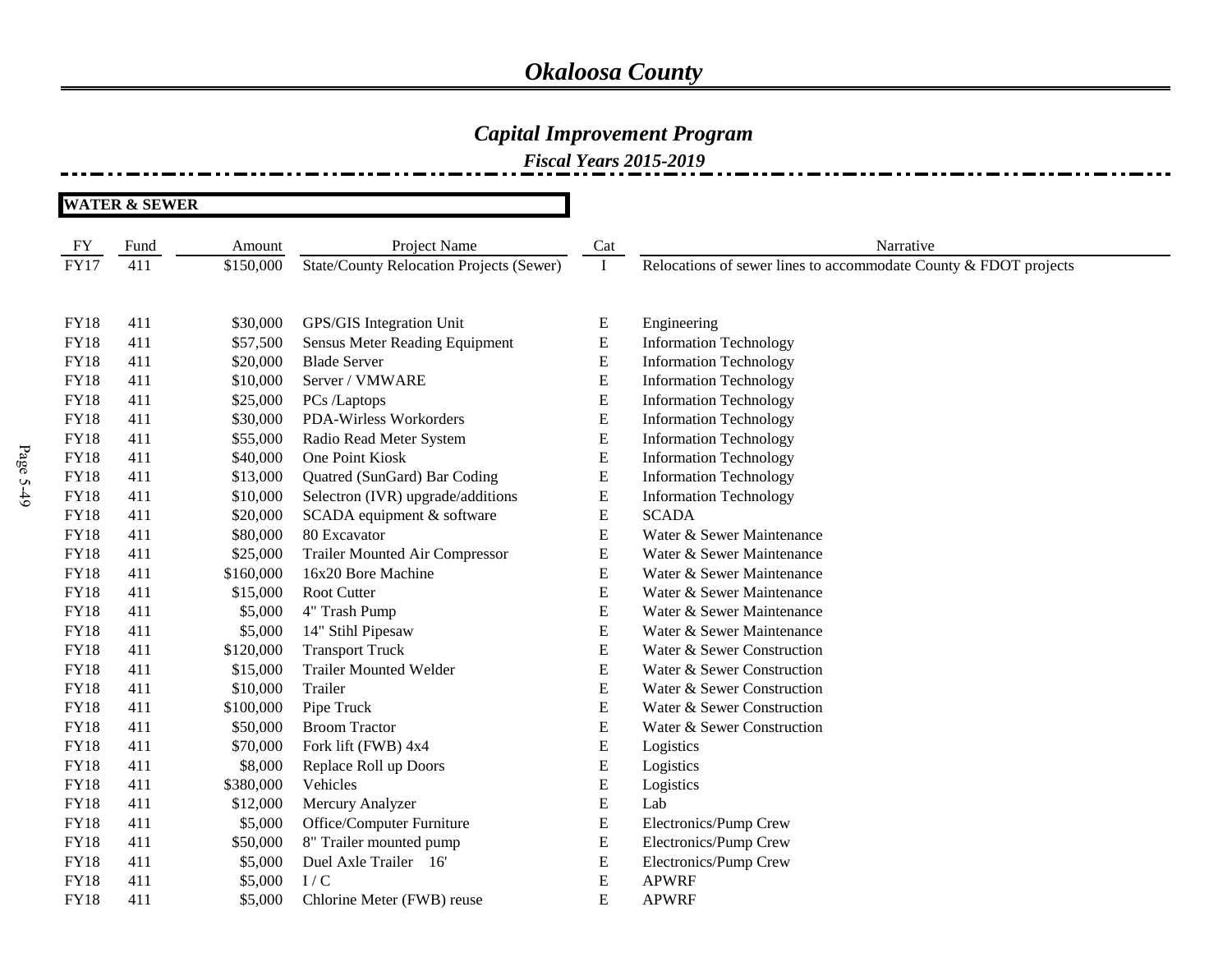### *Capital Improvement Program*

*Fiscal Years 2015-2019*

| FY          | Fund | Amount      | Project Name                                    | Cat          | Narrative                                                                                                                          |
|-------------|------|-------------|-------------------------------------------------|--------------|------------------------------------------------------------------------------------------------------------------------------------|
| <b>FY18</b> | 411  | \$6,000     | CL2 RM Hoist (Electric Chain Hoist)             | ${\bf E}$    | <b>RSWWTF</b>                                                                                                                      |
| <b>FY18</b> | 411  | \$5,000     | Pallet Jack                                     | E            | <b>Bob Sikes</b>                                                                                                                   |
| <b>FY18</b> | 411  | \$5,000     | <b>Chlorine Leak Detectors</b>                  | E            | <b>Water Operations</b>                                                                                                            |
| <b>FY18</b> | 411  | \$5,000     | Chlorine High-Low Vacuum Alarm                  | E            | <b>Water Operations</b>                                                                                                            |
| <b>FY18</b> | 411  | \$5,000     | Dump Trailer                                    | E            | <b>Operations Support</b>                                                                                                          |
| <b>FY18</b> | 412  | \$6,000     | Disc Filter                                     | E            | <b>Plant Maintenance</b>                                                                                                           |
| <b>FY18</b> | 411  | \$15,000    | <b>Flow Meters</b>                              | E            | <b>Plant Maintenance</b>                                                                                                           |
| <b>FY18</b> | 411  | \$500,000   | Water - New Lines                               |              | Replace aging transit water mains and/or increase fire protection                                                                  |
| <b>FY18</b> | 411  | \$100,000   | Large Meter Replacement                         |              | Replacement of meters above 2" which have been in the ground for an extended<br>period of time & no longer register accurately.    |
| <b>FY18</b> | 411  | \$100,000   | Future Water Supply                             | $\bf{l}$     | Continue Planning Stage - Evaluate options to implement new strategy                                                               |
| <b>FY18</b> | 411  | \$150,000   | State/County Relocation Projects (Water)        | $\bf{I}$     | relocations of water lines to accommodate County & FDOT projects                                                                   |
|             |      |             |                                                 |              |                                                                                                                                    |
| <b>FY18</b> | 411  | \$100,000   | Radio Read System                               |              | Replace/upgrade meters w/ transmitters in East County Area                                                                         |
| <b>FY18</b> | 411  | \$75,000    | <b>Existing Wells</b>                           |              | Improvements to wells (i.e. flowmeters & chlorine upgrades)                                                                        |
| <b>FY18</b> | 411  | \$100,000   | Highway 90 East - New Water Line                | $\mathbf{I}$ | Continue construction eastward towards future well & development                                                                   |
| <b>FY18</b> | 411  | \$100,000   | SCADA Replacements/Upgrades (Water)             | Ι.           | Monitor and control systems                                                                                                        |
| <b>FY18</b> | 411  | \$2,000,000 | Residential Water Meter Replacement             | Ι.           | Replacement of residential meters which have been in the ground for an extended<br>period of time & no longer register accurately. |
| <b>FY18</b> | 411  | \$50,000    | <b>Bob Sikes WRF Upgrades</b>                   | $\bf{I}$     | Replace/upgrade/rehab components of 1.0 MGD facility                                                                               |
| <b>FY18</b> | 411  | \$100,000   | SCADA Replacements/Upgrades (Sewer)             | $\bf{I}$     | Monitor and control systems at sewer collection sites                                                                              |
| <b>FY18</b> | 411  | \$50,000    | F.W. Stephenson WRF Upgrades                    |              | Replace/upgrade/rehab components of 1.0 MGD facility                                                                               |
| <b>FY18</b> | 411  | \$500,000   | Rehab - Sewer Collection                        |              | Point repairs, relining and replacement of vitrified clay sewer mains                                                              |
| <b>FY18</b> | 411  | \$150,000   | <b>Sanitary Collection</b>                      |              | Replace/upgrade/rehab aging lift stations                                                                                          |
| <b>FY18</b> | 411  | \$50,000    | <b>Pump Station Panel Replacement</b>           |              | <b>Pump Station Panel Replacement</b>                                                                                              |
| <b>FY18</b> | 411  | \$50,000    | Arbennie Pritchett WRF Upgrades                 |              | Replace/upgrade/rehab components of 10 MGD facility                                                                                |
| <b>FY18</b> | 411  | \$150,000   | <b>State/County Relocation Projects (Sewer)</b> |              | Relocations of sewer lines to accommodate County & FDOT projects                                                                   |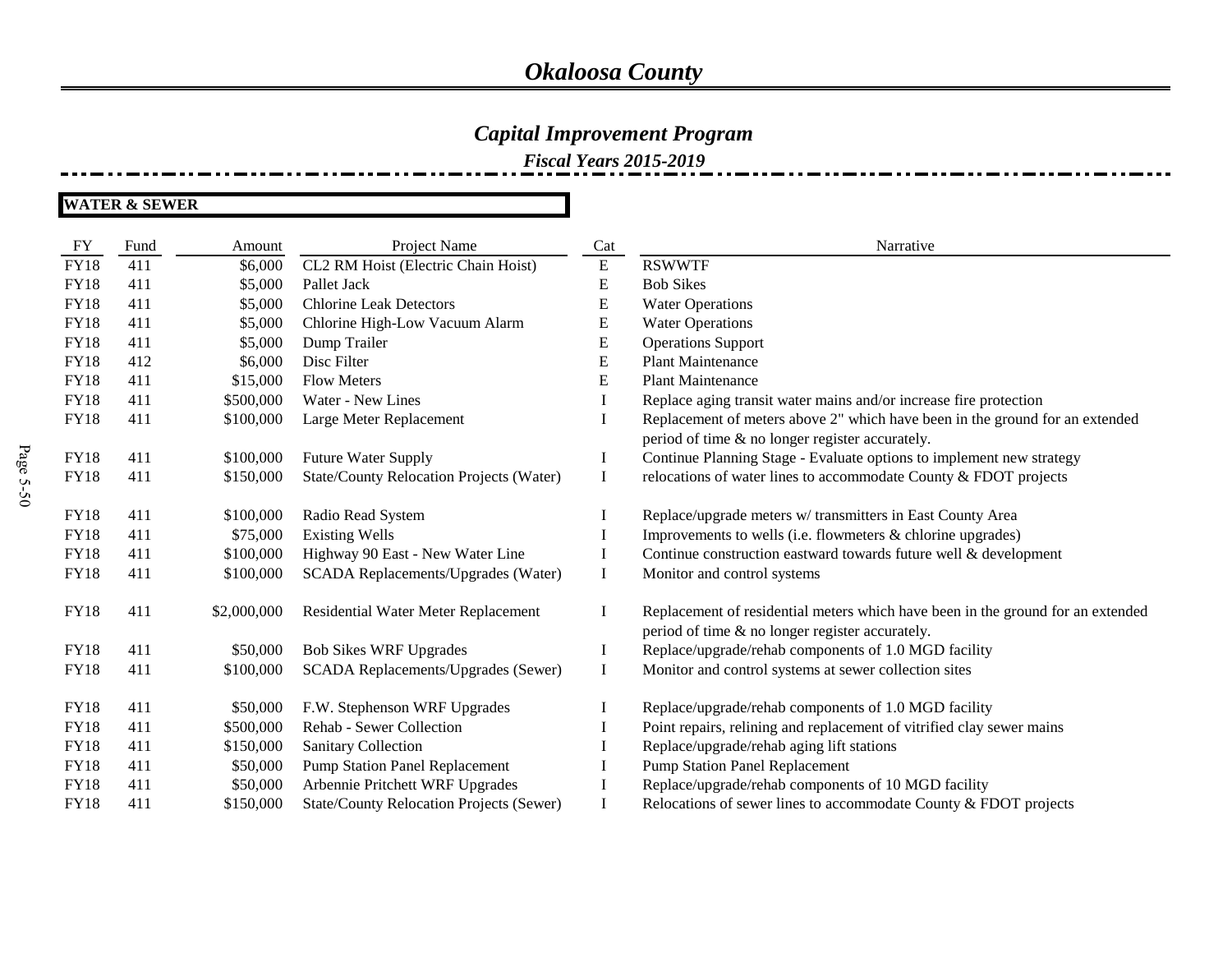### *Capital Improvement Program*

*Fiscal Years 2015-2019*

| <b>FY</b>   | Fund | Amount    | Project Name                     | Cat       | Narrative                                                         |
|-------------|------|-----------|----------------------------------|-----------|-------------------------------------------------------------------|
| <b>FY19</b> | 411  | \$5,000   | Copier                           | ${\bf E}$ | <b>Customer Service</b>                                           |
| <b>FY19</b> | 411  | \$5,000   | Survey/Tools Equipment           | E         | Engineering                                                       |
| <b>FY19</b> | 411  | \$7,000   | Survey/Inspection Unit           | E         | Engineering                                                       |
| <b>FY19</b> | 411  | \$8,000   | Nuclear Denisty Unit             | ${\bf E}$ | Engineering                                                       |
| <b>FY19</b> | 411  | \$80,000  | Server/Vmware                    | E         | <b>Information Technology</b>                                     |
| <b>FY19</b> | 411  | \$40,000  | Kiosk                            | ${\bf E}$ | <b>Information Technology</b>                                     |
| <b>FY19</b> | 411  | \$10,000  | Credit Card Machine Replacement  | ${\bf E}$ | <b>Information Technology</b>                                     |
| <b>FY19</b> | 411  | \$15,000  | PC's/Laptops                     | E         | <b>Information Technology</b>                                     |
| <b>FY19</b> | 411  | \$20,000  | Click 2 Gov                      | E         | <b>Information Technology</b>                                     |
| <b>FY19</b> | 411  | \$30,000  | Selectron/IVR Upgrade            | ${\bf E}$ | <b>Information Technology</b>                                     |
| <b>FY19</b> | 411  | \$20,000  | SCADA Equipment & Software       | E         | <b>SCADA</b>                                                      |
| <b>FY19</b> | 411  | \$10,000  | Roller/Packer                    | E         | Water & Sewer Maintenance                                         |
| <b>FY19</b> | 411  | \$60,000  | PC 35R Excavator                 | ${\bf E}$ | Water & Sewer Maintenance                                         |
| <b>FY19</b> | 411  | \$15,000  | <b>Lighting Equipment</b>        | ${\bf E}$ | Water & Sewer Maintenance                                         |
| <b>FY19</b> | 411  | \$10,000  | Sewer Camera- Mains/Services     | E         | Water & Sewer Maintenance                                         |
| <b>FY19</b> | 411  | \$5,000   | Pipe Horns                       | E         | Water & Sewer Maintenance                                         |
| <b>FY19</b> | 411  | \$10,000  | Trenchboxes                      | ${\bf E}$ | Water & Sewer Construction                                        |
| <b>FY19</b> | 411  | \$250,000 | Excavator                        | E         | Water & Sewer Construction                                        |
| <b>FY19</b> | 411  | \$10,000  | Culti-Packer                     | E         | Water & Sewer Construction                                        |
| <b>FY19</b> | 411  | \$10,000  | Pipe Laser                       | ${\bf E}$ | Water & Sewer Construction                                        |
| FY19        | 411  | \$470,000 | Vehicles                         | E         | Logistics                                                         |
| <b>FY19</b> | 411  | \$7,000   | Pipe Racks for Large Pipe        | E         | Logistics                                                         |
| FY19        | 411  | \$10,000  | Replace/Upgrade Barcode Hardware | E         | Logistics                                                         |
| <b>FY19</b> | 411  | \$5,000   | <b>Block Digester for Metals</b> | ${\bf E}$ | Laboratoy                                                         |
| <b>FY19</b> | 411  | \$150,000 | Mini Escavator                   | E         | Electronics/Pump Crew                                             |
| <b>FY19</b> | 411  | \$6,000   | Copier                           | ${\bf E}$ | Arbennie Pritchett                                                |
| FY19        | 411  | \$10,000  | Flow Meters INF EFF              | E         | Russell Stephenson                                                |
| <b>FY19</b> | 411  | \$5,000   | Q Meters                         | ${\bf E}$ | <b>Bob Sikes</b>                                                  |
| <b>FY19</b> | 411  | \$5,000   | <b>Chlorine Leak Detectors</b>   | ${\bf E}$ | <b>Water Operations</b>                                           |
| <b>FY19</b> | 411  | \$5,000   | Chlorine high low vacuum alarms  | E         | <b>Water Operations</b>                                           |
| <b>FY19</b> | 411  | \$10,000  | U V                              | E         | <b>Plant Maintenance</b>                                          |
| <b>FY19</b> | 411  | \$10,000  | Implements                       | E         | <b>Plant Maintenance</b>                                          |
| <b>FY19</b> | 411  | \$5,000   | John Deer -deck only             | ${\bf E}$ | <b>Plant Maintenance</b>                                          |
| <b>FY19</b> | 411  | \$500,000 | Water - New Lines                | I         | Replace aging transit water mains and/or increase fire protection |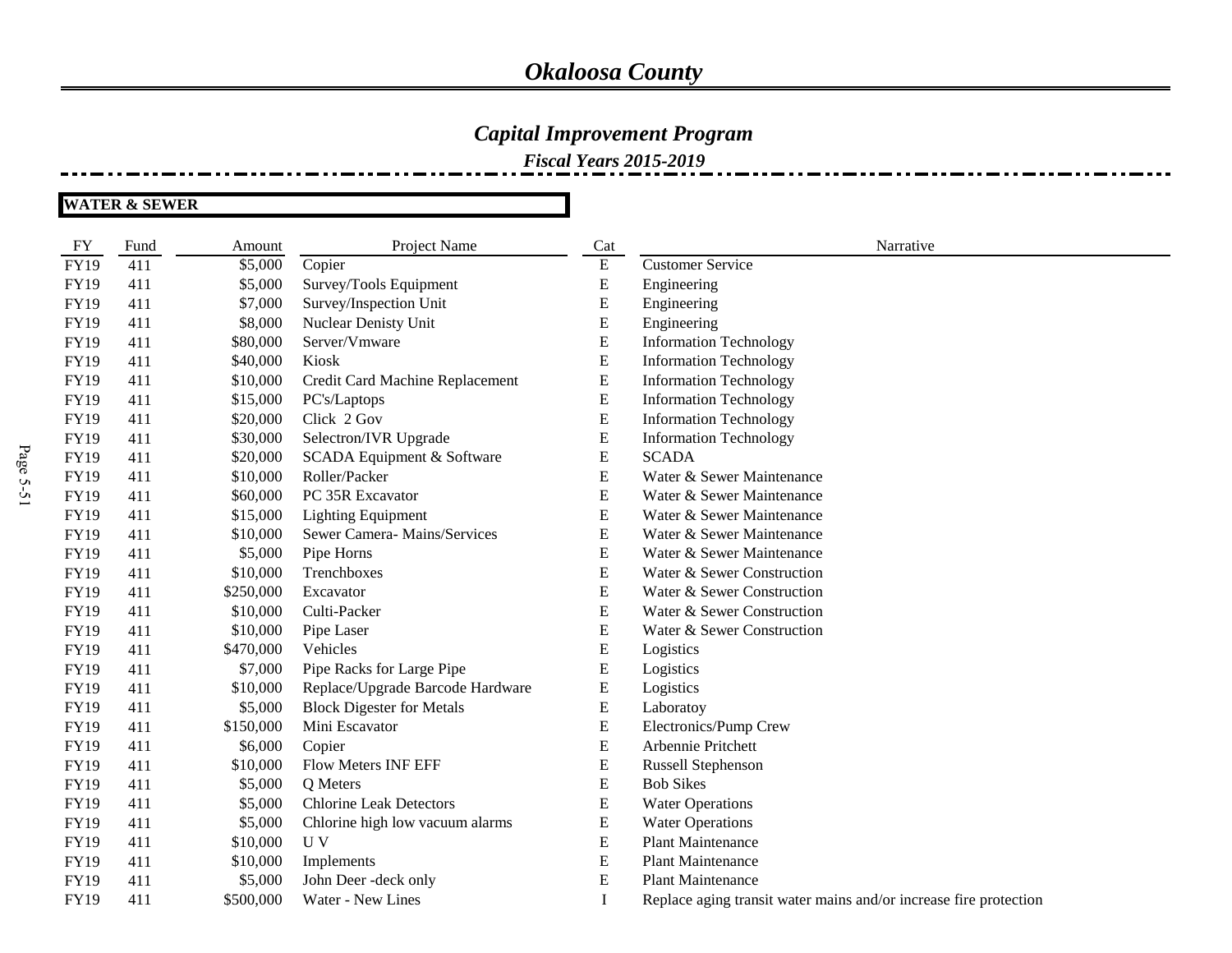### *Capital Improvement Program*

*Fiscal Years 2015-2019*

| FY          | Fund | Amount      | Project Name                          | Cat | Narrative                                                                       |
|-------------|------|-------------|---------------------------------------|-----|---------------------------------------------------------------------------------|
| <b>FY19</b> | 411  | \$100,000   | Large meter replacement               |     | Replacement of meters above 2" which have been in the ground for an extended    |
|             |      |             |                                       |     | period of time & no longer register accurately.                                 |
| <b>FY19</b> | 411  | \$100,000   | <b>Future Water Supply</b>            |     | Continue Planning Stage - Evaluate options to implement new strategy            |
| <b>FY19</b> | 411  | \$150,000   | State/County Relo projects-water      |     | Relocations of water lines to accommodate County & FDOT projects                |
| <b>FY19</b> | 411  | \$100,000   | Radio Read System                     |     | Replace/upgrade meters w/ transmitters in East County Area                      |
| <b>FY19</b> | 411  | \$75,000    | <b>Existing Wells</b>                 |     | Improvements to wells (i.e. flowmeters & chlorine upgrades)                     |
| <b>FY19</b> | 411  | \$100,000   | Hwy 90 - New Water Line               |     | Continue construction eastward towards future well & development                |
| <b>FY19</b> | 411  | \$100,000   | SCADA Replacements/Upgrades -Water    |     | Monitor and control water systems                                               |
| <b>FY19</b> | 411  | \$2,000,000 | Residential Water Meter Replacemen    |     | Replacement of residential meters which have been in the ground for an extended |
|             |      |             |                                       |     | period of time & no longer register accurately.                                 |
| <b>FY19</b> | 411  | \$50,000    | <b>Bob Sikes WRF Upgrades</b>         |     | Replace/upgrade/rehab components of 1.0 MGD facility                            |
| <b>FY19</b> | 411  | \$100,000   | SCADA Replacements/Upgrades -Sewer    |     | Monitor and control systems at sewer collection sites                           |
| <b>FY19</b> | 411  | \$50,000    | F.W. Stephenson WRF Upgrades          |     | Replace/upgrade/rehab components of 1.0 MGD facility                            |
| <b>FY19</b> | 411  | \$500,000   | Rehab - Sewer Collection              |     | Point repairs, relining and replacement of vitrified clay sewer mains           |
| FY19        | 411  | \$150,000   | <b>Sanitary Collection</b>            |     | Install miscellaneous new collection systems, replace upgrade lift stations     |
| <b>FY19</b> | 411  | \$50,000    | <b>Pump Station Panel Replacement</b> |     | <b>Replace Pump Station Panels</b>                                              |
| <b>FY19</b> | 411  | \$50,000    | Arbennie Pritchett WRF Upgrades       |     | Replace/upgrade/rehab components of 10 MGD facility                             |
| <b>FY19</b> | 411  | \$150,000   | State/County Relo Projects-Sewer      |     | Relocations of sewer lines to accommodate County $& \text{FDOT}$ projects       |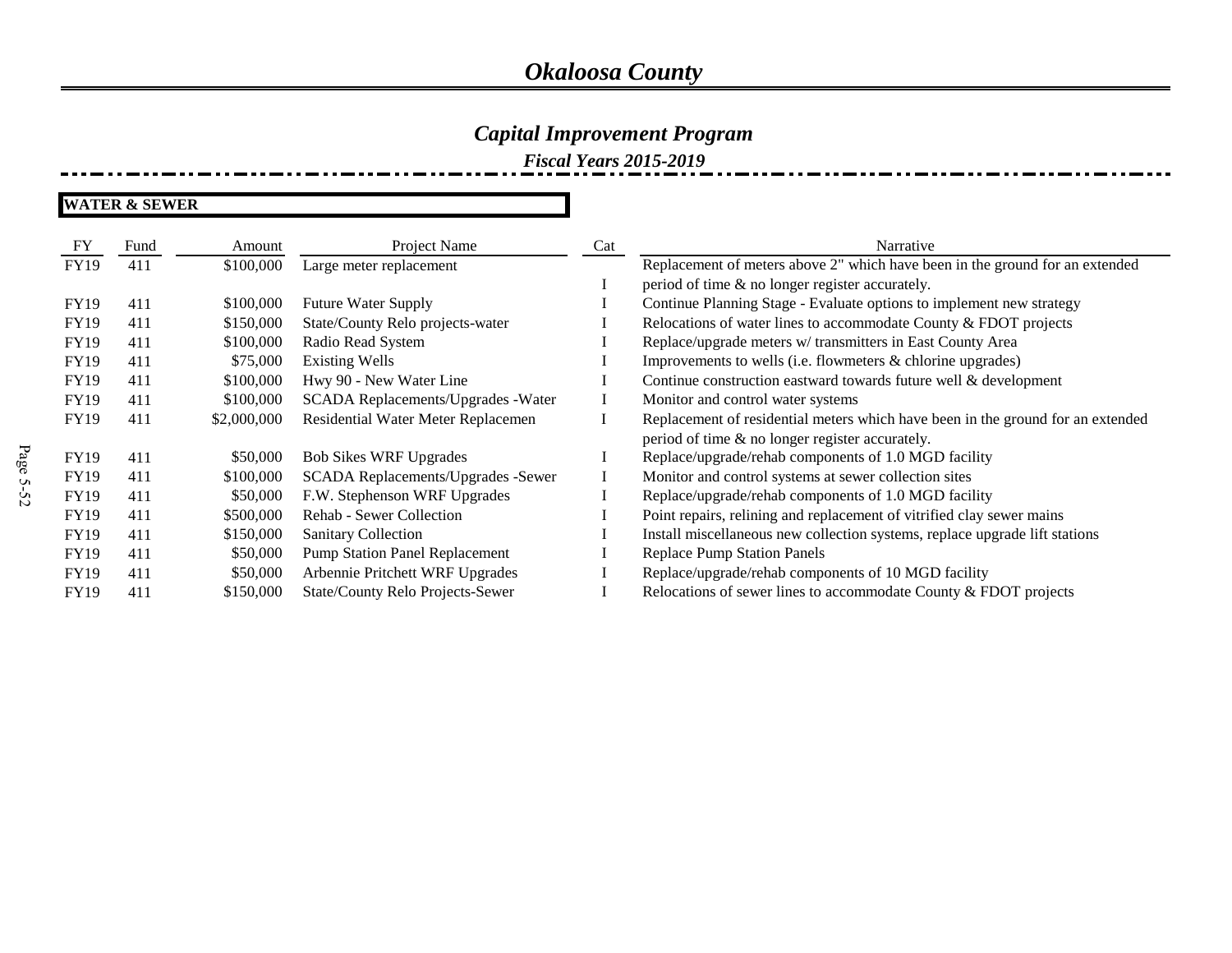## *Capital Improvement Program*

| <b>AIRPORTS</b> |  |
|-----------------|--|
|-----------------|--|

| FY          | Fund | Amount      | Project Name                         | Cat       | Narrative                                                                           |
|-------------|------|-------------|--------------------------------------|-----------|-------------------------------------------------------------------------------------|
| <b>FY15</b> | 421  | \$34,441    | <b>Airport Police Vehicle VPS</b>    | ${\bf E}$ | Truck for transporting equipment and patroling perimeter fences. State Contract     |
|             |      |             |                                      |           | price.                                                                              |
| FY15        | 421  | \$7,000     | Page/Gate Information System Upgrade | E         | For emergency contact of airline and airport employees                              |
|             |      |             | for VPS                              |           |                                                                                     |
| FY15        | 421  | \$10,000    | Mower Bob Sikes                      | E         | Zero turn gas mower                                                                 |
| <b>FY15</b> | 421  | \$50,000    | <b>Building Bob Sikes</b>            | B         | Reroof building                                                                     |
| <b>FY15</b> | 421  | \$25,000    | FAA Bob Sikes                        | B         | Reroof building                                                                     |
| FY15        | 421  | \$125,000   | Cell Phone Lot VPS                   |           | Car waiting area                                                                    |
| <b>FY15</b> | 421  | \$800,000   | <b>Control Tower Destin</b>          | Ι.        | Construct control tower                                                             |
| <b>FY15</b> | 421  | \$70,000    | Loading Bridge                       | Ι.        | Passenger loading bridges                                                           |
| <b>FY15</b> | 421  | \$337,500   | Security Lane                        | Ι         | Security lane                                                                       |
| <b>FY15</b> | 421  | \$22,500    | Terminal and Parking Light Upgrade-- | Ι.        | Convert to LED to achieve financial savings of electrical power and air             |
|             |      |             | <b>VPS</b>                           |           | conditioning. Total est \$450,000. (FAA \$405,000 FDOT \$22,500) Local share        |
|             |      |             |                                      |           | from PFC                                                                            |
| <b>FY15</b> | 421  | \$15,000    | Terminal Flooring Upgrade VPS        | $\bf{I}$  | Terrazzo replaces carpet. Total est $$300,000$ (FAA $$270,000 + F$ DOT $$15,000$ )  |
|             |      |             |                                      |           | Local share \$15,000 from PFC                                                       |
| <b>FY15</b> | 421  | \$1,800,000 | Foy Shaw Access Road at Bob Sikes    | Ι.        | Inter-modal project with \$7,500,000 est project cost. Funds to be fromCommercial   |
|             |      |             | Airport--Design and Environmental    |           | Paper loan repayable from FDOT Deferred funding beginning in 2016 thru 2018.        |
|             |      |             |                                      |           | FAA share up to 90%.                                                                |
| FY15        | 421  | 100% Reimb  | TSA Baggage Inspection System        | $\bf{I}$  | The TSA agreement is neither a grant nor a contract, but a reimbursable agreement   |
|             |      |             | modernization/upgrade at VPS         |           | requireing the County to advance funding of the \$4,318,169 construction phase with |
|             |      |             |                                      |           | 100% reimbursement by the Federal Government.                                       |
|             |      |             |                                      |           |                                                                                     |
| <b>FY16</b> | 421  | \$22,200    | Computers and software for CCTV      | E         | Geneteac Omnicast CCTV system upgrade needs to operate independently from           |
|             |      |             | Viewing $(2)$                        |           | County network.                                                                     |
| FY16        | 421  | \$100,000   | Solar Panels at VPS                  | Ι.        | Solar farm to provide 400 kw energy independence for Terminal with utility cost     |
|             |      |             |                                      |           | savings. Est. project cost is \$1.0 million. FAA eligible 90%.                      |
| <b>FY16</b> | 421  | \$300,000   | Construct Apron E. Side Bob Sikes    | Ι.        | Est cost \$6 million. FAA multi-year discretionary \$5.4 million;. FDOT and Local   |
|             |      |             |                                      |           | funds \$300,000 each. Local match Airport funds                                     |
| FY16        | 421  | \$150,000   | Replace Hi Mast Lights at Bob Sikes  | $\bf{I}$  | Total est cost \$450,000. FAA \$150,000, FDOT \$150,000, Local Match \$150,000      |
| FY16        | 421  | \$45,000    | Rehab Fuel Farm Tanks & Pumps at VPS | $\bf{I}$  | Estimated cost of \$900,000. FAA = 90%. Local funds from PFC $s = $45,000$          |
|             |      |             |                                      |           |                                                                                     |
| FY16        | 421  | \$125,000   | Overlay Bob Sikes Aircraft Parking   | Ι.        | \$2,500,000 Phase I project to bring parking surfaces up to FDOT standards. Local   |
|             |      |             | Apron                                |           | funding to be from Airport funds                                                    |
|             |      |             |                                      |           |                                                                                     |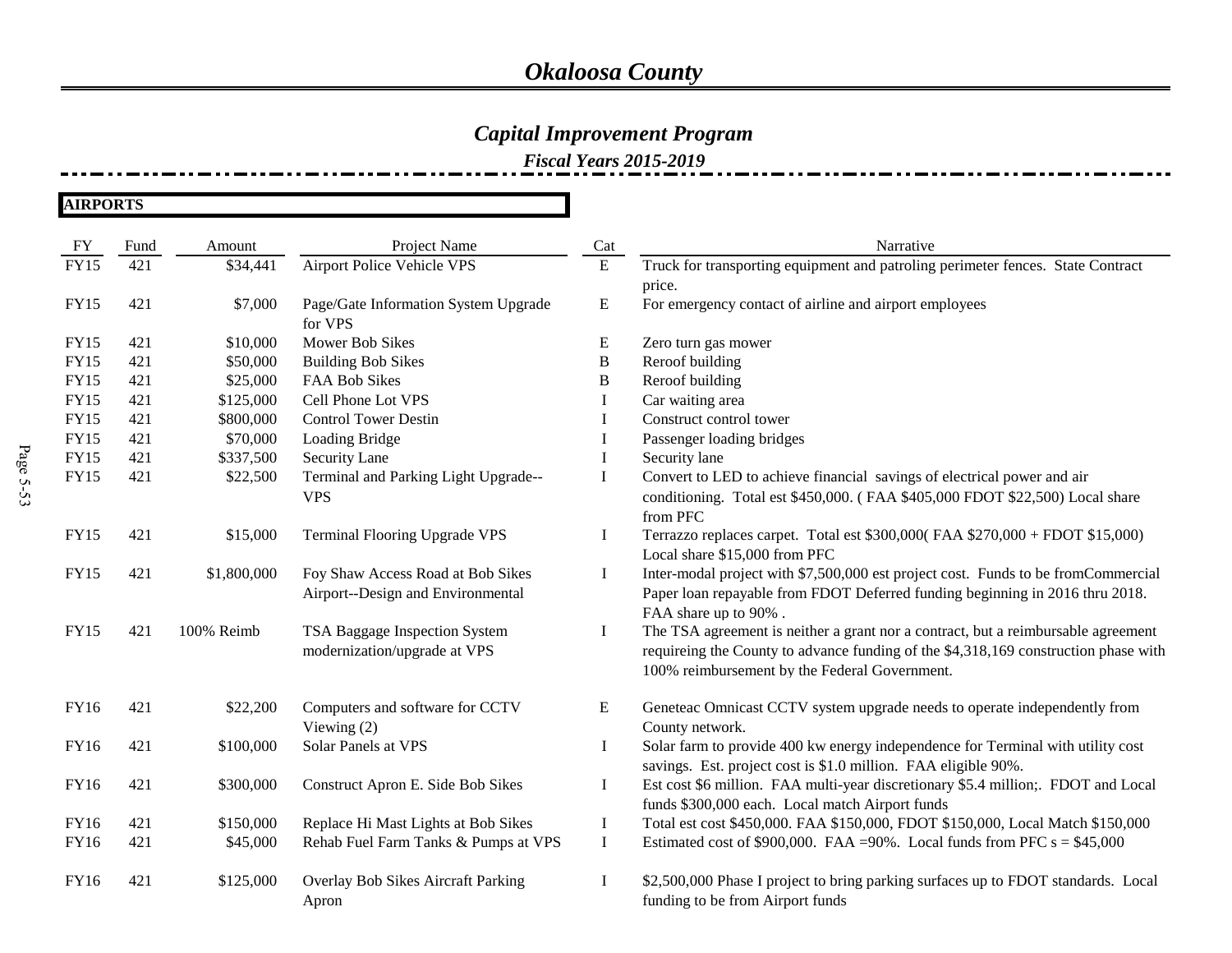## *Capital Improvement Program*

| FY          | Fund | Amount        | Project Name                                                                                   | Cat         | Narrative                                                                                                                                                                                                |
|-------------|------|---------------|------------------------------------------------------------------------------------------------|-------------|----------------------------------------------------------------------------------------------------------------------------------------------------------------------------------------------------------|
| <b>FY16</b> | 421  | \$22,500      | Update FAR Part 150 Noise Study at                                                             | n/a         | FAA share 90% \$227,500. Conditions changed from previous study due to                                                                                                                                   |
|             |      |               | Destin Airport                                                                                 |             | helicopter operations.                                                                                                                                                                                   |
| <b>FY16</b> | 421  | \$188,000     | <b>Upgrade Security Cameras at VPS</b>                                                         | E           | 47 Digital cameras @\$3,900 each to replace old obsolete analog cameras.                                                                                                                                 |
| <b>FY16</b> | 421  | \$20,000      | Lightning Detection & Warning System--<br><b>VPs</b>                                           | ${\bf E}$   | Life safety issue for ramp workers during refuelingat VPS apron and gates.                                                                                                                               |
| <b>FY16</b> | 421  | \$16,000      | Two CCTV cameras at Commercial Gate -<br><b>VPS</b>                                            | ${\bf E}$   | Improves visual coverage for Apt Ops Ctr for security of aircraft apron.                                                                                                                                 |
| <b>FY16</b> | 421  | \$65,000      | Two Bi-directional Amplifiers to Improve<br>SLERS(radio) coverage                              | E           | Improves radio communications between the Apt Ops Ctr and Apt Policeand during<br>emergency operations.                                                                                                  |
| <b>FY16</b> | 421  | \$15,000      | Purchase Bld/land (.55A) at Destin                                                             | B           | Purchase land/building from County to preserve runway approach surface from<br>potential future encroachment and provide access to Control Tower road. Total est<br>cost \$350,000 with 90% FAA funding. |
| <b>FY17</b> | 421  | \$90,000      | Improve West Side Apron at VPS                                                                 | -1          | Strengthen by replacing failing asphalt with concrete for larger aircraft. Est<br>\$1,800,000 with FAA \$1,620,000 Local share from PFC \$90,000                                                         |
| <b>FY17</b> | 421  | \$500,000     | Complete Expansion of Pier Concourse at<br><b>VPS</b>                                          | B           | \$4,000,000 total. \$3mil from FAA, \$500,000 from FDOT \$500,000 Local PFCs                                                                                                                             |
| <b>FY17</b> | 421  | \$135,000     | Rehab Taxiways D1 and D2 at VPS                                                                | $\mathbf I$ | Last repaired in 2003. FAA to fund 90%. Local share \$135,000 from PFCs. Total<br>est cost \$2.7 M including design and CPS.                                                                             |
| <b>FY17</b> | 421  | (\$1,118,733) | First Reimbursement from FDOT for<br>Deferred Reimb. Of Bob Sikes Access                       | n/a         | FDOT agrees to reimburse County for earlier expenses related to Foy Shaw<br>Parkway beginning in 2016 thru 2018                                                                                          |
| <b>FY17</b> | 421  | \$7,500       | Road expenses.<br>Master Plan Update for 3 Airports                                            | n/a         | Update FAA required Master Plans for each airport. Total cost estimate \$150,000                                                                                                                         |
| <b>FY18</b> | 421  | (\$1,481,069) | Second Reimb from FDOT for Bob<br><b>Sikes Access Road expenses</b>                            | n/a         | FDOT agrees to reimburse County for earlier expenses related to Foy Shaw<br>Parkway                                                                                                                      |
| <b>FY18</b> | 421  | \$2,100,000   | Rehab Destin Main Taxiway                                                                      | $\bf{I}$    | FAA90% share dependent on availability of Discretionary Funds. May have to be<br>funded in phases to accomplish total estimated cost of \$4,500,000.                                                     |
| <b>FY18</b> | 421  | \$600,000     | Provide Utility Infrastructure for Hotel<br>and Gas Station/convenience store at<br><b>VPS</b> | Ι.          | 50/50 split with FDOT. Local share from Aiport funds to improve future revenue<br>sources.                                                                                                               |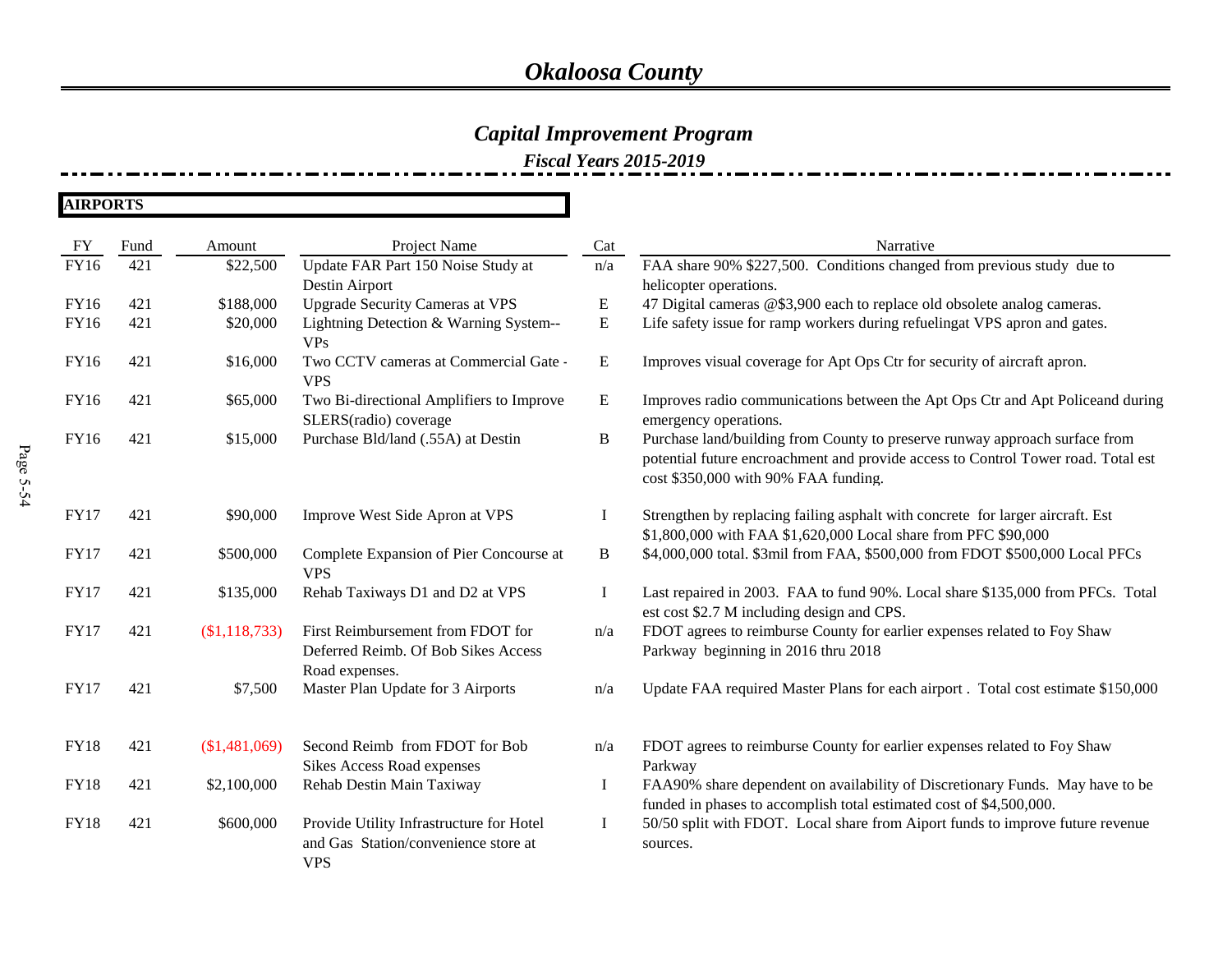### *Capital Improvement Program*

| FY          | Fund | Amount       | Project Name                                         | Cat | Narrative                                                                           |
|-------------|------|--------------|------------------------------------------------------|-----|-------------------------------------------------------------------------------------|
| <b>FY19</b> | 421  | \$1,500,000  | Expand Westside Apron &                              |     | Develop additional Aeronautical facilities such as Hangar or Overnight Aircraft     |
|             |      |              | Infrastructure at VPS                                |     | Parking                                                                             |
| <b>FY19</b> | 421  | \$263.836    | Dsn/Const Intermodal Access Connector                |     | Planning factor for potential \$2.7 million I-10 connector to access Bob Sikes      |
|             |      |              | for Bob Sikes Apt                                    |     | Airport for development.                                                            |
| <b>FY19</b> | 421  | \$645,000    | <b>Construct Terminal Gate expansion</b>             | B   | Add an additional gate to expanded concourse if needed.                             |
| <b>FY19</b> | 421  | \$37,500     | Replace Eastside Security Fence at Destin            |     | Estimated cost \$750,000 to replace damaged fence.                                  |
| <b>FY19</b> | 421  | (S1,151,722) | Third Reimb from FDOT for BS Access<br>Road Expenses | n/a | FDOT agrees to reimburse County for earlier expenses related to Foy Shaw<br>Parkway |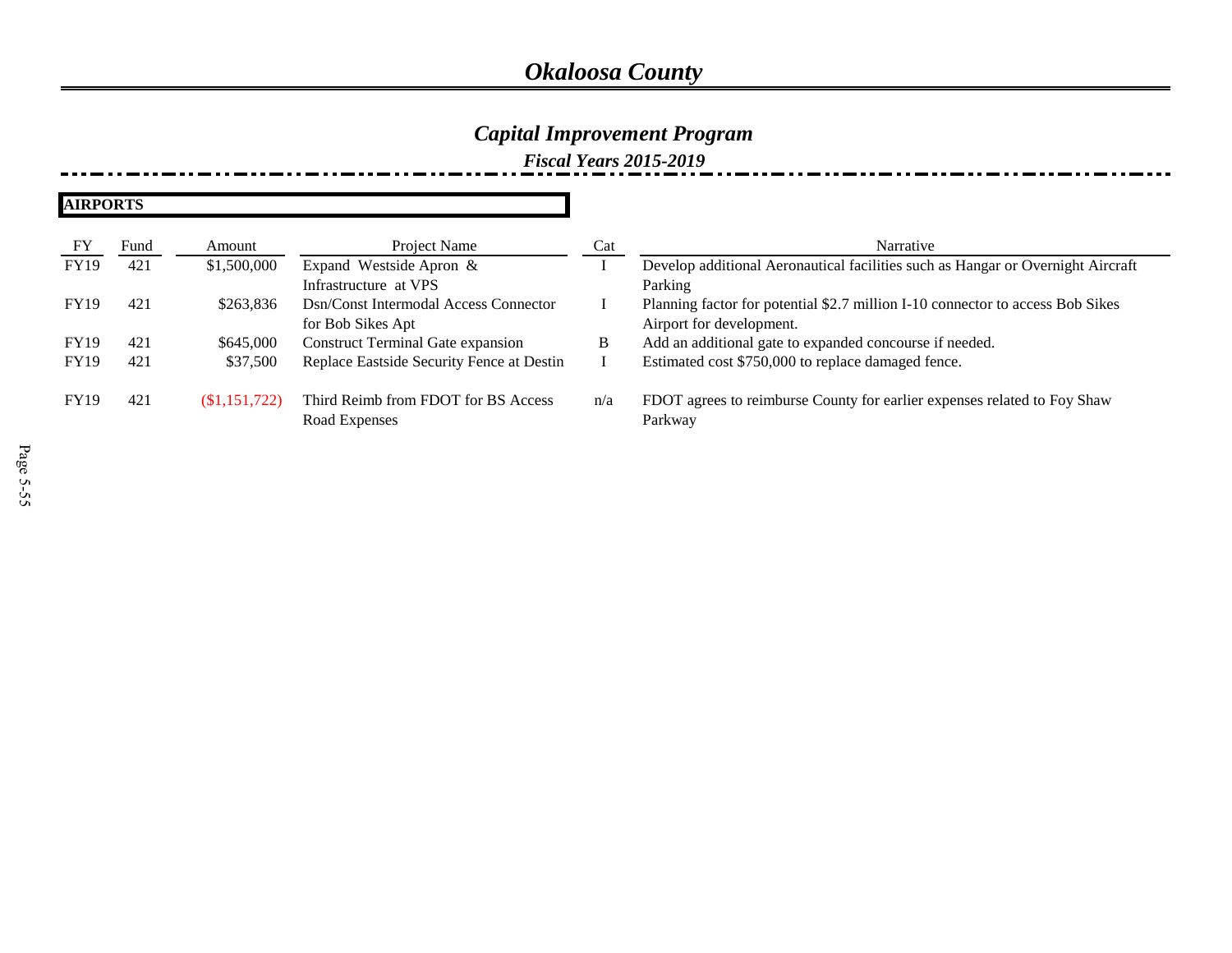## *Capital Improvement Program*

| FY          | Fund | Amount    | Project Name | Cat | Narrative                                                           |
|-------------|------|-----------|--------------|-----|---------------------------------------------------------------------|
| FY15        | 430  | \$225,000 | Equipment    | E   | Used Articulated Dump replaces Pan #86P1816 (sold at auction FY 13) |
| <b>FY15</b> | 430  | \$35,800  | Vehicle      | E   | 3/4Ton Bi-fuel Pickup 4x4 to replace 05C15954                       |
| <b>FY15</b> | 430  | \$65,000  | Equipment    | E   | Tractor to replace 98U6437                                          |
| <b>FY16</b> | 430  | \$220,000 | Equipment    | E   | Loader to replace 89L8060                                           |
| <b>FY17</b> | 430  | \$28,800  | Vehicle      | E   | 4x4 Pickup to replace 01C13752                                      |
| <b>FY18</b> | 430  | \$25,000  | Equipment    | E   | Forklift replaces 97K5785                                           |
| <b>FY19</b> | 430  | \$225,000 | Dozer        | E   | Dozer to replace 02M14634                                           |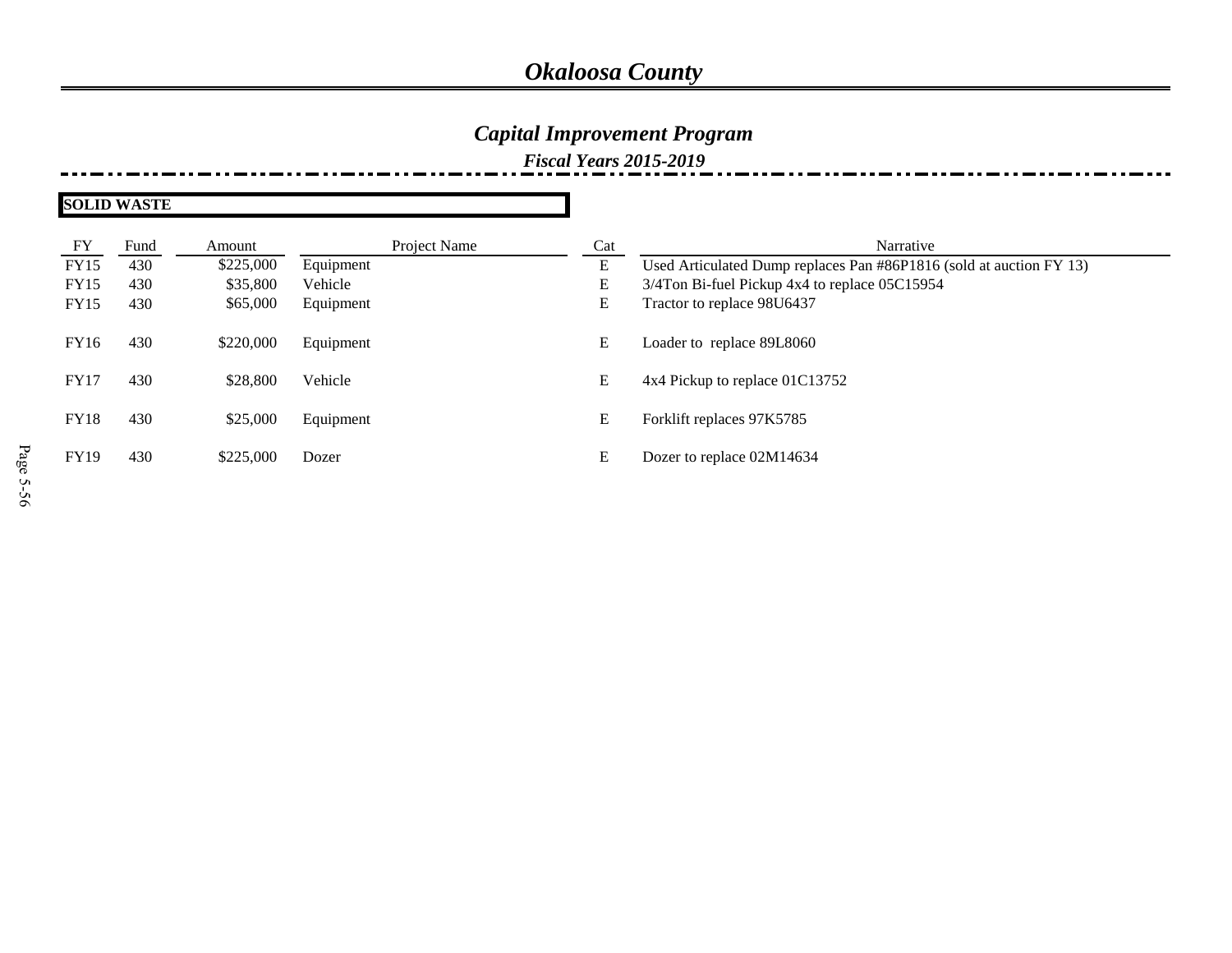### *Capital Improvement Program*

#### *Fiscal Years 2015-2019*

#### **RECYCLING DEPARTMENT**

| FY          | Fund | Amount    | Project Name                  | Cat | Narrative                                          |
|-------------|------|-----------|-------------------------------|-----|----------------------------------------------------|
| <b>FY15</b> | 430  | \$47,000  | Bi Fuel Service truck         | E   | Replace 05G5934                                    |
| FY15        | 430  | \$215,000 | 4.5 CY Loader                 | E   | Replace -94L2806                                   |
| <b>FY16</b> | 430  | \$152,000 | CNG Roll-off Truck w/assembly | E   | Replace - 02G14587                                 |
| <b>FY17</b> | 430  | \$100,000 | Tractor (semi)                | Е   | Replace - 98H5776                                  |
| <b>FY18</b> | 430  | \$225,000 | Dozer                         | E   | Replace 98M7498                                    |
| <b>FY19</b> | 430  | \$28,000  | Vehicle                       | E   | 1/2 Ton Pickup replaces 00C8817                    |
| <b>FY19</b> | 430  | \$25,000  | Vehicle                       | Е   | Ford Escape or equivalent bi-fuel replaces 01B9956 |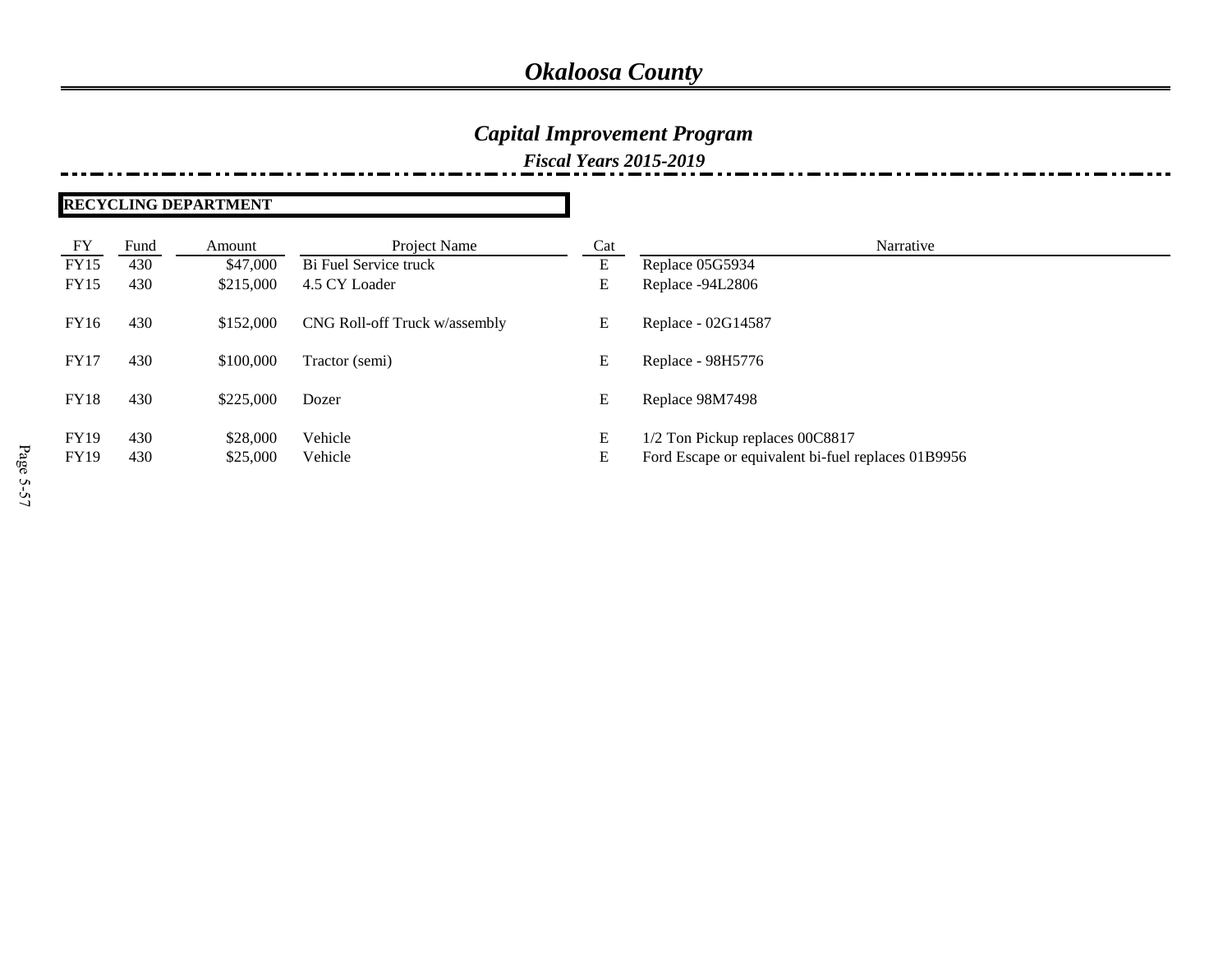### *Capital Improvement Program*

*Fiscal Years 2015-2019*

#### **INSPECTION DEPARTMENT**

| FY          | Fund | Amount   | Project Name                | Cat | Narrative                                                                    |
|-------------|------|----------|-----------------------------|-----|------------------------------------------------------------------------------|
| <b>FY15</b> | 441  | \$23,500 | Vehicle                     | E   | Was to replace 2000 Chevrolet - Vehicle #00C8788, but keep 00C8788 for spare |
| <b>FY15</b> | 441  | \$2,500  | Photocopier                 | E   | Replace 2005 Toshiba Studio 350 (50/50 split w/0108) (BCC #16492)            |
| FY16        | 441  | \$23,500 | Vehicle                     | Е   | Replace 2003 Chevrolet - Vehicle #03C14786                                   |
| FY16        | 441  | \$23,500 | Vehicle                     | E   | Replace 2003 Ford - Vehicle #03C14787                                        |
| FY17        | 441  | \$23,500 | Vehicle                     | E   | Replace 2005 Ford - Vehicle #05C15949                                        |
| FY17        | 441  | \$23,500 | Vehicle                     | E   | Replace 2005 Ford - Vehicle #05C15950                                        |
| <b>FY18</b> | 441  | \$23,500 | Vehicle                     | Е   | Replace 2006 Ford - Vehicle #06C16481                                        |
| <b>FY17</b> | 441  | \$23,500 | Vehicle                     | E   | Replace 2005 Ford - Vehicle #05C15951                                        |
| <b>FY19</b> | 441  | \$23,500 | Vehicle                     | Е   | Replace 2006 Ford - Vehicle #06C16672                                        |
| <b>FY19</b> | 441  | \$26,250 | KIP Printer/Plotter/Scanner | E   | Replace North Office Scanning System. 25% paid by Planning                   |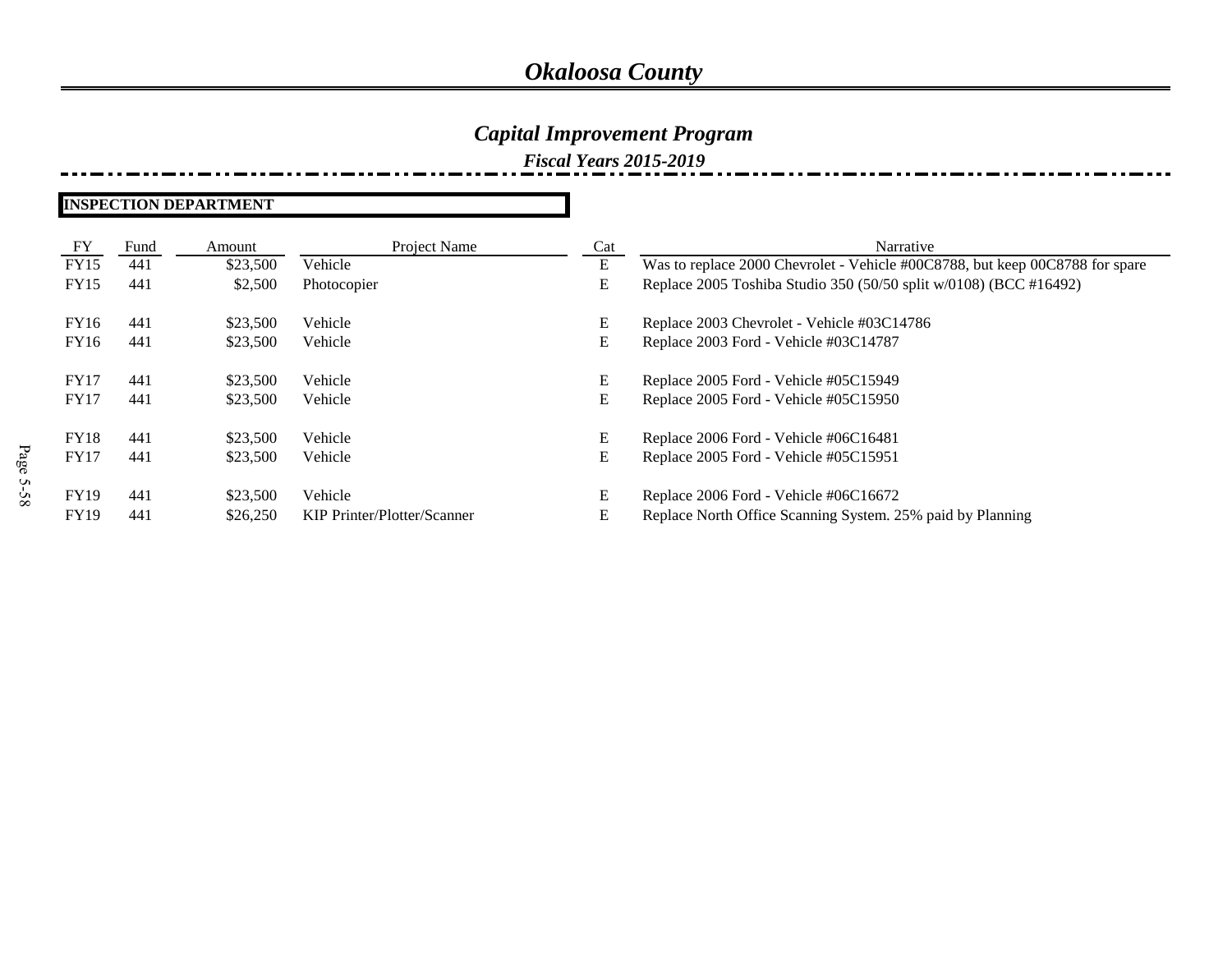*Fiscal Years 2015-2019*

#### **EMERGENCY MEDICAL SERVICES**

| FY          | Fund | Amount    | Project Name                      | Cat       | Narrative                                         |
|-------------|------|-----------|-----------------------------------|-----------|---------------------------------------------------|
| <b>FY15</b> | 450  | \$52,400  | Ambulance Stretcher               | ${\bf E}$ | Replace (4) Stryker Stretchers purchased 2008     |
| <b>FY15</b> | 450  | \$125,000 | LifePak 15 monitor/defibrillators | E         | Match for 25/75 EMS Grant                         |
| <b>FY15</b> | 450  | \$25,000  | <b>SUV</b>                        | E         | Replace 2007 Expedition (7122 purchased in 2006)  |
| <b>FY15</b> | 450  | \$75,000  | Ambulance                         | ${\bf E}$ | Replace BLS van (17128 purchased 2007)            |
| <b>FY15</b> | 450  | \$145,000 | Ambulance                         | E         | Replace 2007 Medium Duty (16940 purchased 2007)   |
| <b>FY15</b> | 450  | \$145,000 | Ambulance                         | ${\bf E}$ | Replace 2008 Medium Duty (18234 purchased 2008)   |
| <b>FY15</b> | 450  | \$145,000 | Ambulance                         | E         | Replace 2008 Medium Duty (18235 purchased 2008)   |
| <b>FY16</b> | 450  | \$150,000 | Ambulance                         | E         | Replace 2009 Medium Duty (18375 purchased 2009)   |
| FY16        | 450  | \$150,000 | Ambulance                         | E         | Replace 2009 Medium Duty (19082 purchased 2009)   |
| FY16        | 450  | \$150,000 | Ambulance                         | E         | Replace 2009 Medium Duty (19081 purchased 2009)   |
| FY16        | 450  | \$93,000  | Ambulance                         | ${\bf E}$ | Replace BLS van (17129 purchased 2007)            |
| FY16        | 450  | \$54,000  | Ambulance Stretcher               | ${\bf E}$ | Replace (4) Stryker Stretchers purchased 2008     |
| <b>FY16</b> | 450  | \$30,000  | <b>SUV</b>                        | E         | Replace 2006 Expedition (16478 purchased in 2005) |
| FY16        | 450  | \$125,000 | LifePak 15 monitor/defibrillators | E         | Match for 25/75 EMS Grant                         |
| <b>FY17</b> | 450  | \$160,000 | Ambulance                         | E         | Replace 2011 Medium Duty (19750 purchased 2012)   |
| <b>FY17</b> | 450  | \$160,000 | Ambulance                         | ${\bf E}$ | Replace 2012 Medium Duty (19889 purchased 2012)   |
| <b>FY17</b> | 450  | \$160,000 | Ambulance                         | E         | Replace 2011 Medium Duty (19750 purchased 2012)   |
| <b>FY17</b> | 450  | \$160,000 | Ambulance                         | E         | Replace 2012 Medium Duty (19889 purchased 2012)   |
| <b>FY17</b> | 450  | \$30,000  | <b>SUV</b>                        | E         | Replace 2006 Expedition (16477 purchased in 2005) |
| <b>FY17</b> | 450  | \$54,000  | <b>Ambulance Stretcher</b>        | ${\bf E}$ | Replace (4) Stryker Stretchers purchased 2008     |
| <b>FY17</b> | 450  | \$125,000 | LifePak 15 monitor/defibrillators | E         | Match for 25/75 EMS Grant                         |
| <b>FY18</b> | 450  | \$215,000 | Ambulance                         | E         | Replace 2013 Medium Duty (20026 purchased 2013)   |
| <b>FY18</b> | 450  | \$215,000 | Ambulance                         | E         | Replace 2013 Medium Duty (20027 purchased 2013)   |
| <b>FY18</b> | 450  | \$215,000 | Ambulance                         | E         | Replace 2013 Medium Duty (20028 purchased 2013)   |
| <b>FY18</b> | 450  | \$54,000  | Ambulance Stretcher               | E         | Replace (4) Stryker Stretchers purchased 2014     |
| <b>FY18</b> | 450  | \$125,000 | LifePak 15 monitor/defibrillators | ${\bf E}$ | Match for 25/75 EMS Grant                         |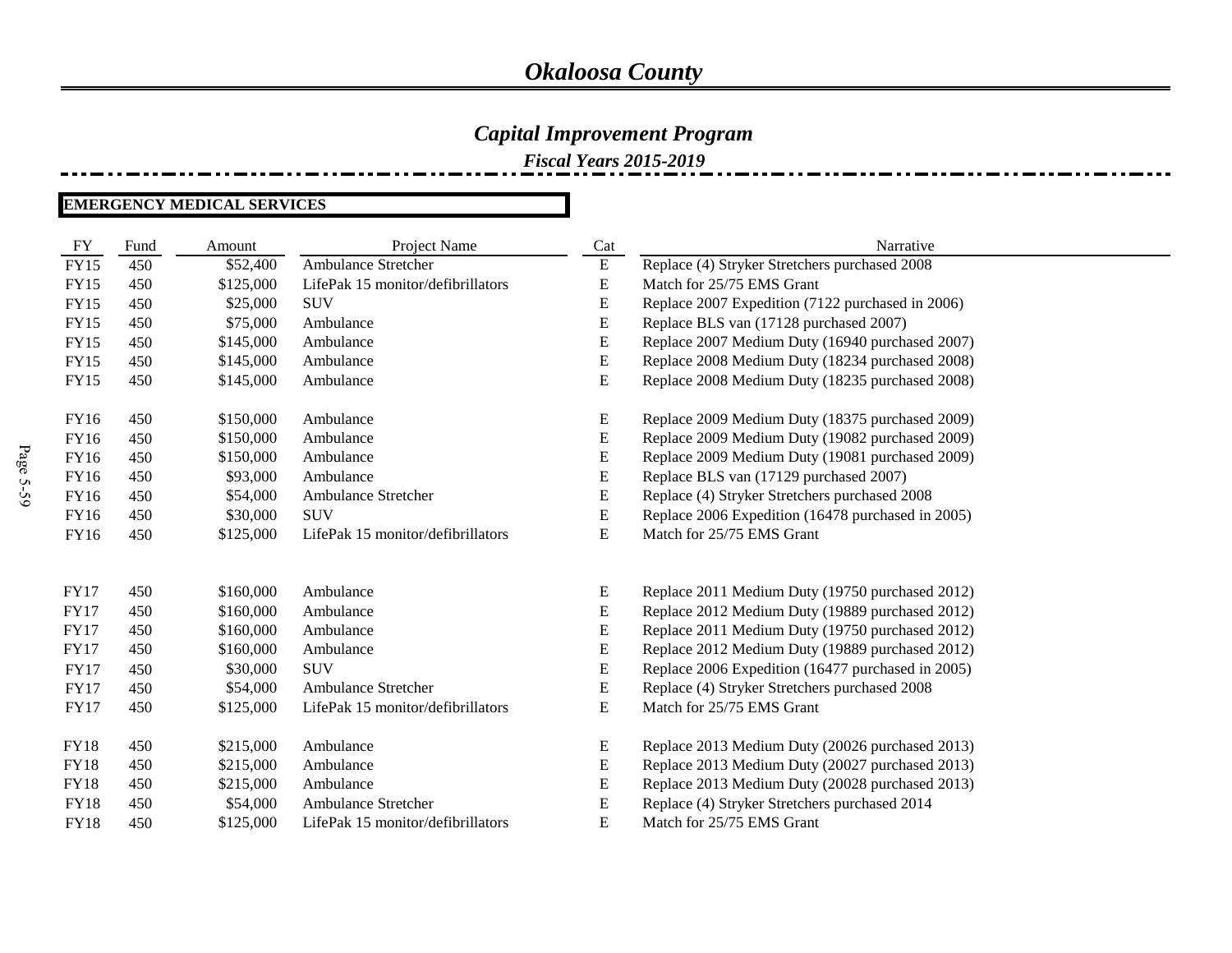### *Capital Improvement Program*

*Fiscal Years 2015-2019*

#### **EMERGENCY MEDICAL SERVICES**

| FY          | Fund | Amount    | Project Name               | Cat | Narrative                                     |
|-------------|------|-----------|----------------------------|-----|-----------------------------------------------|
| <b>FY19</b> | 450  | \$145,000 | Ambulance                  | E   | Replace 2014 Medium Duty (purchased 2014)     |
| <b>FY19</b> | 450  | \$145,000 | Ambulance                  | E   | Replace 2014 Medium Duty (purchased 2014)     |
| <b>FY19</b> | 450  | \$145,000 | Ambulance                  | Е   | Replace 2014 Medium Duty (purchased 2014)     |
| <b>FY19</b> | 450  | \$25,000  | Supply van                 | E   | Replace 2002 Cargo van 14530                  |
| <b>FY19</b> | 450  | \$75,000  | Ambulance                  | E   | Replace BLS van (purchased 2015)              |
| <b>FY19</b> | 450  | \$135,000 | <b>Ambulance Stretcher</b> |     | Replace (4) Stryker Stretchers purchased 2015 |